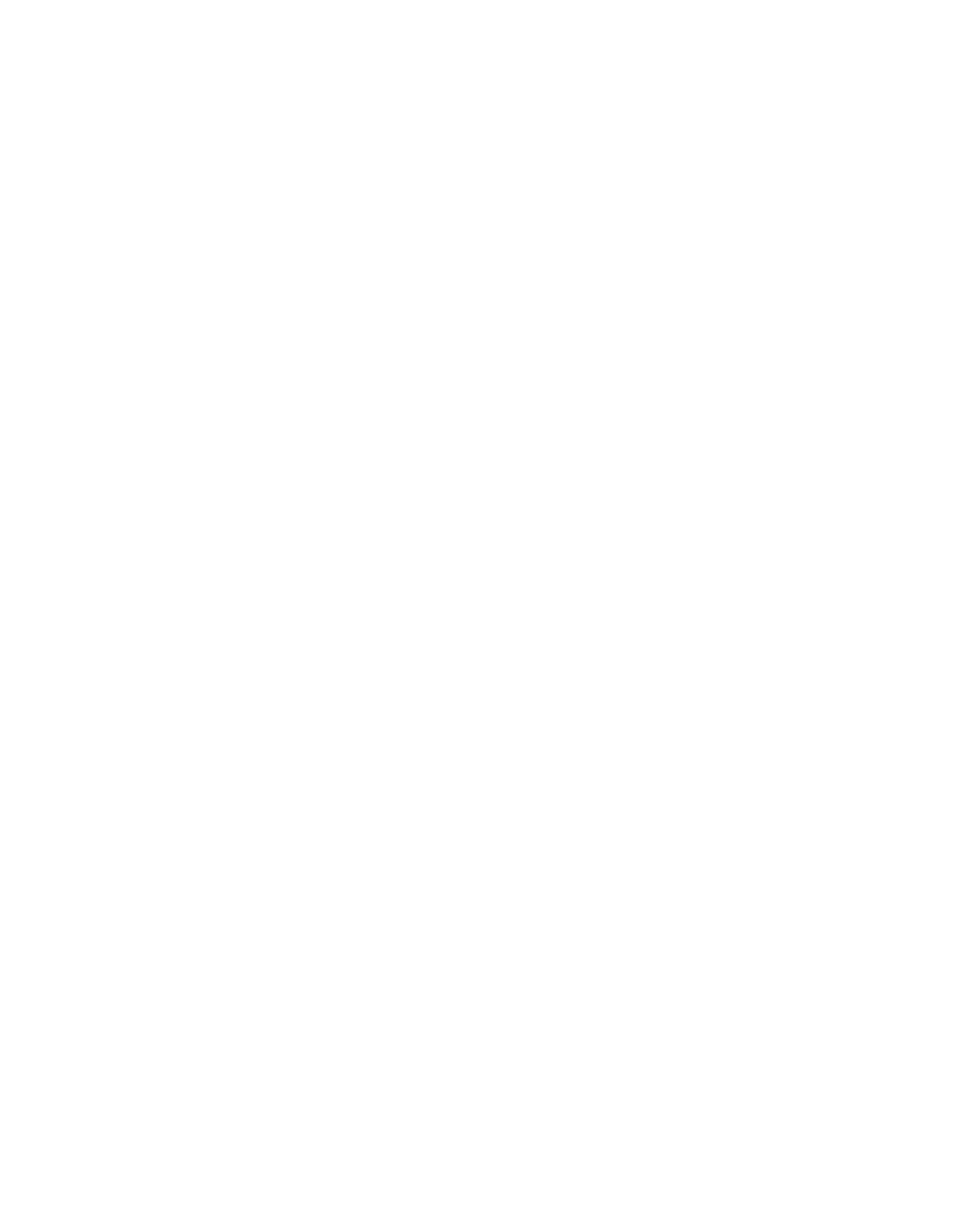| $\mathbf{1}$                                                                |  |
|-----------------------------------------------------------------------------|--|
| $\mathcal{D}_{\cdot}$                                                       |  |
| 2.1                                                                         |  |
| 2.1.1                                                                       |  |
|                                                                             |  |
|                                                                             |  |
|                                                                             |  |
| 2.1.2                                                                       |  |
| 2.1.3                                                                       |  |
| 2.1.4                                                                       |  |
| 2.1.5                                                                       |  |
|                                                                             |  |
|                                                                             |  |
|                                                                             |  |
|                                                                             |  |
|                                                                             |  |
|                                                                             |  |
|                                                                             |  |
|                                                                             |  |
| Imputations for Employer-Sponsored Pension Wealth from Current Jobs in 2004 |  |
|                                                                             |  |
|                                                                             |  |
|                                                                             |  |
| Prospective Social Security Wealth Measures of Pre-Retirees 14              |  |
|                                                                             |  |
| 2.1.6                                                                       |  |
| 2009, 2007, 2005, 2003, and 2001 Consumption and Activities Mail Survey     |  |
|                                                                             |  |
|                                                                             |  |
|                                                                             |  |
|                                                                             |  |
|                                                                             |  |
|                                                                             |  |
|                                                                             |  |
|                                                                             |  |
|                                                                             |  |
| 2.1.7                                                                       |  |
|                                                                             |  |
|                                                                             |  |
| The Aging, Demographics, and Memory Study (ADAMS) Tracker File  18          |  |
| The Aging, Demographics, and Memory Study (ADAMS) Wave A 18                 |  |
| The Aging, Demographics, and Memory Study (ADAMS) Wave B 19                 |  |
| The Aging, Demographics, and Memory Study (ADAMS) Wave C 19                 |  |
| 2.2                                                                         |  |
|                                                                             |  |

## **Table of Contents**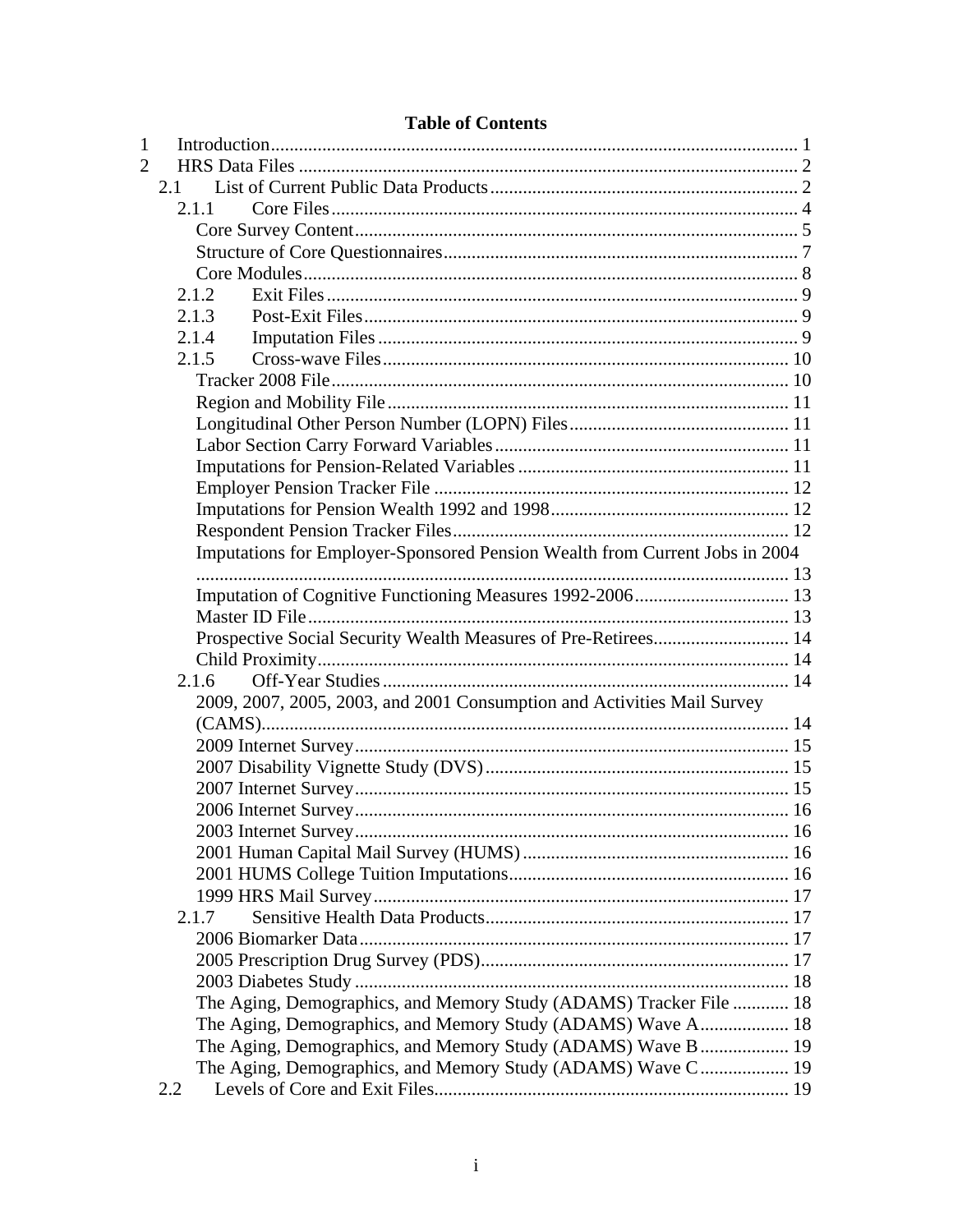| 2.3            |                                                                                   |  |
|----------------|-----------------------------------------------------------------------------------|--|
| 2.4            |                                                                                   |  |
| 2.5            |                                                                                   |  |
|                | 2.5.1                                                                             |  |
|                | 2.5.2                                                                             |  |
| 3              |                                                                                   |  |
| 3.1            |                                                                                   |  |
| 3.2            |                                                                                   |  |
| 3.3            |                                                                                   |  |
| $\overline{4}$ |                                                                                   |  |
| 4.1            |                                                                                   |  |
| 4.2            |                                                                                   |  |
| 4.3            |                                                                                   |  |
| 4.4            |                                                                                   |  |
| 4.5            |                                                                                   |  |
|                | 4.5.1                                                                             |  |
|                | 4.5.2                                                                             |  |
| $\mathfrak{S}$ |                                                                                   |  |
| 5.1            |                                                                                   |  |
| 5.2            |                                                                                   |  |
| 5.3            |                                                                                   |  |
| 5.4            |                                                                                   |  |
| 5.5            |                                                                                   |  |
| 6              |                                                                                   |  |
| 6.1            |                                                                                   |  |
|                | 6.1.1                                                                             |  |
|                | 6.1.2                                                                             |  |
|                | 6.1.3                                                                             |  |
| 6.2            |                                                                                   |  |
| 7              | Listing of All Files Contained in Each of the HRS Public and Special Release Data |  |
|                |                                                                                   |  |
|                |                                                                                   |  |
|                |                                                                                   |  |
|                |                                                                                   |  |
|                |                                                                                   |  |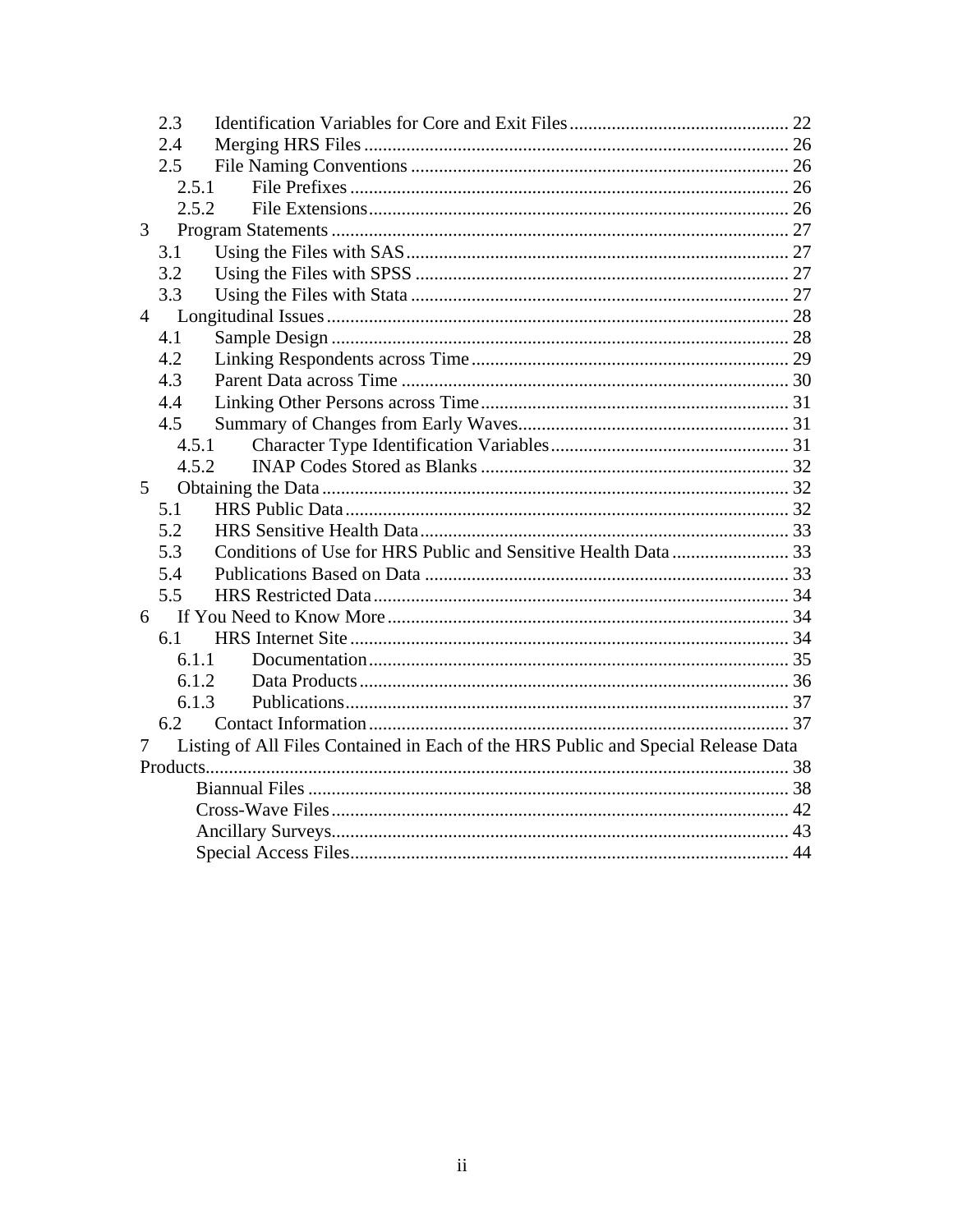# <span id="page-4-0"></span>**1 Introduction**

The University of Michigan Health and Retirement Study (HRS) surveys more than 22,000 Americans over the age of 50 every two years. The study paints an emerging portrait of an aging America's physical and mental health, insurance coverage, financial status, family support systems, labor market status, and retirement planning. This document provides an overview of the full scope of data files that the study has released as it has evolved since the original data collection in 1992.

The Health and Retirement Study (HRS) and Asset and HEAlth Dynamics Among the Oldest Old (AHEAD) studies were created as separate but related surveys. In its original conceptualization, the HRS survey was designed to follow age-eligible individuals and their spouses or partners as they made the transition from active worker into retirement; the AHEAD survey was designed to examine the dynamic interactions between health, family, and economic variables, in the post-retirement period at the end of life. Both studies obtain detailed information in a number of domains: demographics, health status, housing, family structure, employment of respondent, work history and current employment, disability, retirement plans, net worth, income, and health and life insurance.

The HRS collected data in 1992, 1994, and 1996. AHEAD collected data in 1993 and 1995. In 1998, 2000, and 2002, the HRS, AHEAD and two new sub-samples, War Baby (WB) and Children of the Depression Age (CODA), were interviewed. In 2004, 2006, and 2008 HRS, AHEAD, WB, CODA, and another new sub-sample, Early Baby Boomer (EBB), were interviewed. A new sub-sample, Mid Baby Boomer (MBB) will be added in 2010. For more details about the sample, see the [Sample Design](#page-31-0). See "Data Collection Path" under "Quick links" at [our Web site](http://hrsonline.isr.umich.edu/) for visual overview of the sample and data collection efforts. Click on any cell for more information about a specific data product.

| Sub-sample   | Sub-sample           | Birth Year of Age- | First | Data Collected      |
|--------------|----------------------|--------------------|-------|---------------------|
| Abbreviation | Name                 | Eligible Respon-   | Wave  |                     |
|              |                      | dents              |       |                     |
| <b>AHEAD</b> | Aging $\&$           | 1890-1923          | 1993  | 1993 1995 1998 2000 |
|              | <b>HEAlth Dynam-</b> |                    |       | 2002 2004 2006 2008 |
|              | ics                  |                    |       | 2010                |
| <b>CODA</b>  | Children Of the      | 1924-1930          | 1998  | 1998 2000 2002 2004 |
|              | Depression Age       |                    |       | 2006 2008 2010      |
| <b>HRS</b>   | Health $&$ Re-       | 1931-1941          | 1992  | 1992 1994 1996 1998 |
|              | tirement Study       |                    |       | 2000 2002 2004 2006 |
|              |                      |                    |       | 2008 2010           |
| <b>WB</b>    | War Baby             | 1942-1947          | 1998  | 1998 2000 2002 2004 |
|              |                      |                    |       | 2006 2008 2010      |
| <b>EBB</b>   | Early Baby           | 1948-1953          | 2004  | 2004 2006 2008 2010 |
|              | <b>Boomer</b>        |                    |       |                     |
| <b>MBB</b>   | Mid Baby             | 1954-1959          | 2010  | 2010                |
|              | <b>Boomer</b>        |                    |       |                     |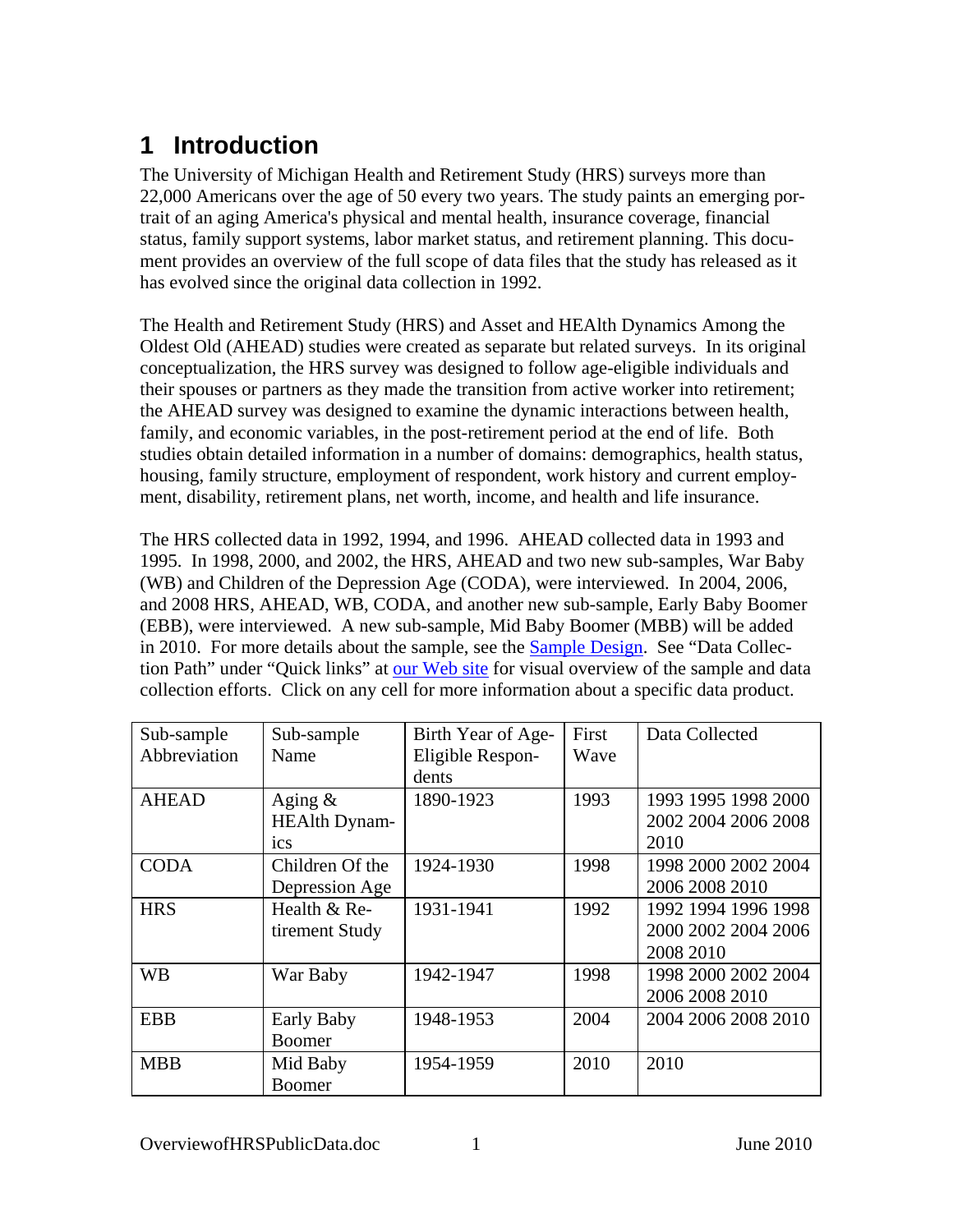<span id="page-5-0"></span>Funding has been provided by the National Institute on Aging at NIH (U01 AGO9740), with supplemental support from the Social Security Administration. The survey was conducted by the Survey Research Center (SRC) of the Institute for Social Research (ISR) of the University of Michigan.

HRS data are available free to researchers and analysts at the HRS Web site. By receiving the data, which have been freely provided, you must agree to use them for research and statistical purposes only and make no effort to identify the respondents therein. In addition, you must agree to send us a copy of any publications you produce based on the data.

Most HRS data are public data available after a simple registration process has been completed. HRS special access data require registration through a supplemental registration system. HRS restricted data are only available under very restrictive conditions. See [Obtaining the Data](#page-35-0) for additional details.

# **2 HRS Data Files**

The HRS public data files consist of five types, 1) [Core Files,](#page-7-0) 2) [Exit Files,](#page-12-0) 3) [Post-Exit](#page-12-0)  [Files](#page-12-0), 4) [Imputation Files](#page-12-0), 5) [Cross-Wave Files](#page-20-0), 6) [Off-Year Studies](#page-17-0), and 7) [Sensitive](#page-20-0)  [Health Data Products.](#page-20-0) Also available at the public data download page on our Web site, but not further discussed here, are

- **Researcher Contributions**<sup>[1](#page-5-1)</sup>,
- <sup> $\Box$ </sup> Restricted File Documentation,
- **RAND** Contributed Files<sup>[2](#page-5-2)</sup>, and a
- à Software Program.

The data are provided in ASCII format, with fixed-length records. You'll want to use associated SAS, SPSS or Stata program statements to read the data into the analysis package of your choice. See [Program Statements](#page-30-0) for information about creating datasets with the program statements provided for your particular software.

# *2.1 List of Current Public Data Products*

All HRS public data products (as of June 2010) are listed below. Clicking on the Quick link "Data Product List" at [our Web site](http://hrsonline.isr.umich.edu/) will take you to "What's Available (Public)" where you will find a year-by-year listing of public datasets and files that are currently available to registered users. To see metadata information -- including data descriptions, codebooks, and questionnaires -- click on the Dataset Name. Be sure to review "Alerts" prior to using any datasets in order to learn of any post-release changes.

 $\overline{a}$ 

<sup>&</sup>lt;sup>1</sup> For more information about these files, see "What's Available (Public)" at the "Data Products" section at [our Web site](http://hrsonline.isr.umich.edu/index.php).

<span id="page-5-2"></span><span id="page-5-1"></span><sup>&</sup>lt;sup>2</sup>The RAND HRS Data file is a respondent-level data file containing derived variables covering a broad range of measures that have been constructed and named consistently across waves. The RAND HRS Data file (Version J) used data from 1992, 1993, 1994, 1995, 1996, 1998, 2000, 2002, 2004, 2006, and 2008 early release. For further information, see "Rand Contributions" at "What's Available (Public)" at the "Data Products" section at [our Web site](http://hrsonline.isr.umich.edu/index.php).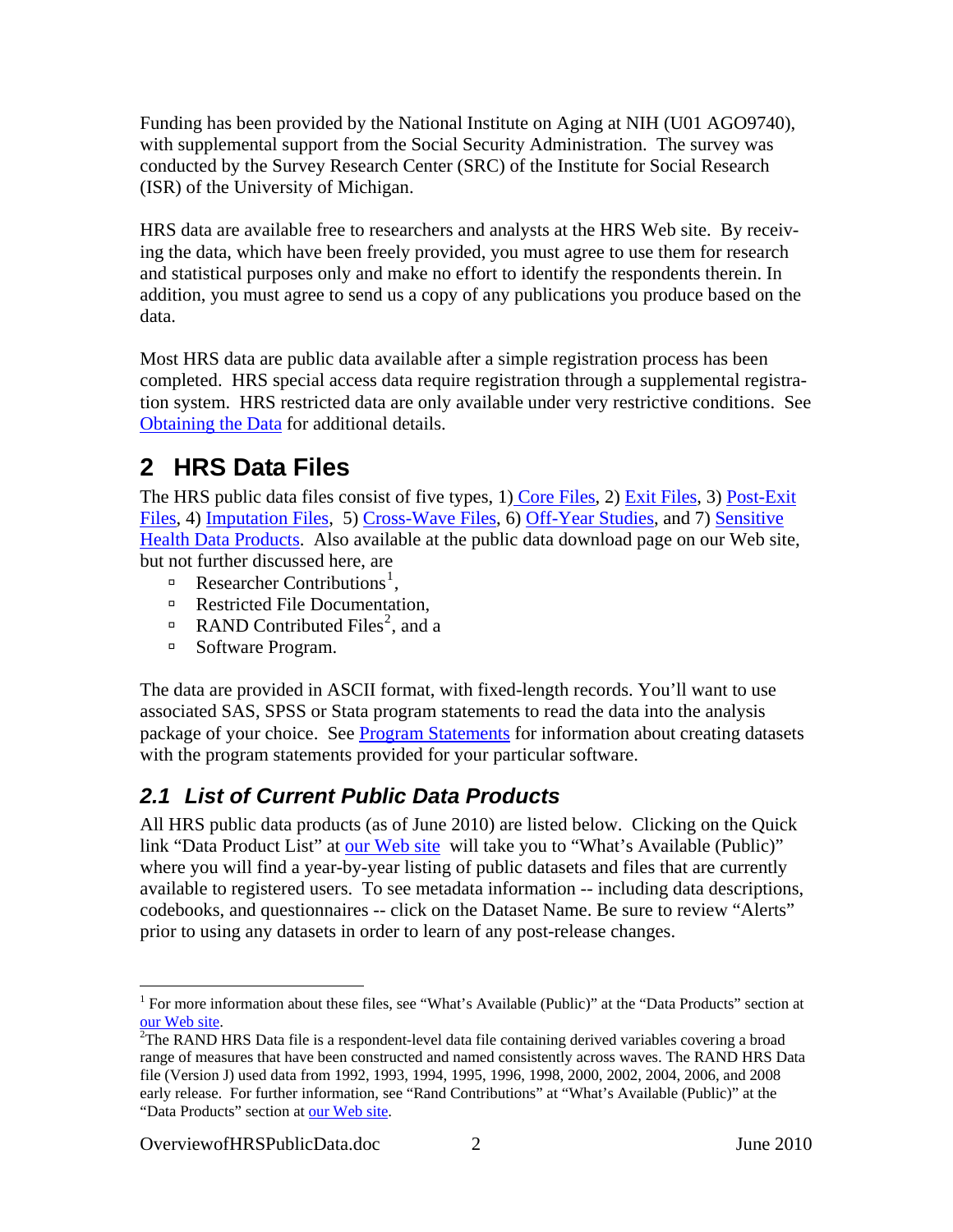|        | <b>HRS Data Products</b>               | $\Box$ | 2001 HRS Mailout HUMS Imputa-          |
|--------|----------------------------------------|--------|----------------------------------------|
|        |                                        |        | tions (Early) $(v.1.0)$                |
| $\Box$ | 1992 HRS (Final) (v.2.0)               | $\Box$ |                                        |
| $\Box$ | 1992 HRS Imputations (Final) (v.3.0)   | $\Box$ | 2002 HRS Core (Final) (v.2.0)          |
| α      |                                        | $\Box$ | 2002 HRS Core Imputations (Final)      |
| α      | 1993 AHEAD (Final) (v.2.10)            |        | (v.1.0)                                |
| п      |                                        | $\Box$ | 2002 HRS Exit (Final) (v.1.0)          |
| $\Box$ | 1994 HRS (Final) (v.2.0)               | $\Box$ | 2002 HRS Post-Exit (Final) (v.1.0)     |
| $\Box$ | 1994 HRS Imputations (Final) (v.3.0)   | $\Box$ |                                        |
| α      |                                        | $\Box$ | 2003 HRS Mailout CAMS (v.1.0)          |
| π      | 1995 AHEAD Core (Final) (v.2.0)        | $\Box$ | 2003 Internet Survey $(v.1.0)$         |
| $\Box$ | 1995 AHEAD Core Imputations (Fi-       | Ω.     |                                        |
|        | nal) (v.3.0)                           | $\Box$ | 2004 HRS Core (Final) (v.1.0)          |
| $\Box$ | 1995 AHEAD Exit (Final) (v.2.0)        | $\Box$ | 2004 HRS Core Imputations (Early)      |
| $\Box$ | 1995 AHEAD Exit Imputations (Fi-       |        | (v.1.0)                                |
|        | nal) (v.1.0)                           | $\Box$ | 2004 HRS Exit (Final) (v.1.0)          |
| п      |                                        | $\Box$ | 2004 HRS Post-Exit (Final) (v.1.0)     |
| $\Box$ | 1996 HRS Core (Final) (v.4.0)          | $\Box$ |                                        |
| $\Box$ | 1996 HRS Core Imputations (Final)      | $\Box$ | 2005 HRS Mailout CAMS (v.1.0)          |
|        | (v.3.0)                                | $\Box$ |                                        |
| π      | 1996 HRS Core Supplement (Final)       | $\Box$ | 2006 HRS Core (Final) (v.2.0)          |
|        | (v.1.0)                                | α      | 2006 HRS Exit (Final) (v.1.0)          |
| α      | 1996 HRS Exit (Final) (v.1.0)          | $\Box$ | 2006 HRS Post-Exit (Final) (v.1.0)     |
| $\Box$ | 1996 HRS Exit Imputations (Final)      | $\Box$ | 2006 HRS Core Imputations (Final)      |
|        | (v.1.0)                                |        | (v.A)                                  |
| α      |                                        | $\Box$ | 2006 Internet Survey (v.1.0)           |
| $\Box$ | 1998 HRS Core (Final) (v.2.3)          | $\Box$ |                                        |
| $\Box$ | 1998 HRS Core Imputations (Final)      | $\Box$ | 2007 HRS Mailout DVS (v.1.0)           |
|        | (v.3.0)                                | $\Box$ | 2007 HRS Mailout CAMS (v.1.0)          |
| $\Box$ | 1998 HRS Exit (Final) (v.1.0)          | $\Box$ | 2007 Internet Survey (v.1.0)           |
| $\Box$ | 1998 HRS Exit Imputations (Early)      | $\Box$ |                                        |
|        | (v.2.0)                                | $\Box$ | 2008 HRS Core (Early) (v.2.0)          |
| ц      | 1998 HRS Post-Exit (Final) (v.1.0)     | $\Box$ | 2008 HRS Exit (Early) (v.1.0)          |
| $\Box$ |                                        | $\Box$ | 2008 HRS Core Imputations (Early)      |
| α      | 1999 HRS Mailout (v.1.0)               |        | (v.A)                                  |
| α      |                                        | $\Box$ | 2008 HRS Post-Exit (Final) (v.1.0)     |
| α      | 2000 HRS Core (Final) (v.1.0)          | Ω.     |                                        |
| α      | 2000 HRS Core Imputations (Final)      | $\Box$ | 2009 HRS Mailout CAMS (v.1.0)          |
|        | (v.2.0)                                | $\Box$ |                                        |
| α      | 2000 HRS Exit (Final) (v.1.0)          | $\Box$ | Cross-Wave: Tracker 2008 File (v.1.0)  |
| $\Box$ | 2000 HRS Exit Imputations (Early)      | $\Box$ | Cross-Wave: Region and Mobility        |
|        | (v.1.0)                                |        | File $(v.2.0)$                         |
| α      | $2000$ HRS Post-Exit (Final) $(v.1.0)$ | $\Box$ | Cross-Wave: LOPN 2002 (v.1.1)          |
| α      |                                        | $\Box$ | <b>Cross-Wave: Labor Section Carry</b> |
| α      | 2001 HRS Mailout CAMS (v.2.0)          |        | Forward Variables (v.2.0)              |
| $\Box$ | 2001 HRS Mailout HUMS (v.1.0)          |        |                                        |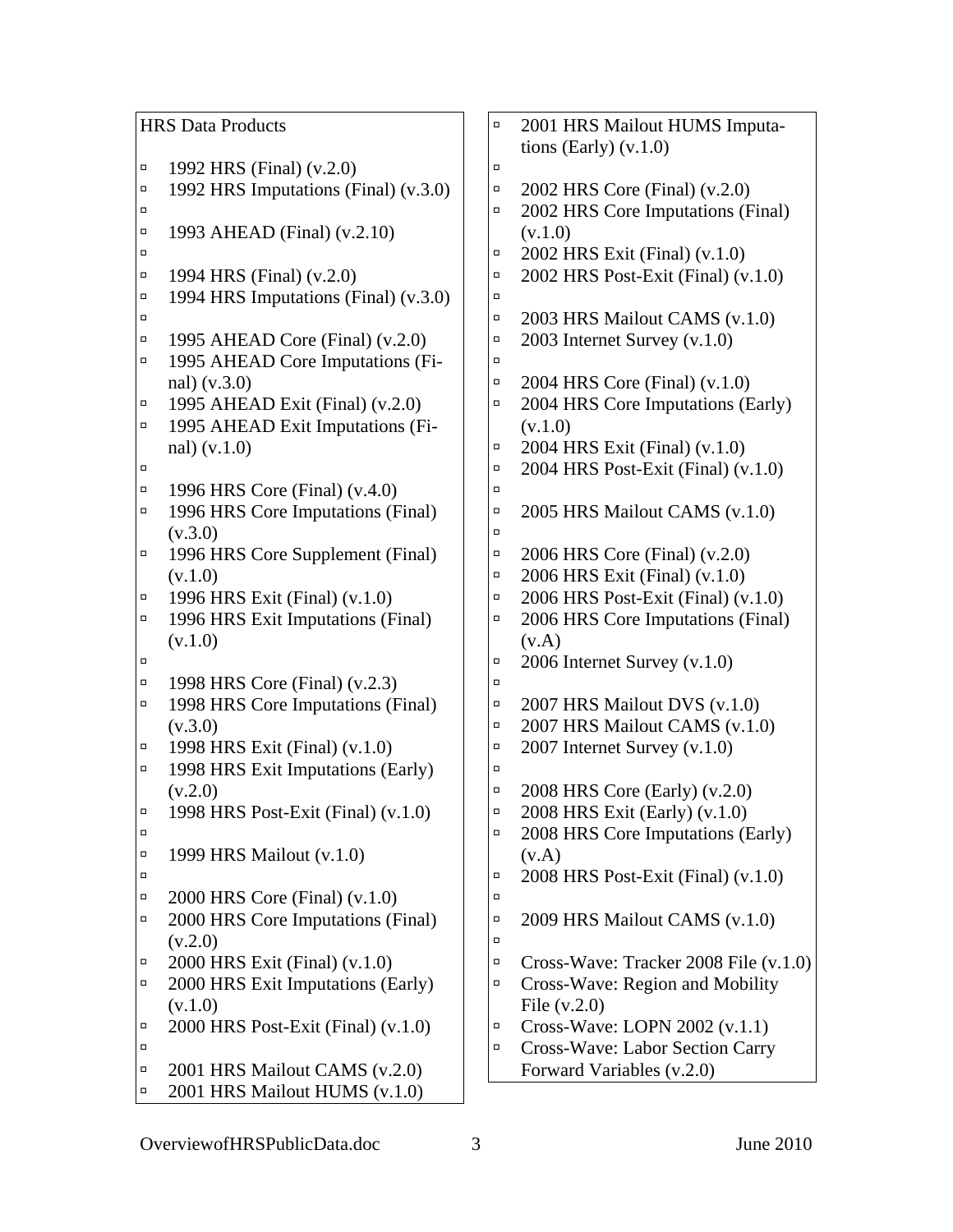- <span id="page-7-0"></span>à Cross-Wave: Imputations for Pension-Related Variables (v.1.0)
- à Cross-Wave: Employer Pension Tracker File (v.1.0)
- à Cross-Wave: Imputations for Pension Wealth 1992 and 1998 (v.2.0)
- à Cross-Wave: Respondent Pension Tracker File (v.1.0)
- à Cross-Wave: Imputations for Employer-Sponsored Pension Wealth from Current Jobs in 2004 (v.1.0)
- à Cross-Wave: Imputation of Cognitive Functioning Measures 1992-2006  $(v.1.0)$
- $\Box$  Cross-Wave: Master ID File (v.1.0)
- $\Box$  Cross-Wave: SS Wealth File (v.3.1)
- $\Box$  Cross-Wave: Child Proximity (v.1.0)

## Researcher Contributions

- $\Box$  1992 HRS 401K Flag (v.1.0)
- à 1992 HRS Pension (Level 1) Present Value Database (v.1.0)
- <sup>a</sup> 1992 HRS Self-Reported Pension Wealth (v.1.0)
- <sup>a</sup> 1994 HRS Imputed Medical Expenses  $(v.1.0)$
- $\Box$  Second Home Ownership and Equity Corrections (v.1.0)
- à Tax Calculations for HRS 2000 and 2002 (v.A)
- □ Table Data: Pensions in the Health and Retirement Study (v.1.0)

Restricted File Documentation

 $\Box$  National Death Index (v.3.1 [Codebook])

## $\Box$  Geographic Information (v.2.0 [Codebook])

- $\Box$  Detailed Industry-Occupation (v.7.0 [Codebook])
- à SSA Respondent Cross-Year Benefits (v.2.0 [Codebook])
- à SSA Respondent Cross-Year Summary Earnings (v.1.1 [Codebook])
- à SSA Respondent Cross-Year Detail Earnings (v.1.0 [Codebook])

## RAND Contributed Files

- $\Box$  RAND HRS Data File (v.J)
- <sup>□</sup> RAND HRS Distribution CD Key (v.1.0)

HRS Special Access Files

à *Various, see [HRS Sensitive Health](#page-36-0)  [Data](#page-36-0)*

Requesting HRS Special Access Files

- □ Application for 2001 ADAMS Data (v.1.0)
- <sup> $\Box$ </sup> Application for 2003 Diabetes Data  $(v.1.0)$
- $\Box$  Application for 2005 Prescription Drug Study Data (v.1.0)
- <sup>a</sup> Application for 2006 Biomarker Data (v.1.0)

Software

 $\blacksquare$  Pension Estimation Program (v.2.0)

# **2.1.1 Core Files**

The first waves of the study, 1992 for the HRS sub-sample, 1993 for the AHEAD subsample, 1998 for the CODA and WB sub-samples, 2004 for the EBB sub-sample, and 2010 for the MBB sub-sample, contain data from the original interview. In subsequent years, "core" interviews were taken with living respondents, and "exit" interviews were taken on behalf of deceased respondents.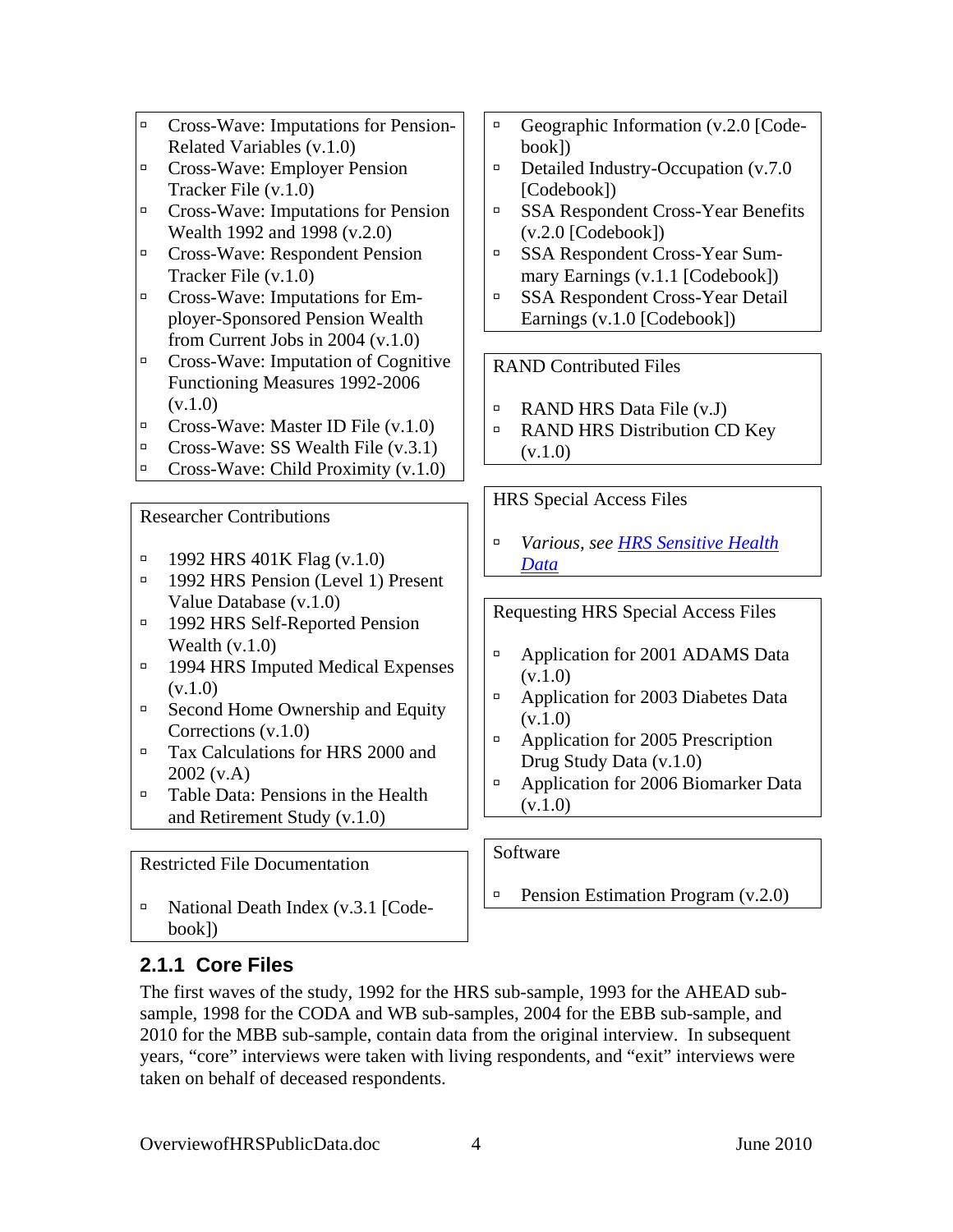### <span id="page-8-0"></span>Core Survey Content

While there is some variation over the years, the description provided for HRS 2008 gives a feeling for the type of information available. For more detailed information, see "Content" or "Questionnaires" or "Codebooks" at the "Documentation" section at our [Web site](http://hrsonline.isr.umich.edu/index.php).

- o HRS 2008 Core
- o Section A: Coverscreen. Household information; interview information; living arrangements; marital status; respondent information.
- o Section B: Demographics. Birthplace; education; family history; language; marital history; military history; race; religion; residence.
- o Section C: Physical Health. Alcohol; arthritis; cancer; daily activities; depression; diabetes; eyes; fall; fractures; hearing; heart problems; height/weight; hypertension; incontinence; insomnia; lung disease; medical conditions; memory-related disease; pain; preventive procedures; psychiatric; self-rated health; stroke; symptoms; tobacco; height; weight.
- o Section D: Cognition. Proxy cognition; self cognition.
- o Section E: Family Structure. Child transfers; children assistance; children demographics; financial/time assistance; grandchildren; grandchildren assistance; household information; household members; neighbors; transfers.
- o Section F: Parents and Sibling/Couple Decisions. Marriage; neighbors; parent assistance; parent demographics; sibling demographics.
- o Section G: Functional Limitations and Helpers. Activities of daily living; family structure; Instrumental Activities of Daily Living; physical activities; volunteer work/help others.
- o Section H: Housing. Condominimum/Coop/Association information; deed; equity line of credit; farm or ranch; home facilities/modifications; home ownership; mobile home; mortgage; neighborhood; other loans; purchase; rent; retirement services; second home; second mortgage; taxes; type of residence; value.
- o Section J: Employment (Core). Main job (benefits, characteristics, dates, description, earnings, hours, training); self-employment dates and earnings; other jobs (earnings, hours, reason for leaving); formeremployer (dates, description, earnings, reason for leaving); job requirements; income (annuities, pension, social security); early retirement window; pension and retirement plans.
- o Section J: Employment (Exit). Main job (benefits, characteristics, dates, description, earnings, hours, training); self-employment dates and earnings; other jobs (earnings,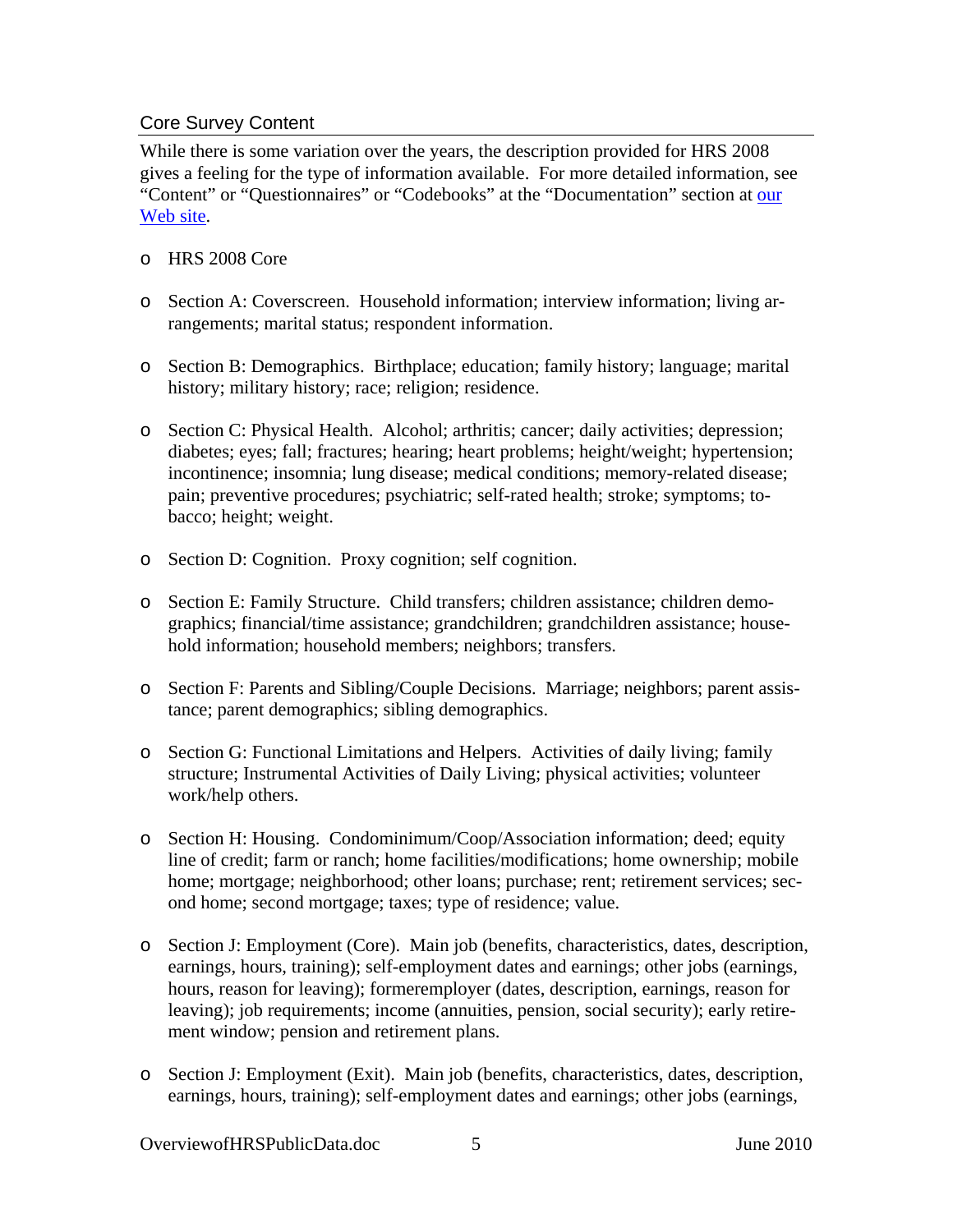hours, reason for leaving); formeremployer (dates, description, earnings, reason for leaving); job requirements; income (annuities, pension, social security); early retirement window; pension and retirement plans.

- o Section K: Last Job. Job characteristics; dates; description; earnings; hours; pension and retirement plans.
- o Section L: Job History. Earnings, hours; pension and retirement plans; early retirement window.
- o Section M: Disability. Benefits (Social Security/SSDI/SSI, Veterans Administration, Workers Compensation, other programs); impairment history; injuries at work.
- o Section N: Health Services and Insurance. Health providers (dentist, doctor); drugs; financial assistance; government health insurance; health insurance; hospitalization; in-home care/special facilities; long-term care insurance; Medicaid; Medicare; nursing home information; outpatient surgery.
- o Section P: Expectations. Probability; risk tolerance.
- o Section Q: Assets and Income. Assets (bonds, business or farm, CD, T-Bill, checking/savings/money market, IRA, other, pension, real estate, stocks, transportation, trusts); expenses (charity, medical, debts, food); federal tax return; income (employment, annuities, bonds, CD, T-Bill, checking/savings/money market, selfemployment, food stamps, pension, profession/trade, rental, social security, stocks, supplemental security (SSI), tips, bonus, unemployment, veterans benefits, welfare, workers compensation, other employment, other sources); lump sum payments.
- o Section R: Asset Change. Business purchased; business sold; household member addition assets/debts; own home; real estate-purchased; real estate-sold; residencebought or sold; major home improvement; stocks.
- o Section S: Widowhood and Divorce. Death; divorce; earnings/work change; health insurance change; life insurance; pension; Social Security.
- o Section T: Wills, Insurance and Trusts. Will provisions; life insurance; beneficiaries; asset disposal (Exit)
- o Section U: Asset Verification. Verification of substantial changes in net worth or asset value between 2006 and 2008.
- o Section W: Internet Use and Social Security Permission. Internet use; social security permissions.
- o Section LB: Psycho-Social (Participant Lifestyle Leave-Behind Questionnaire). Psycho-social; participant lifestyle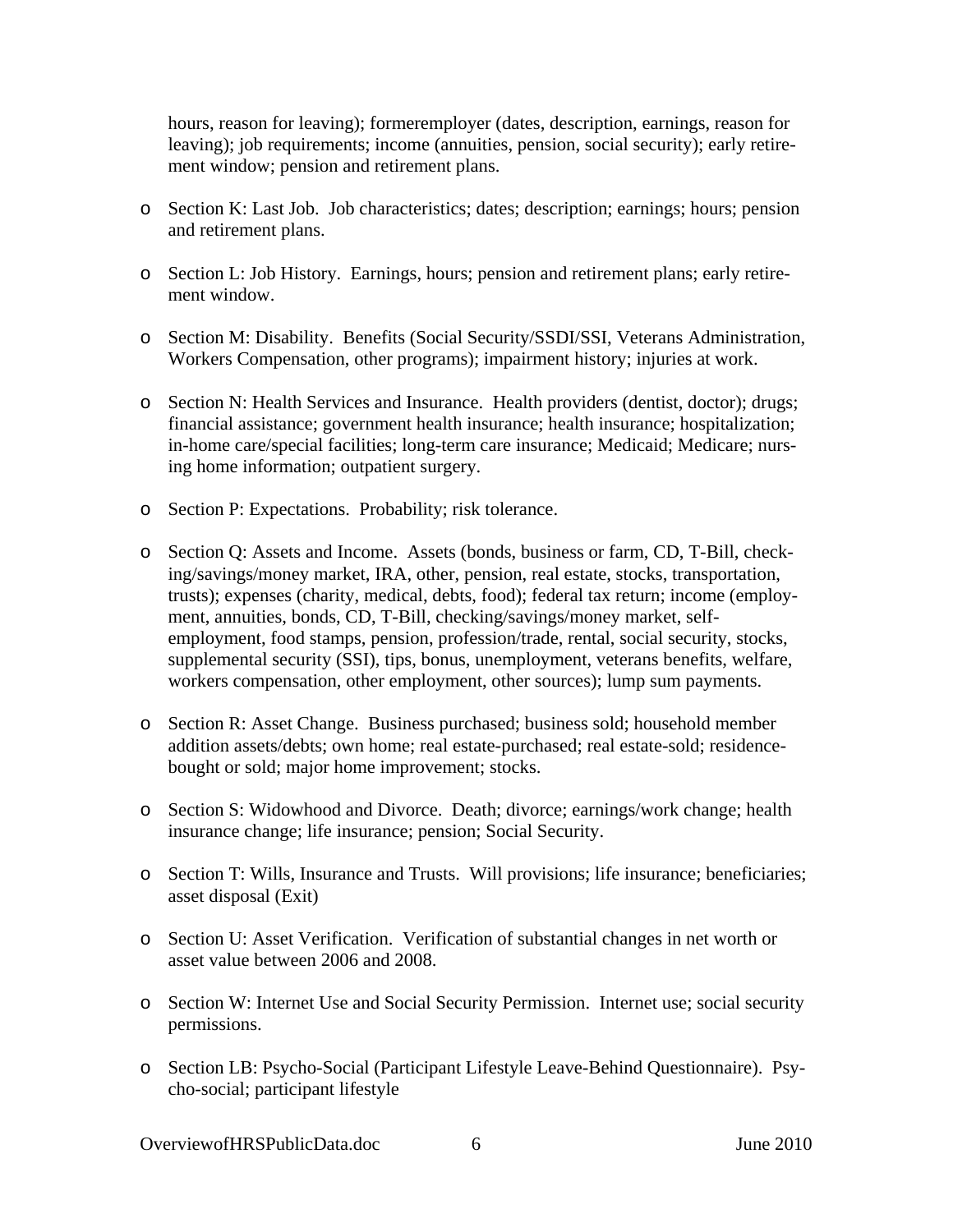### <span id="page-10-0"></span>Structure of Core Questionnaires

The structure of the core questionnaires has evolved over the years. There were two major redesigns. First in anticipation of a combined data collection effort in 1998, the 1995 AHEAD and 1996 HRS questionnaires were redesigned. The advent of new data collection software in 2002 marked the second major redesign. The table below provides an overview.

Table 1: Comparison of Sections 2008 - 1992

| $\frac{1}{200}$ 1. Comparison of Decription 200<br>Content                                    | 2008 2006      | 2000 1998      | 1994             | 1993          |
|-----------------------------------------------------------------------------------------------|----------------|----------------|------------------|---------------|
| Preload                                                                                       | 2004 2002      | 1996 1995      | 1992             |               |
|                                                                                               | PR             | PR<br>CS       |                  |               |
| Coverscreen                                                                                   | A              |                |                  |               |
| Demographics                                                                                  | B              | $\mathbf{A}$   | $\mathbf{A}$     | $\mathbf{A}$  |
| Physical Health / Health Status                                                               | $\overline{C}$ | B              | B                | B             |
| Cognition / Expectations                                                                      | D              | $\overline{C}$ | C 1994<br>L 1992 | $\mathcal{C}$ |
| Proxy Cognition                                                                               |                | PC             |                  |               |
| <b>Family Structure and Transfers</b>                                                         | E              | D              | E                | D             |
| Parents, Siblings and Transfers                                                               | ${\bf F}$      |                |                  |               |
| Functional Limitations and Helpers / Health<br>Care Utilization & ADLs / Health Care<br>Costs | G              | E              |                  | E             |
| Housing                                                                                       | H              | $\mathbf{F}$   | D                | F             |
| <b>Physical Measures/Biomarkers 2006</b>                                                      | $\overline{I}$ |                |                  |               |
| Employment                                                                                    | $\mathbf{J}$   | G              | $\mathbf{F}$     | G             |
| Last Job                                                                                      | K              |                | G                |               |
| <b>Job History</b>                                                                            | L              |                | H                |               |
| Disability                                                                                    | M              |                | J                |               |
| <b>Health Services and Insurance</b>                                                          | N              |                |                  |               |
| <b>Expectations / Retirement Plans</b>                                                        | $\overline{P}$ | H              | K 1992           | H             |
| Assets and Income                                                                             | Q              | $\mathbf{J}$   | $\mathbf N$      | $\mathbf{J}$  |
| Net Worth                                                                                     |                |                | K 1994<br>M 1992 |               |
| Asset Change / Asset Change & Widowhood<br>/ Capital Gains / Net Worth                        | $\mathbf R$    | $\mathbf N$    | V 1994           | $\bf K$       |
| Widowhood and Divorce                                                                         | S              |                | ${\mathbf S}$    |               |
| Wills and Life Insurance / Health Insurance<br>& Event History                                | T              | $\mathbf R$    | $\mathbf R$      | $\mathbf R$   |
| <b>Asset Reconciliation</b>                                                                   | U              |                |                  |               |
| Modules                                                                                       | $\overline{V}$ | M              |                  |               |
| Event History, Internet Use & Social Secu-<br>rity Permission                                 | W              | <b>EV 1998</b> |                  |               |
| Time Calculations, Thumbnail                                                                  | Y              | $\mathbf T$    | X                |               |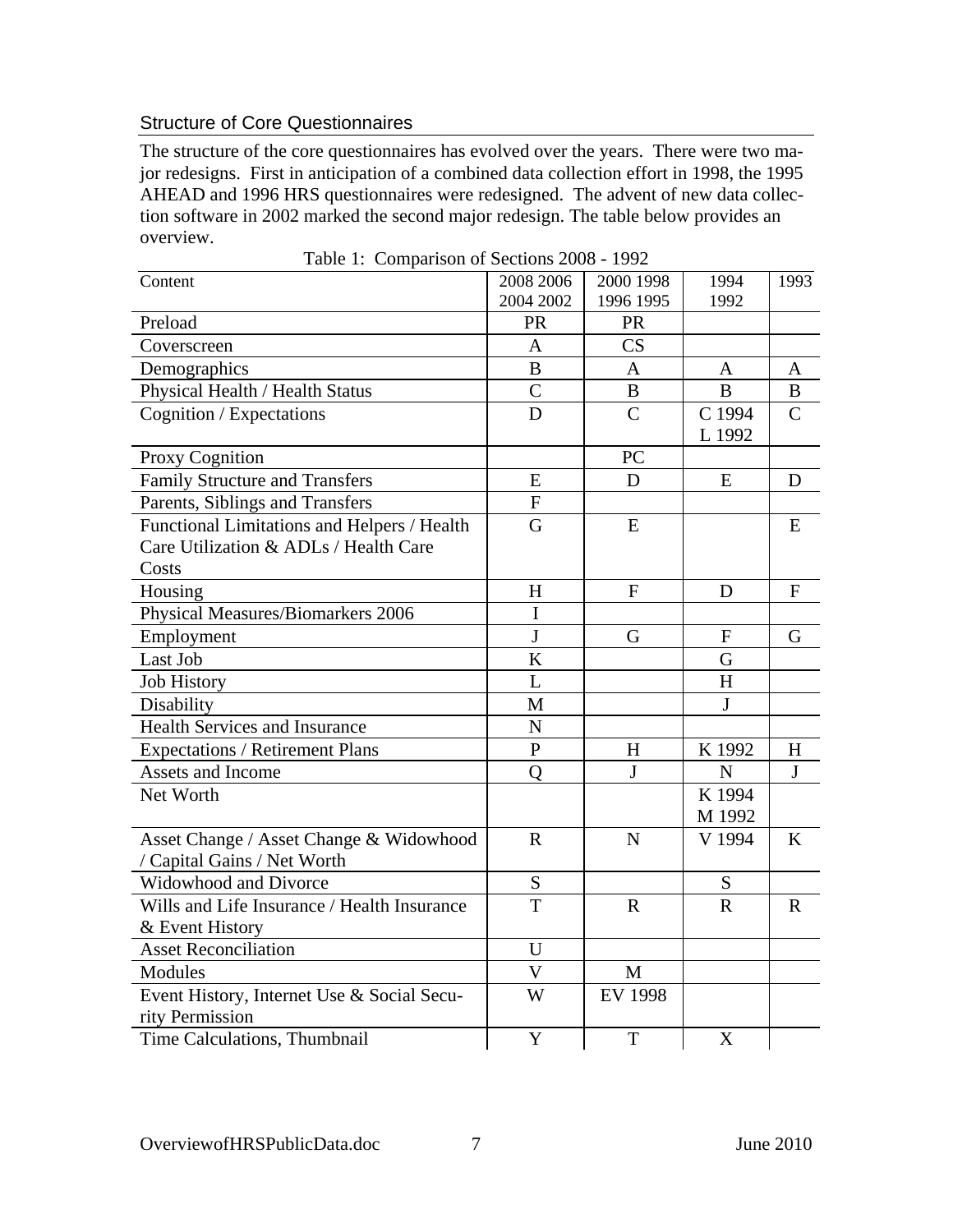### <span id="page-11-0"></span>Core Modules

A brief overview of the contents of the modules section in each interviewing year is included below. For more detailed information, see "Modules" at the "Documentation" section at [our Web site.](http://hrsonline.isr.umich.edu/)

- à HRS 2008 Modules: Annuities and lump sum payments; breast and prostate cancer screening; weight history; quality of care; coping strategies; transfers; financial sophistication and investment decision making; retirement behavior; dental health, access to care and utilization.
- à HRS 2006 Modules: Financial preparedness; risk aversion; parents' and siblings' health and long-term care use; valuation of health insurance benefits; Medicare valuation; characteristics of the home environment; subjective probabilities of healthrelated events; informed consent with Alzheimer's disease patients; cognition - number series; cognition - retrieval fluency.
- à HRS 2004 Modules: Annuities; arthritis and health behaviors; asset ownership; cognition; disability; loneliness; norms on transfer behavior; occupational health; pension characteristics; pension documents; probability alternative to bracketing; retirement planning; risk aversion.
- à HRS 2002 Modules: Self-assessed health utilities; willingness to pay for disease prevention; restless leg syndrome, night leg cramps, and neck and shoulder pain; risk aversion; Internet use; loneliness, stress and social support/social burden; ELSA health questions; numeracy; positive well-being; later life education; subjective uncertainty about stock market returns.
- <sup>n</sup> HRS 2000 Modules: Medicare knowledge; alternative medicine; planning and expectations for retirement; social and economic altruism; benevolence and obligation; health plan booklet; health utilities index; risk tolerance; alcohol consumption and IADL measures; proxy validation; valuing health.
- □ HRS 1998 Modules: There were limited modules in HRS 1998, due to the addition of two new cohorts, CODA and WB, and merger with the two original HRS and AHEAD cohorts into one study. The 1998 modules were asked primarily of the AHEAD sample members who were asked ADL and cognition questions corresponding to similar modules in previous waves.
- à HRS 1996 Modules: Consumption and anchoring, health during childhood, health pedigree, personality inventory, Medicare attitudes and preferences, volunteerism and time use, preference parameters for consumption, saving and labor supply, advance directives, attitudes toward inter-familial transfers, retirement planning, saving for retirement
- <sup> $\Box$ </sup> AHEAD 1995 Modules: Unfolding brackets with different entry points, Wave 1 ADL questions, LSOA2 ADL questions, security and safety, sleep, living wills, in-depth ADLs
- à HRS 1994 Modules: CES-D depression scale, crystallized intelligence, functional health, long-run income elasticity of labor supply, risk aversion, social support, parent-child transfers, ADLs, activities and time allocation, nutrition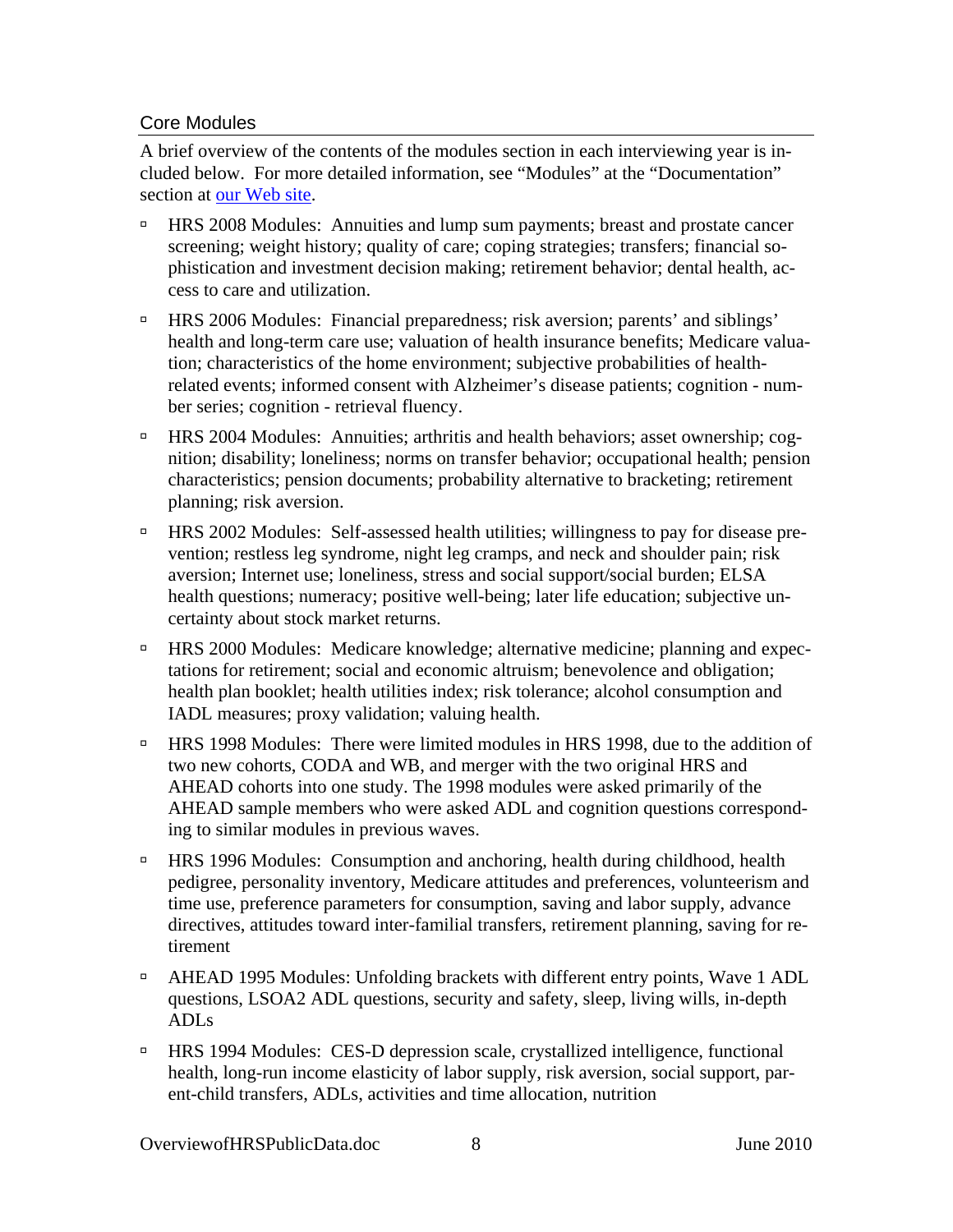- <span id="page-12-0"></span><sup> $\Box$ </sup> AHEAD 1993 Modules: Resilience, time use, alternative ADLs, WAIS Similarities, quality of life, in-depth ADLs, financial pressure
- à HRS 1992 Modules: Physiological health measures, ADL measures from NLTCS and NHIS, meta-memory, process benefits, employment alternatives, parental wealth, occupational injuries, health risks, substitution elasticity of consumption

# **2.1.2 Exit Files**

The sample design provides for 'exit interviews' with a surviving spouse, child or other informant. Questions are asked concerning medical expenditures and family interactions with the deceased during the final stages of life and information about the disposition of assets following death. Exit interviews were attempted in each interview wave since the initial interview. The 1994 data from both core and exit interviews are contained in one set of files; for subsequent years, core and exit files are distributed separately.

## **2.1.3 Post-Exit Files**

Post-exit interviews are designed to elicit information about unresolved exit interview issues such as the settlement of a deceased respondent's estate. These interviews are typically administered in the wave that follows the exit interview. The post-exit interview is triggered when the exit proxy respondent reports that a deceased respondent's estate has not been settled or for some other reason. We attempt to locate, if possible, the proxy who gave the exit interview and ask the estate distribution question sequence that was not answered in the exit interview. The first post-exit interviews were administered in 1998.

# **2.1.4 Imputation Files**

Imputations for most "unfolding bracket" variables have been constructed and are provided in separate files. The number of records in the imputation files corresponds to the number of records in the files for which the imputations have been made. The imputation files may be matched with the original files by its primary identifiers.

Typically, a series of unfolding bracket questions followed a lead-in question asking for an amount. If an actual amount was not given, a series of questions asked -- if the amount was less, more, or about a specified amount. Most often the series consisted of two to four unfolding bracket questions. For some unfolding bracket series, a preload variable assigned an entry point, low, medium or high, which was used to determine the asking order of the unfolding bracket questions.

Imputations are provided for the variables satisfying our ad hoc selection rules listed below.

- 1) The Bracket Rule: In general, all the variables with brackets will be imputed, and included in the imputation file.
- 2) The Income/Asset Component Rule: A variable without brackets will be imputed if it is determined to be an integral component of household income, housing equity, or net wealth.
- 3) The Imputability Rule: A variable eligible for imputation based on Rule 1 or 2 will not be imputed if there are not enough valid observations.

OverviewofHRSPublicData.doc 9 June 2010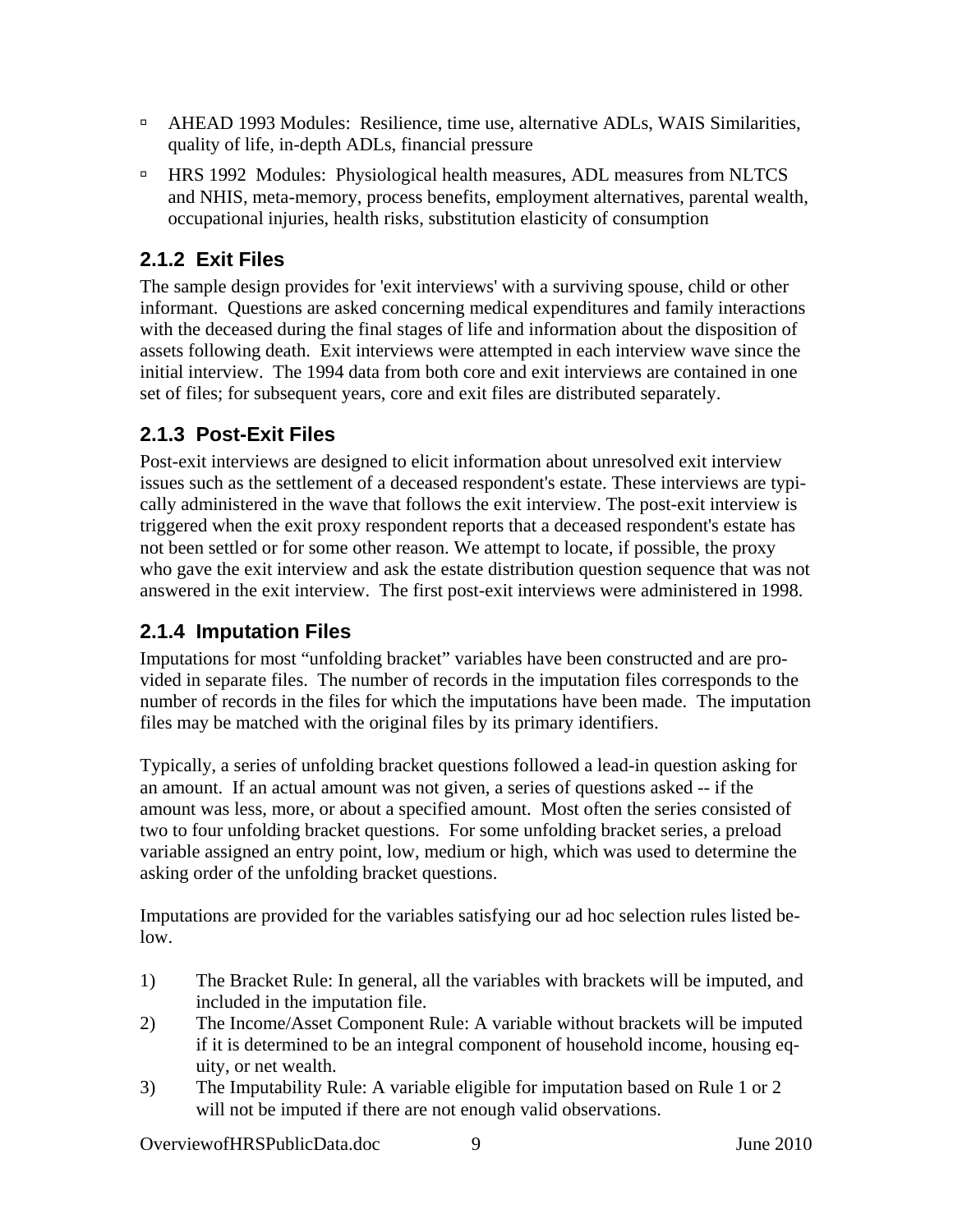<span id="page-13-0"></span>For each amount variable, there are six imputation-related variables: the "X," "C," "S," "D," "E," and "T" variables to accommodate various needs of perspective users. For more detailed information, see "Imputations" at the "Documentation" section at our Web [site.](http://hrsonline.isr.umich.edu/)

Those who just want to have imputed values may keep only the "X" variable with the imputed amount. For instance, the imputed variable JH020X, "HOME PRESENT VALUE" will be found in the 2004 imputation file H04I\_HH corresponding to the original amount variable, JH020 in the 2004 public release data H04H\_H.

Also included are five aggregate variables -- main home equity, and second home equity, total assets, total net worth, and household income. The variables listed below are from the 2004 files.

JHHINC – household income in the last calendar year JASSETS – household assets at the time of the interview JHOME1 – primary home equity JHOME2 – second home equity JNETWRTH – sum of JASSETS, JHOME1, and JHOME2

For detailed information about the imputation process, see "IMPUTE: A SAS Application System for Missing Value Imputations--With Special Reference to HRS Income/Assets" HRS Documentation Report DR-007 (2001) available in "User Guides" at the "Documentation" section at [our Web site](http://hrsonline.isr.umich.edu/).

The 2006 final-release and 2008 early-release income and wealth imputations files were prepared by RAND and follows different conventions.

## **2.1.5 Cross-wave Files**

A brief description of HRS Longitudinal and Cross-Wave Data Products is included below. For more information about these files, see "What's Available (Public)" at the "Data Products" section at [our Web site](http://hrsonline.isr.umich.edu/).

## Tracker 2008 File

The tracker file contains a record for each individual eligible to be interviewed, whether actually interviewed or not, in any wave from 1992 through the most recent year. The tracker file contains some basic demographic information as well as some basic information obtained from the National Death Index (NDI). In addition it contains basic information about the interview year such as whether a person gave an interview in a particular wave so that it can be used to understand the interview history of respondents. The tracker file also contains cross-sectional weights for each interview year 1992 through the most recent year for both respondent and household level analysis. The primary identification variables for this file are HHID and PN.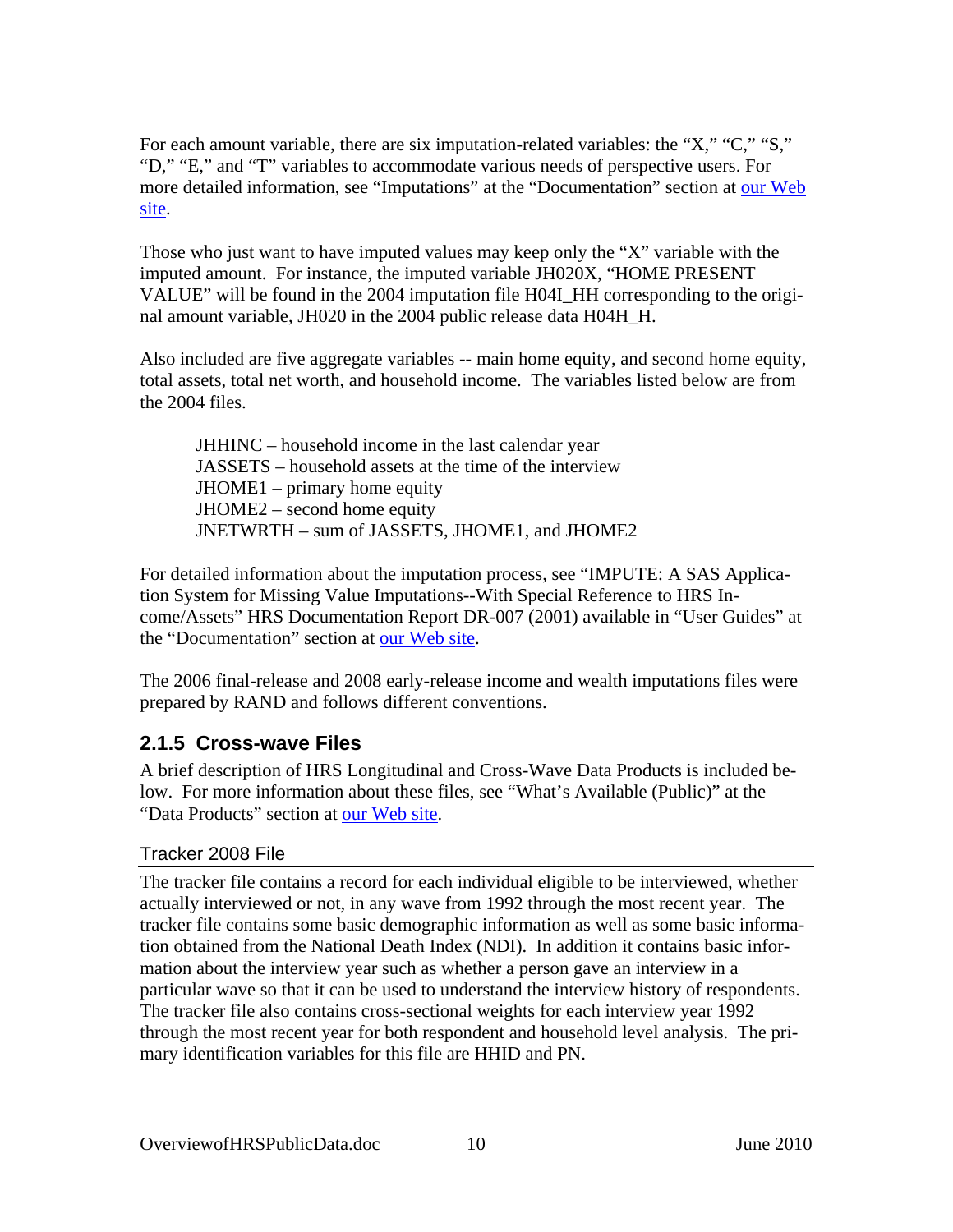## <span id="page-14-0"></span>Region and Mobility File

The Region and Mobility File: 1992-2008 contains information on inter-wave changes in respondent's location of residence. Distance, in miles, was calculated for all respondents who were interviewed in a residence location differing from that of the previous wave and for whom geographic information was available. Also included are two one-time variables, region in which respondent was born and region in which respondent attended school, and, for each interview year, region lived in at the time of interview and urbanicity. Version 3.0, released June 2010, contains corrected mobility and rural-urban information. Previous versions should no longer be used. The primary identification variables for these files are HHID and PN.

## Longitudinal Other Person Number (LOPN) Files

The Longitudinal Other Person Number files have been prepared to facilitate the merging of information obtained about children and other household members in different waves of the HRS study. Two variables, HHID and LOPN, may be used to uniquely identify children and other household members across all waves of the study from 1992 through 2002. The LOPN files contain no substantive analytic variables, only identification variables. Eighteen data files are provided. Three are cross-wave files; the primary identification variables for these files are HHID, LOPN and STORY. Fifteen are single-wave files; the primary identification variables for these files are HHID, cySUBHH and OPN. The Version 1 LOPN files were constructed using files publicly available in January  $2004.<sup>3</sup>$  $2004.<sup>3</sup>$  $2004.<sup>3</sup>$ 

## Labor Section Carry Forward Variables

The Labor Section Carry Forward data set consists of respondent-level, cross-sectional files constructed from the employment sections of HRS 1994 (Wave 2), HRS 1996 (Wave 3), HRS 1998 (Wave 4), HRS 2000 (Wave 5), HRS 2002 (Wave 6), and HRS 2004 (Wave 7). When a respondent reported no change in employment status since the previous interview, certain questions relating to current employment were not asked. Additional questions are skipped if the respondent holds the same position or title in addition to the same employer. As a service to users, the files in this data release carry forward the information from each prior wave whenever certain employment variables are "skipped" in the current wave. N: 1994=11596; 1996=10964; 1998=13113; 2000=12455; 2002=18167; 2004=20129. The primary identification variables for the file are HHID and PN.

## Imputations for Pension-Related Variables

The Imputations for Pension-Related Variables files contain imputations for don't know, refused, and missing responses for key pension related variables from the employment sections of the 1992, 1994, 1996, 1998, 2000 and 2002 interviews. The imputations were performed for the HRS cohort in 1992, 1994, and 1996 and for the HRS and War Baby cohorts in 1998, 2000 and 2002; AHEAD and CODA cohorts were not included in these imputations. The imputations for each wave are cross-sectional. N: 1992: 12652; 1994:

### OverviewofHRSPublicData.doc 11 June 2010

 $\overline{a}$ 

 $3$  Contact HRS for information about how to create LOPN using all currently available data.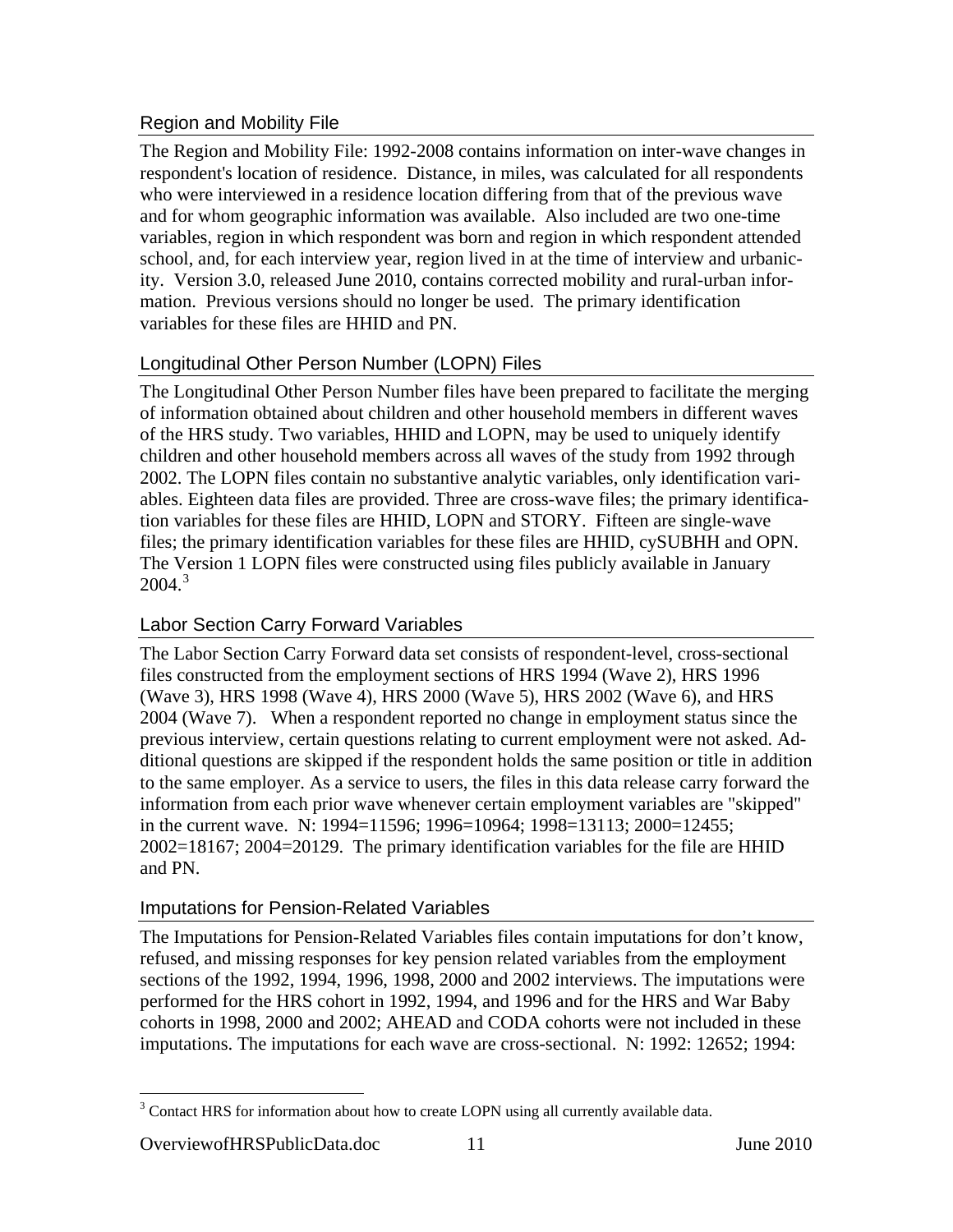<span id="page-15-0"></span>11596; 1996: 10964; 1998: 21384; 2000: 19580; 2002: 18167. The primary identification variables for the files are HHID and PN.

## Employer Pension Tracker File

The Employer Pension Data Tracker file is constructed to help analysts in identifying employees with self-reported pension coverage and employer pension plan descriptions data from the 1993 and/or 1999 employer survey(s). This file is a respondent level file that contains one record for every respondent among HRS and War Baby cohorts who participated in the core survey in 1992 and/or 1998. There are 15615 observations in the data file. The data file contains variables indicating whether respondents had pension coverage in 1992 and/or 1998 from current, last, and/or previous jobs, whether respondents worked for an employer with 25 or more employees at all locations in the1998 survey, whether respondents' employer contact information was available in the 1998 survey, and whether respondents had matched plan descriptions from the 1993 and/or 1999 employer survey(s). For the 1998 survey, two additional variables are included: whether or not the respondents' employer was interviewed, and whether or not matched plans were obtained through an interview and are available for the respondent. N: 15615. The primary identification variables for the file are HHID and PN.

## Imputations for Pension Wealth 1992 and 1998

The Imputations for Pension Wealth file contains imputations for pension wealth data from current jobs on both the self-reported and the employer data. DB values are calculated or imputed from the 1993 and 1999 employer data which were obtained based on employer contact information provided by the respondent in the 1992 and 1998 core surveys. DC value imputations are based on the self-reported data. The data file is a respondent level file containing 15,879 records, one record for every respondent in the HRS and War Baby cohorts who participated in the core survey in 1992 to 2000. N: 15879. The primary identification variables for the file are HHID and PN.

### Respondent Pension Tracker Files

The Respondent Pension Tracker Files are designed to enhance the user's ability to use pension information from various jobs reported by respondents in up to seven waves of the Health and Retirement Study, for the HRS cohort, 1992, 1994, and 1996 and for all cohorts for 1998, 2000, 2002, and 2004. These data files are especially useful to users who are interested in analyzing detailed information on respondents' pension history, current coverage, and pension wealth at each of the survey years. Each file includes variables indicating pension coverage from each job, identified by the job on which the pension is or was held, and the number of pension plans from current and previous employments. Each data file also includes an index identifying each of the previous pension plans that are dormant (i.e. not in pay status, not cashed out, rolled over, converted to an annuity, or lost), number of pension plans from current job, total number of previous pension plans through a current interview date, and the number of dormant pension plans that a respondent is entitled to (has active claim on) as of that interview date. In each wave, pension indices from previous pensions are brought forward to the current wave. In addition, the information collected about changes in older pension plans are used to adjust reports in earlier waves about which pension plans were dormant at the

OverviewofHRSPublicData.doc 12 June 2010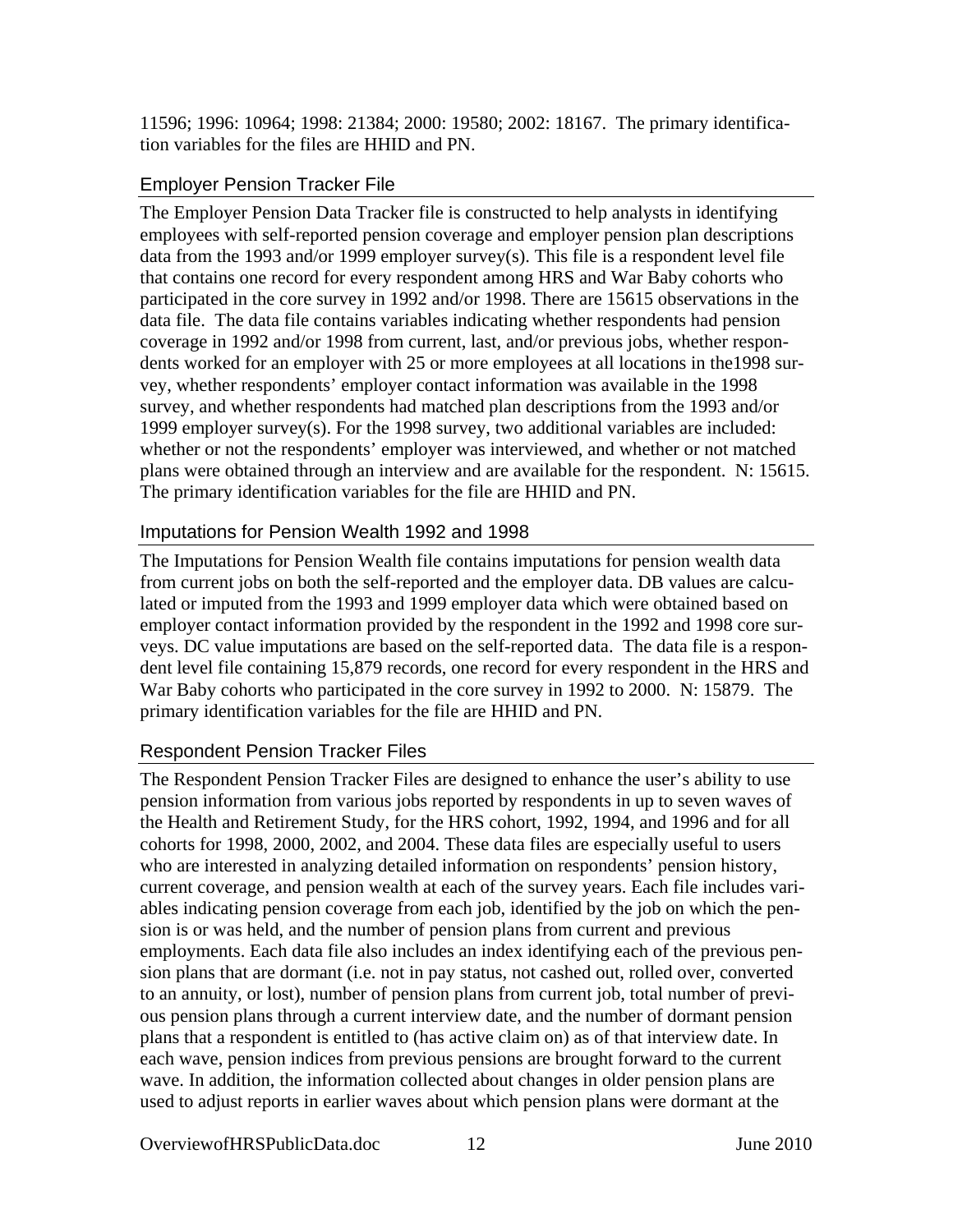<span id="page-16-0"></span>time of a previous survey. There is one respondent-level data file for each of the waves 1992, 1994, 1996, 1998, 2000, 2002, and 2004. The primary identification variables for the files are HHID and PN.

### Imputations for Employer-Sponsored Pension Wealth from Current Jobs in 2004

This data set contains imputations for pension data from current jobs based on both selfreported and employer data. For this version of pension wealth imputations, we use the respondent's self-reported pension plan type to determine which method of wealth estimation to use. If a respondent reported being covered by one or more defined contribution (DC) plans on his/her current job in 2004, DC wealth for each such plan is taken from the 2004 survey self-reported account balances. If a respondent reported being covered by one or more defined benefit (DB) plans in 2004, the DB pension wealth value for each such plan is calculated by the HRS Pension Estimation Program using a combination of self-reported data from the employment section (J) of the 2004 survey and pension plan rules obtained from the plan's Summary Plan Description (SPD). The primary identification variables for the files are HHID and PN.

## Imputation of Cognitive Functioning Measures 1992-2006

The Imputation of Cognitive Functioning Measures 1992-2006 (V1.0) release contains imputations for cognitive functioning data for HRS 1992 through 2006. The objective was to perform imputations for respondents with missing cognition data using a multivariate, regression-based procedure using Imputation and Variance Estimation (IVEware) software (http://www.isr.umich.edu/src/smp/ive/). We used a combination of relevant demographic, health, and economic variables, as well as prior and current wave cognitive variables to perform the imputations. Prior wave cognitive scores were used to perform the imputations, except for the baseline waves for each of the cohorts where subsequent wave scores were used instead. Additional information about our imputation strategy is provided in the data description for this data product. The primary identification variables for the files are HHID and PN.

### Master ID File

 $\overline{a}$ 

The HRS Master ID file can be used to merge biannual HRS files (see also [Linking Re](#page-32-0)[spondents across Time](#page-32-0)). The HRS uses two identification variables in combination to uniquely identify individuals: HHID and PN, however, a few<sup>[4](#page-16-0)</sup> individuals have had changes in their HHID or PN variables in different waves of the study. It contains wavespecific HHID, PN, and SUBHH identification variables for every wave of HRS in Final Core release data, for every observation appearing in that wave which match exactly the identification variables as they appear in the core release of each wave.

<sup>&</sup>lt;sup>4</sup> This affects 108 respondents in 1992, two respondents in 1993 and 1995, and one respondent in 1998 and 2000. See the "Cross-Wave Tracker File Data Description" for more information about these "overlap" cases, at "Data Descriptions" page at the "Documentation" section at our Web site.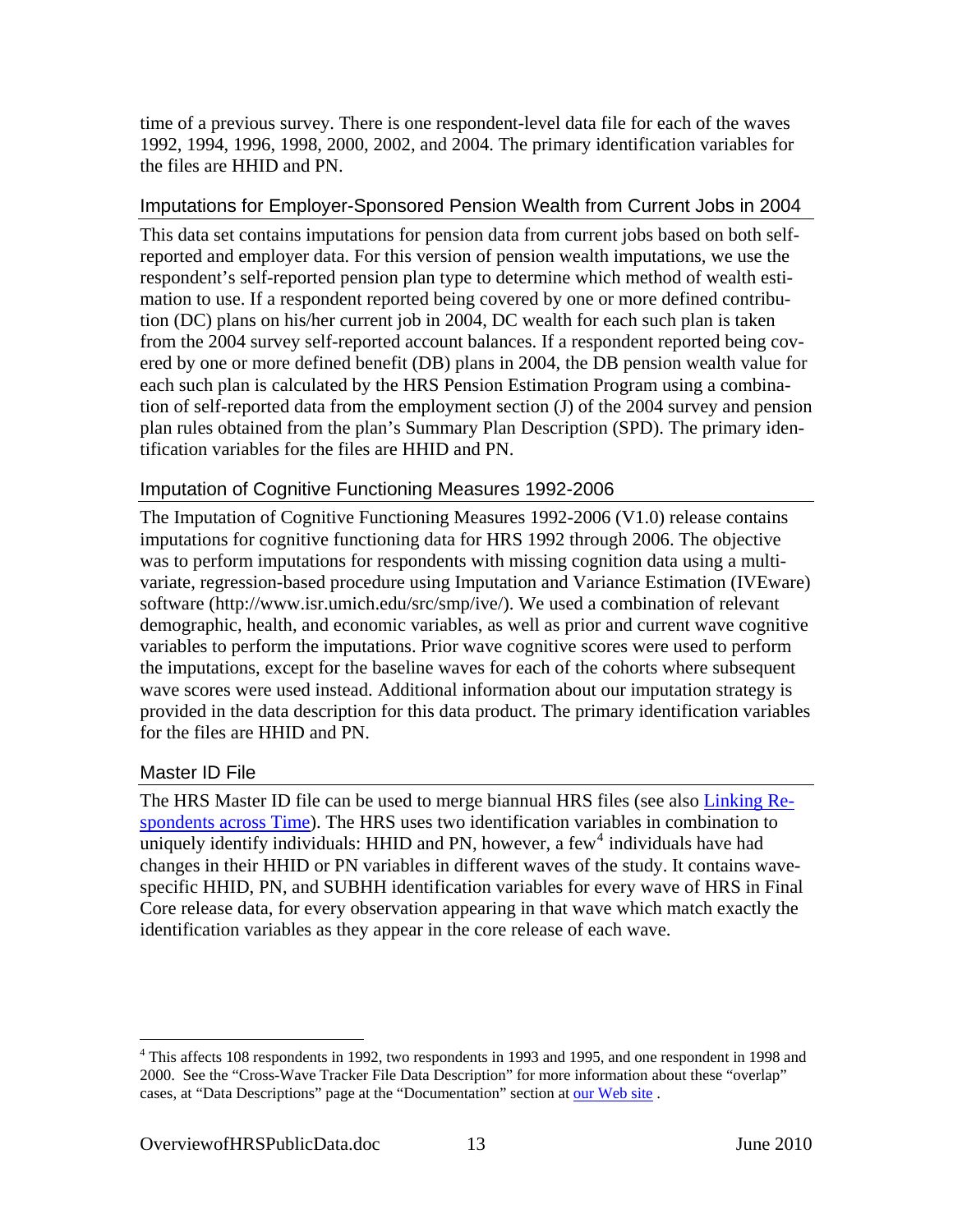## <span id="page-17-0"></span>Prospective Social Security Wealth Measures of Pre-Retirees

The Prospective Social Security Wealth Measures of Pre-Retirees data set consists of respondent-level, cross-sectional files constructed from the employment sections of the HRS 1992 (wave 1), HRS 1998 (wave 4), HRS 2004 (wave 7) and the restricted SSA summary and detailed earnings and benefits files. From these data, we calculate the value of Social Security wealth at different ages (at early retirement age, normal retirement age and age 70). Version 2 of these data offered an improvement in the number of respondents needing SS wealth imputations and the overall imputation strategy. Version 3 offered an improvement in the imputation strategy for household wealth values. Version 3.1 corrects undocumented code frame values for these variables: R1IMPUTE, R4IMPUTE, R7IMPUTE, S1IMPUTE, S4IMPUTE, S7IMPUTE, R1CLAIMED, S1CLAIMED, R4CLAIMED, S4CLAIMED, R7CLAIMED, and S7CLAIMED. The primary identification variables for the files are HHID and PN.

## Child Proximity

These data sets contain proximity measures for HRS family respondents and children and step-children for 2004, 2006 and 2008. Proximity measures were calculated for children who lived more than 10 miles from the family respondent. The primary identification variables for the files are HHID, SUBHH, PN, and OPN.

## **2.1.6 Off-Year Studies**

These off-year surveys include mail surveys and will also include internet and other types of surveys. A brief description of HRS Off-Year Studies is included below. For more information about these files, see "What's Available (Public)" at the "Data Products" section at [our Web site.](http://hrsonline.isr.umich.edu/)

## 2009, 2007, 2005, 2003, and 2001 Consumption and Activities Mail Survey (CAMS)

The surveys included questions about individual activities, household patterns of consumption, and, in 2001, use of prescription drugs. In 2003 three additional questions were added to the activities section, and many more to the consumption section.

- $\text{ln}$  2001, questionnaires were mailed to 5,000 households interviewed in the HRS 2000 core survey. If a selected household had two panel members in it, one panel member was randomly selected to receive the questionnaire.
- $\text{In } 2003$ , questionnaires were mailed to 4,156 of the respondents who were in the 2001 CAMS. The remaining 843 respondents were lost due to death (n=372), loss to follow-up (n=173), and exclusion from the 2003 CAMS because they were participating in other HRS supplemental studies (n=298).
- $\text{In } 2005$ , in coupled or partnered households, both individuals were included in the sample. They are referred to as R and SP, where R is the respondent who was selected for prior waves of CAMS and SP is the spouse or partner of the R. In the 2005 CAMS there were two different versions of questionnaires. The first consisted of activities and consumption, or the "full" questionnaire (as was the case in 2001 and 2003), and the second "partial" questionnaire contained only the questions about activities. The "full" questionnaire was mailed to Rs (as defined above) and the "partial" questionnaire was mailed to their spouse or partner (SP). In the fall of 2005, a total of 8,124

OverviewofHRSPublicData.doc 14 June 2010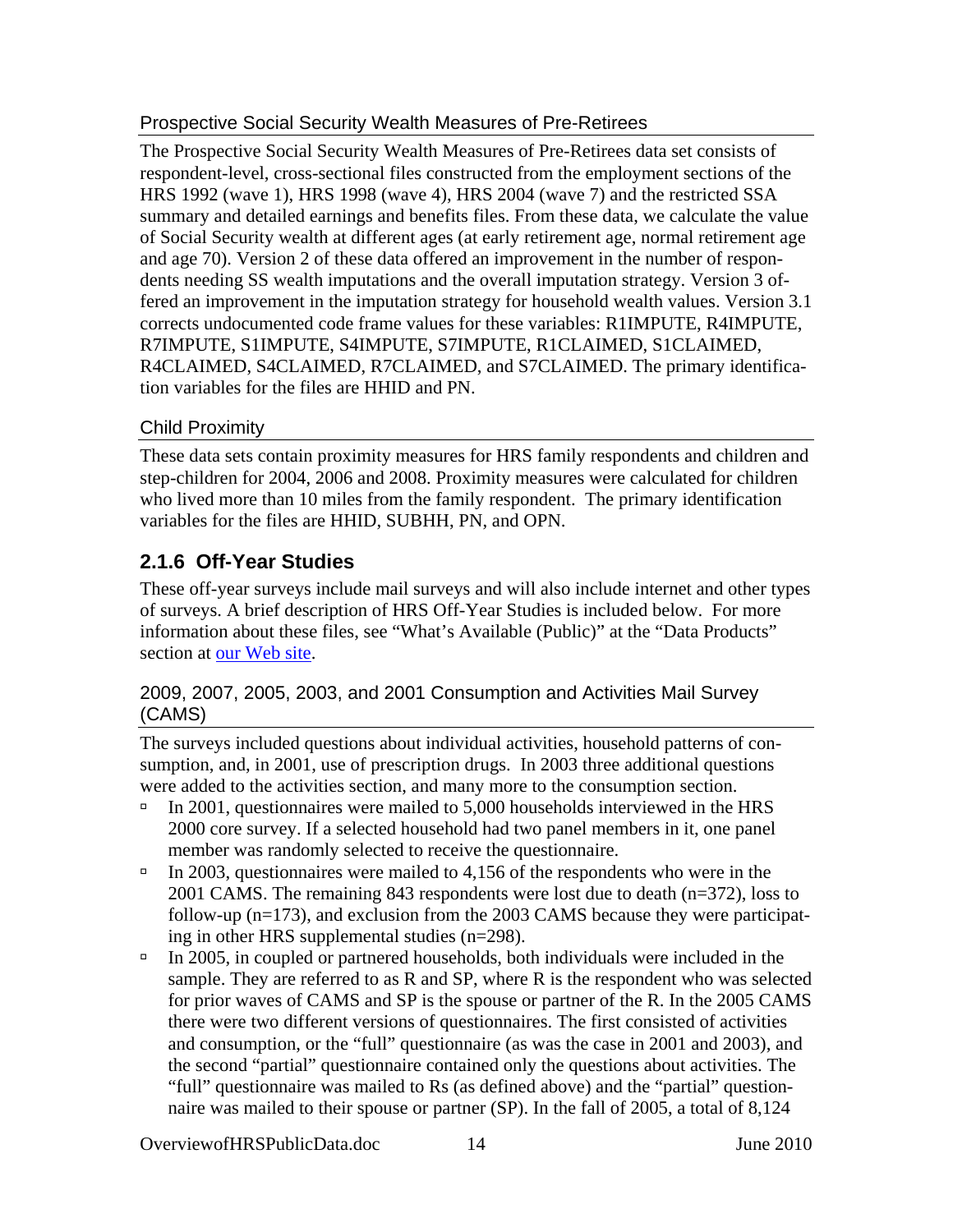<span id="page-18-0"></span>questionnaires were mailed. Of the 8,124 questionnaires, 5,440 were "full" and 2,684 were "partial" questionnaires. A total of 5,815 questionnaires were returned, 3,880 were the "full" version and 1,935 were the "partial" version.

- $\Box$  In the fall of 2007, a total of 7,741 questionnaires were mailed. Of the 7,741 questionnaires, 5,209 were respondent questionnaires and 2,532 were spouse questionnaires. A total of 5,612 questionnaires were returned, 3,738 were the respondent version and 1,874 were the spouse version.
- $\Box$  In the fall of 2009, a total of 7,231 questionnaires were mailed. Of the 7,231 questionnaires, 4,954 were the "full" version, and 2,277 were the "partial" version. The sample for the 2009 CAMS mirrored that of 2005 and 2007.

The primary identification variables for these files are HHID and PN.

## 2009 Internet Survey

A sub-sample (N=5,742) of the Health and Retirement Study (HRS) participated in the 2009 Internet-based survey developed jointly by the HRS, Survey Research Center (SRC), and the Institute for Social Research (ISR) at the University of Michigan, and the RAND Corporation. The 2009 Internet Survey Final Release (Version 1.0) collected information on a number of topical areas including: health (physical and mental, health behaviors); psychosocial items; economics (income, assets, expectations, and consumption); and retirement. The 2009 Internet Survey is the fourth in a series of surveys conducted on the Internet. Completed interviews were obtained from 4,433 HRS respondents. The primary identification variables for these files are HHID and PN.

## 2007 Disability Vignette Study (DVS)

The 2007 Disability Vignette Study (DVS) includes a short sequence of questions about the respondents' own health and disability status, followed by a set of anchoring vignettes. The vignettes provide short descriptions of people in different states of health, which respondents are asked to rate on the same dimensions and scales as they rated their own health. Comparison of respondents' ratings of their own health and their vignette ratings allows researchers to evaluate whether respondents exhibit different response styles. Two versions of the DVS questionnaire (A and B) were administered to assess question ordering and gender effects. The DVS Sample consisted of respondents who had completed a self-interview in the HRS 2006 Core and who (prior to the start of the DVS field period) had not died or requested removal from the sample, and who were not in the HRS 2007 Consumption and Activities Mail Survey (CAMS) or the HRS 2007 Prescription Drug Study (PDS). Of the 5,678 questionnaires mailed in the fall of 2007, 4,639 were returned. The primary identification variables for these files are HHID and PN.

### 2007 Internet Survey

Beginning in June 2007, a sub sample (N=3,721) of the Health and Retirement Study (HRS) participated in an Internet based survey developed jointly by the HRS, Survey Research Center (SRC), Institute for Social Research (ISR), at the University of Michigan, and the RAND Corporation. Completed interviews were obtained from 2,665 HRS respondents. The 2007 Internet Survey Final Release (Version 1.0) collected information on a number of topical areas, including Internet/computers, health and emotional prob-

OverviewofHRSPublicData.doc 15 June 2010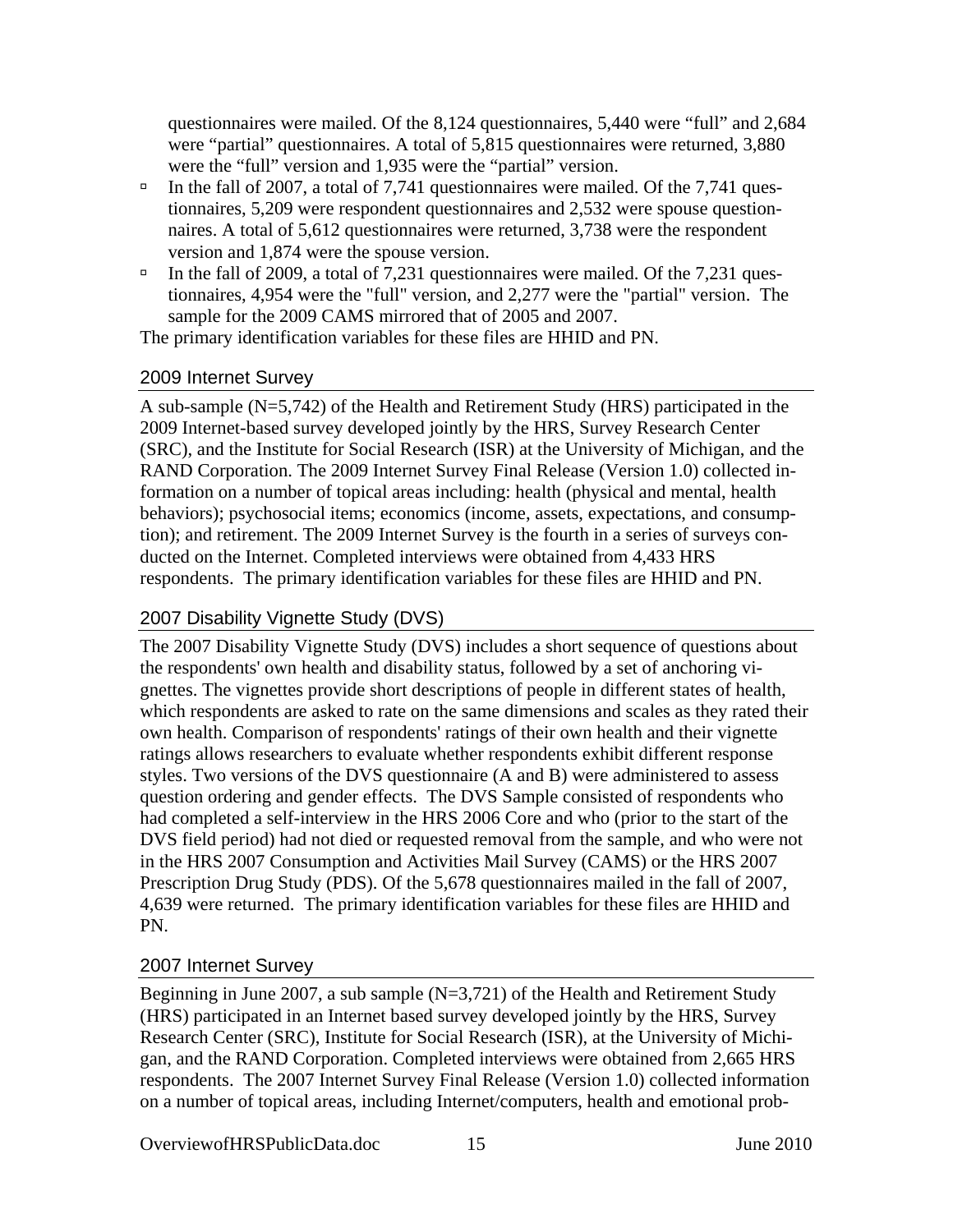<span id="page-19-0"></span>lems, Social Security, numeracy items, psychosocial items, household composition, expectations, questions about housing/checking accounts, and stocks and prescription drug usage and insurance. The 2007 Internet Survey is the third in a series of surveys that will be conducted on the Internet. The primary identification variables for these files are HHID and PN.

## 2006 Internet Survey

The 2006 Internet Survey is the second in a series of surveys that will be conducted on the Internet. In March 2006, a sub sample  $(N=1,920)$  of the Health and Retirement Study (HRS) participated in an Internet based survey developed jointly by the HRS, Survey Research Center, Institute for Social Research (ISR), at the University of Michigan, and the RAND Corporation. The National Institute on Aging at NIH (R01 AG020638) provided funding for the 2006 Internet Survey. The 2006 Internet Survey Final Release (Version 1.0) questionnaire contained several different topical areas, including Internet and computers, health and emotional problems, Social Security, numeracy items, psychosocial items, expectations, questions about housing, checking accounts, stocks, prescription drug usage, and insurance. Completed interviews were obtained from 1,352 HRS respondents. The primary identification variables for these files are HHID and PN.

## 2003 Internet Survey

In December 2002, a sub-sample of the Health and Retirement Study (HRS) participated in an Internet based survey developed jointly by the HRS, Survey Research Center, Institute for Social Research (ISR), at the University of Michigan and the RAND Corporation. The National Institute on Aging at NIH (R01 AG020638) provided funding for the 2003 Internet Survey. The 2003 Internet Survey Final Release (Version 1.0) questionnaire contained several different topical areas including Internet/computers, health problem, disability and work limitations, numeracy items, psychosocial items, expectations, and questions about housing/checking accounts, and stocks. Many of the questions were taken from the HRS survey, the National Health Interview Survey (NHIS) and from the Current Population Survey (CPS). Completed interviews were obtained from 2,197 HRS respondents. The primary identification variables for these files are HHID and PN.

## 2001 Human Capital Mail Survey (HUMS)

In the fall of 2001, HUMS questionnaires were mailed to 3,862 households interviewed in the HRS 2000 core survey, and who were likely to have had at least one child (ever) 18 years of age or older. If a selected household had two panel members in it, one panel member was randomly selected to receive the questionnaire. The survey included questions about parental economic investment in the education of children and about children's educational attainment and the costs associated with attending college. The data include one record per child in a given household for which responses were obtained. The primary identification variables are HHID, PN, and OPN.

## 2001 HUMS College Tuition Imputations

The 2001 HRS HUMS contained one section, referred to as Section H: Child Educational Attainment and Expenses. This section contains questions about high school attendance, college attendance (number, duration, type), and the proportion of college expenses (tui-

OverviewofHRSPublicData.doc 16 16 June 2010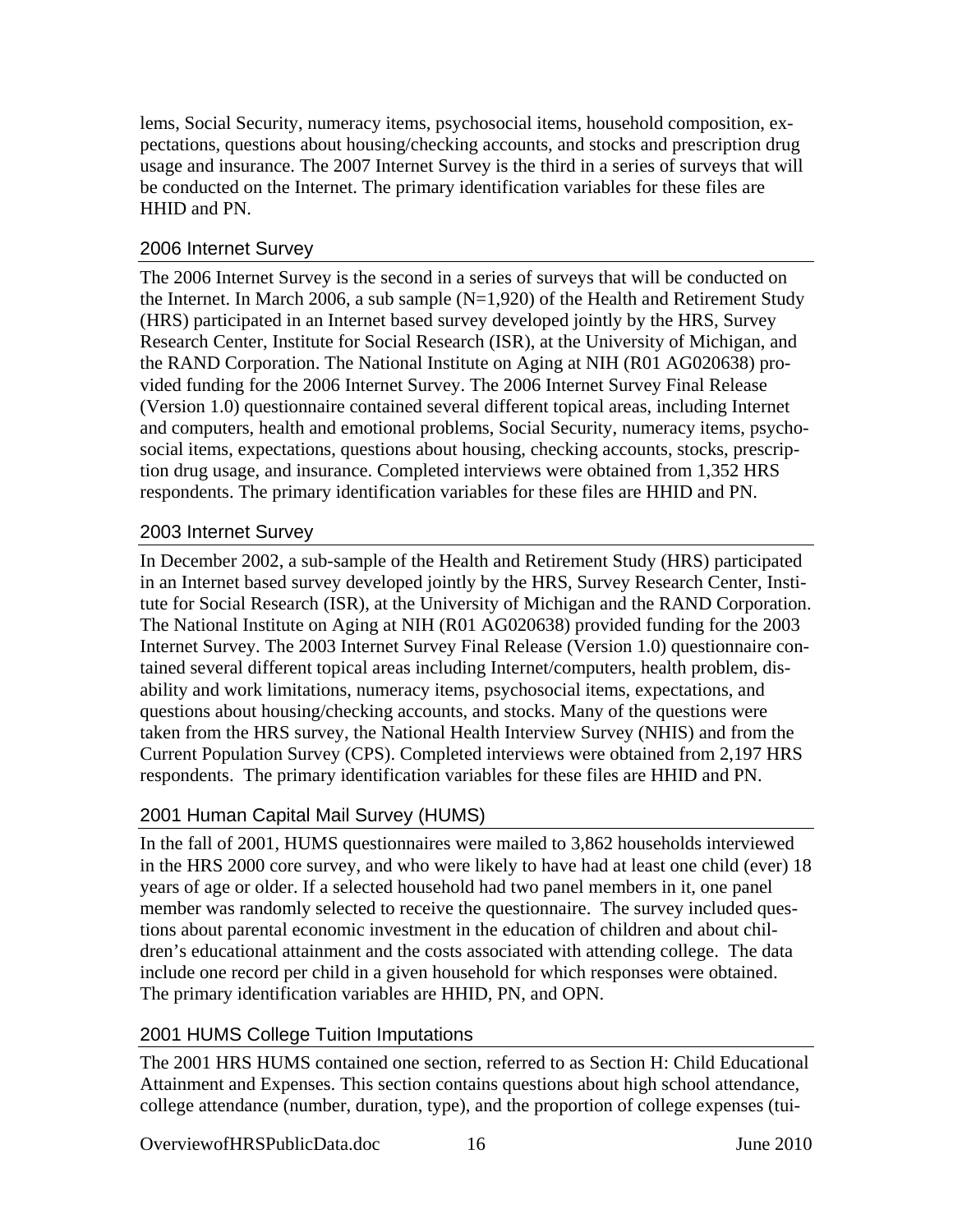<span id="page-20-0"></span>tion, food, housing) paid for by the parent of the child. Respondents answered the questions for each child (up to and including 10 children) N: 10,437 (3,031 questionnaires) The primary identification variables are HHID, PN, and OPN.

## 1999 HRS Mail Survey

An experimental data collection was conducted in 1999 with a sample of 2,998 respondents from the 1998 interviews. Questionnaires were returned by 2,454 of these sample members. Most of the questions replicate those asked in the core interviews. In addition, there are questions about preferences for different possible spending patterns over time. The primary identification variables for this file are HHID and PN.

## **2.1.7 Sensitive Health Data Products**

The Sensitive Health Data Product files are available under terms of a supplemental reg-istration system that requires special download procedures. See [HRS Special Access Data](#page-36-0) for additional information. A brief description of HRS Sensitive Health Data Products is included below. For more information about these files, see "What's Available (Public)" at the "Data Products" section at [our Web site.](http://hrsonline.isr.umich.edu/)

## 2006 Biomarker Data

In 2006, HRS initiated what is referred to as an Enhanced Face-to-Face Interview. In addition to the core interview, the Enhanced Face-to-Face Interview includes a set of physical performance measures, collection of biomarkers, and a Leave-Behind Questionnaire on psychosocial topics. A random one-half of households were preselected for the enhanced face-to-face interview in 2006. Selected respondents who completed an in person self-interview (as opposed an interview done with a proxy), at least through Section I - the physical measures and biomarkers section, and who were non-institutionalized at the time of the interview were eligible for the physical measures and biomarkers components. This file contains data pertaining to the administration and analysis of the blood spots. The test results available to date include Hemoglobin A1c, total cholesterol and HDL cholesterol. Analyses for C-reactive protein and cystatin C are forthcoming, and a new version of this file will be issued when those analyses have been completed. The file contains 8,392 records. The primary identification variables for the file are HHID and PN.

## 2005 Prescription Drug Survey (PDS)

The HRS 2005 Prescription Drug Study is the first wave of a two-wave mail survey designed to track changes in prescription drug utilization as Medicare Part D, the prescription drug benefit, is phased in. The baseline wave, administered in 2005, was intended to capture prescription drug use, coverage, and satisfaction prior to the implementation of Medicare Part D, as well as awareness of the new drug benefit and available subsidies. In addition, questions about sources of information on Medicare Part D and expectations of the impact of Part D on prescription drug cost, coverage, and health were asked. The second wave, scheduled for 2007, will capture similar information post-implementation. The sample for the Prescription Drug Study (PDS) was drawn from respondents to HRS 2004. The study sample included HRS respondents born in 1942 or earlier (65th birthday in 2007), or already covered by Medicare or Medicaid at some time between 2002 and

OverviewofHRSPublicData.doc 17 June 2010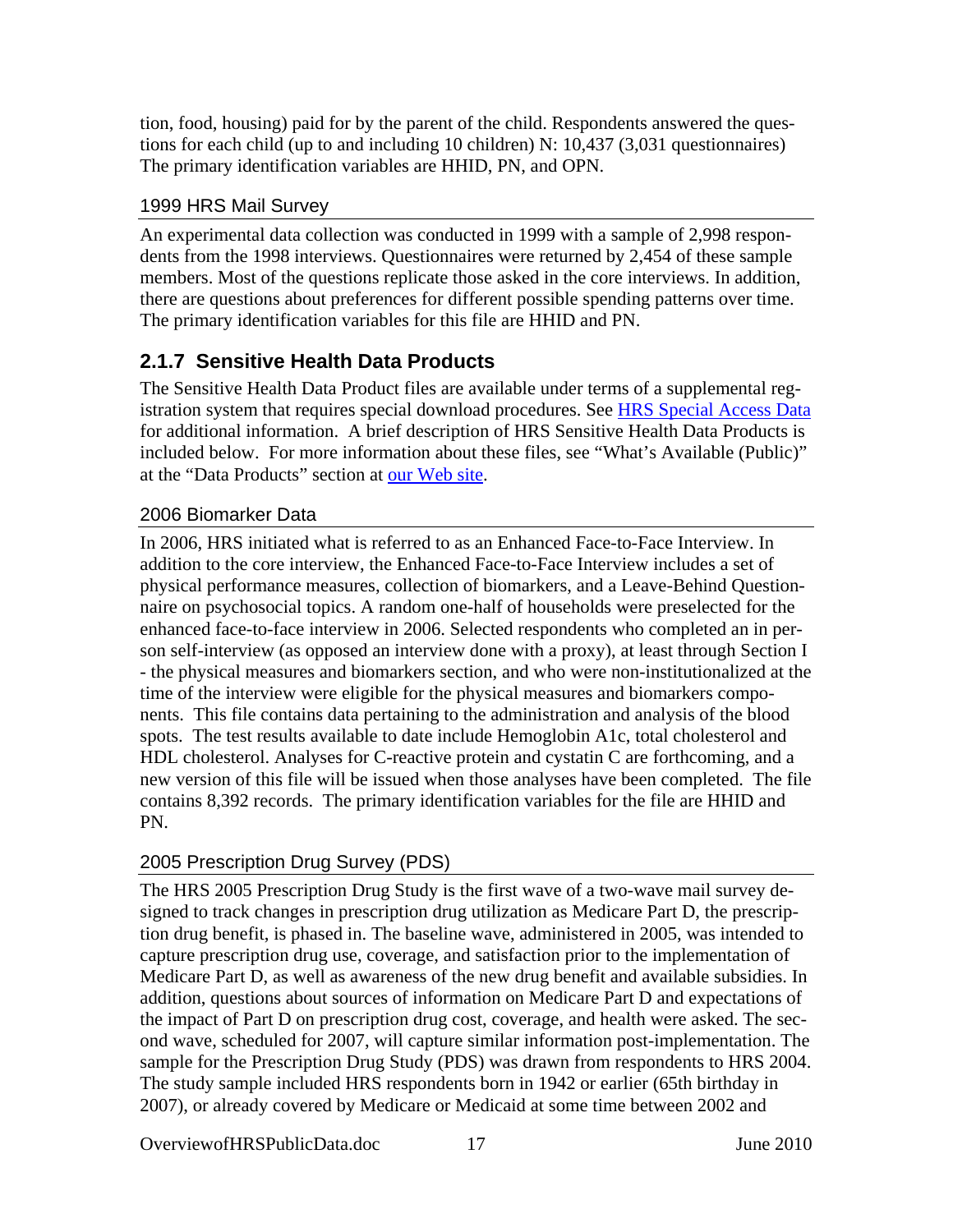<span id="page-21-0"></span>2004. Respondents interviewed by proxy, and those in nursing homes were eligible for inclusion. A sample of 5,654 persons was drawn from the eligible respondents, with oversamples of persons lacking prescription drug coverage or having low income and wealth. After attempting contact with the sample, and based on partial information from HRS 2006 interviews, we determined that 340 persons died prior to the October 2005 start of the first wave of the Prescription Drug Study and were determined to be ineligible for inclusion in the sample. Of the 5,314 remaining eligible cases, 4,684 returned questionnaires or completed a telephone interview. The primary identification variables for these files are HHID and PN.

## 2003 Diabetes Study

The 2003 Diabetes Study is a supplemental study on diabetes conducted in 2003 and 2004. The study was conducted by mail with a sample of persons reporting diabetes in the 2002 core wave. The study was administered in two stages: first, a self-administered questionnaire about diabetes care, self-management, and health care utilization, and second, a mail-in kit with a finger-stick dried blood spot sample to measure levels of hemoglobin A1c. Of the 3,194 respondents who reported a diagnosis of diabetes in the 2002 HRS, 2,381 were eligible to participate in the study after exclusions for death or random assignment to another study. Of these eligible cases, 1,901 returned a questionnaire and 1,233 had valid laboratory data. The primary identification variables for these files are HHID and PN.

## The Aging, Demographics, and Memory Study (ADAMS) Tracker File

The Aging, Demographics, and Memory Study (ADAMS), a supplement to the Health and Retirement Study, was funded by the National Institute on Aging with the specific aim of conducting a population-based study of dementia. HRS formed a partnership with a research team led by Brenda L. Plassman, Ph.D., director of the Epidemiology of Dementia Program at the Duke University Medical Center. The purpose of this collaboration was to conduct in-person clinical assessments for dementia on selected HRS respondents in order to gather information on their cognitive status. A diagnosis of dementia, cognitive impairment but not demented (CIND), or non-case was assigned on the basis of this assessment. Prior community-based studies of dementia have focused on a particular geographical area or have been based on nationally distributed samples that are not representative of the population. This study is the first of its kind to conduct in-home assessments of dementia in a national sample that is representative of the U. S. elderly population. The ADAMS Tracker file contains demographic variables, sample weights, and field outcomes for Waves A, B, and C for the entire ADAMS sample of 1,700 respondents.

### The Aging, Demographics, and Memory Study (ADAMS) Wave A

Initial ADAMS assessments (Wave A) were completed for 856 subjects between August 2001 and December 2003. The primary identification variables for most of these files are HHID and PN. All sections of Wave A are currently available.

Section AB: Assessment Data Part I - Initial Visit (Respondent) Section AC: Clinical History - Initial Visit (Respondent)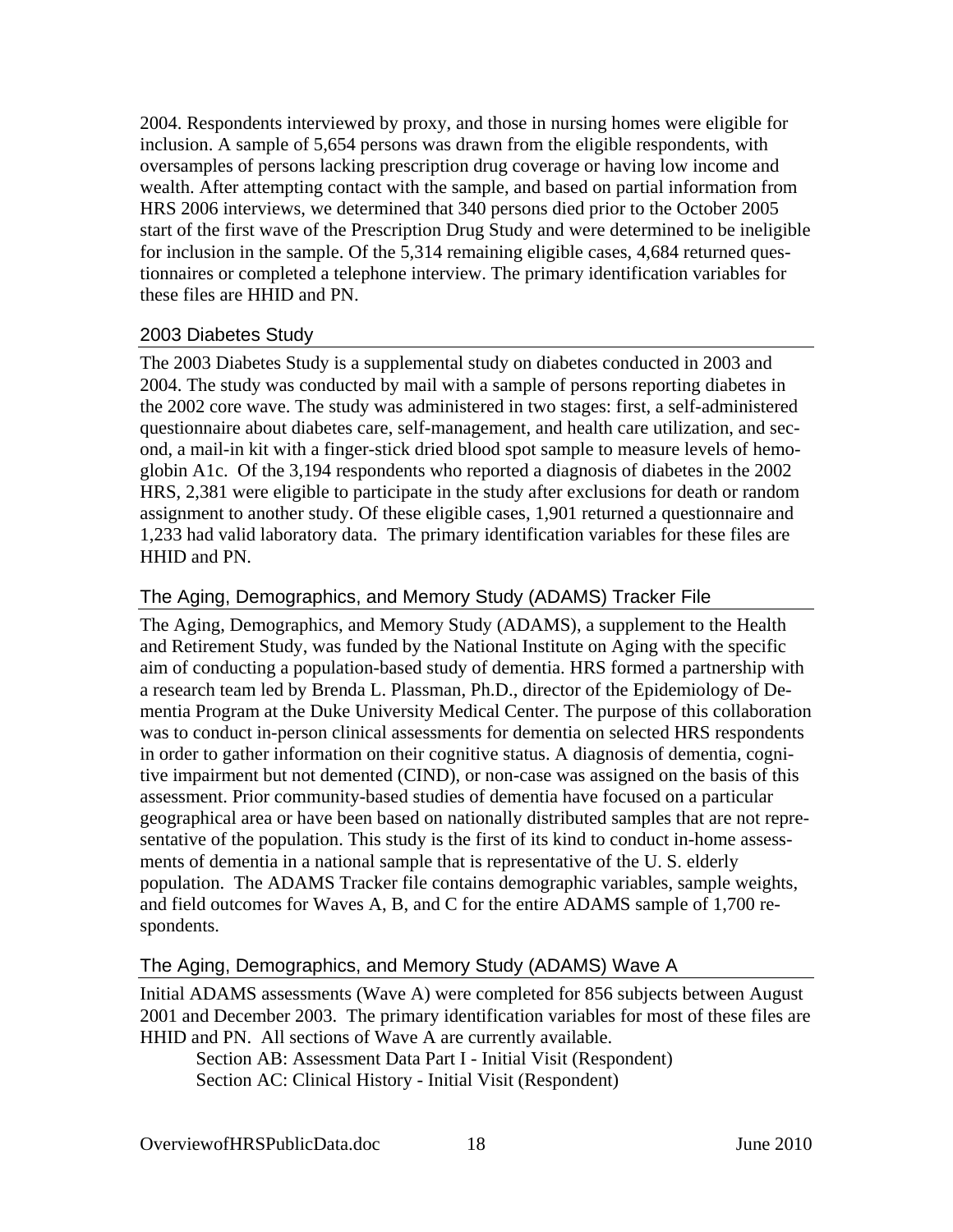<span id="page-22-0"></span>Section AD: Assessment Data Part II: Dementia Diagnoses/Summary Scores - Initial Visit (Respondent) Section AE: Medications - Initial Visit (Respondent) Section AE: Medications - Initial Visit (Drug) Section AF: Family History - Initial Visit (Respondent) Section AF: Familyi History - Initial Visit (Sibling) Section AF: Family History - Initial Visit (Child) Section AG: Informant Caregiving Questionnaire - Initial Visit (Respondent) Section AH: Medical Conditions - Initial Visit (Respondent) Section AH: Medical Conditions - Initial Visit (Condition) Section AJ: Dementia Checklist & Neurological Exam - Initial Visit (Respondent) Section AM: Medical History - Initial Visit (Respondent) Section AN: Assessment Data Part III: Neuropsychological Exam - Initial Visit (Respondent)

## The Aging, Demographics, and Memory Study (ADAMS) Wave B

Wave B contains follow-up assessments completed for 252 Wave A respondents between November 2002 and March 2005. Wave B assessments were attempted for 333 respondents - those with a diagnosis of "cognitive impairment, not demented," mild dementia, or borderline normal cognition and for whom longitudinal information would likely clarify the diagnosis. The primary identification variables for most of these files are HHID and PN. All sections of Wave B, analogous to those included in Wave A, are currently available.

## The Aging, Demographics, and Memory Study (ADAMS) Wave C

Wave C contains follow-up visits for all Wave A respondents who were still alive in 2006 and not previously diagnosed with dementia. A total of 466 respondents were targeted for these follow-up visits. A Wave C assessment was completed for 315 respondents between June 2006 and May 2008. The primary identification variables for these files are HHID and PN. Two sections of Wave C are currently available.

Section CC: Clinical History - Follow-up Visit (Respondent) Section CD: Assessment Data Part II: Dementia Diagnoses/Summary Scores - Follow-up Visit (Respondent)

# *2.2 Levels of Core and Exit Files*

Most questions were asked of all respondents. Some questions were asked about the household -- for two-respondent households, these questions were asked of a designated financial respondent, family respondent, or coversheet respondent (the first respondent interviewed) on behalf of the entire household.

In addition to household-level and respondent-level files, the 1995, 1996, 1998, 2000, 2002, 2004, 2006, and 2008 Core Data Releases contain files at five other levels: household-member-and-child, sibling, helper, transfer-to-child and transfer-from-child. The 2002 Core Data Release contains files at two additional levels: assets and pensions. The file structures for 1992, 1993 Final Core Data Releases and 1994 Final Core/Exit Data Release were slightly different. The files are described below.

OverviewofHRSPublicData.doc 19 June 2010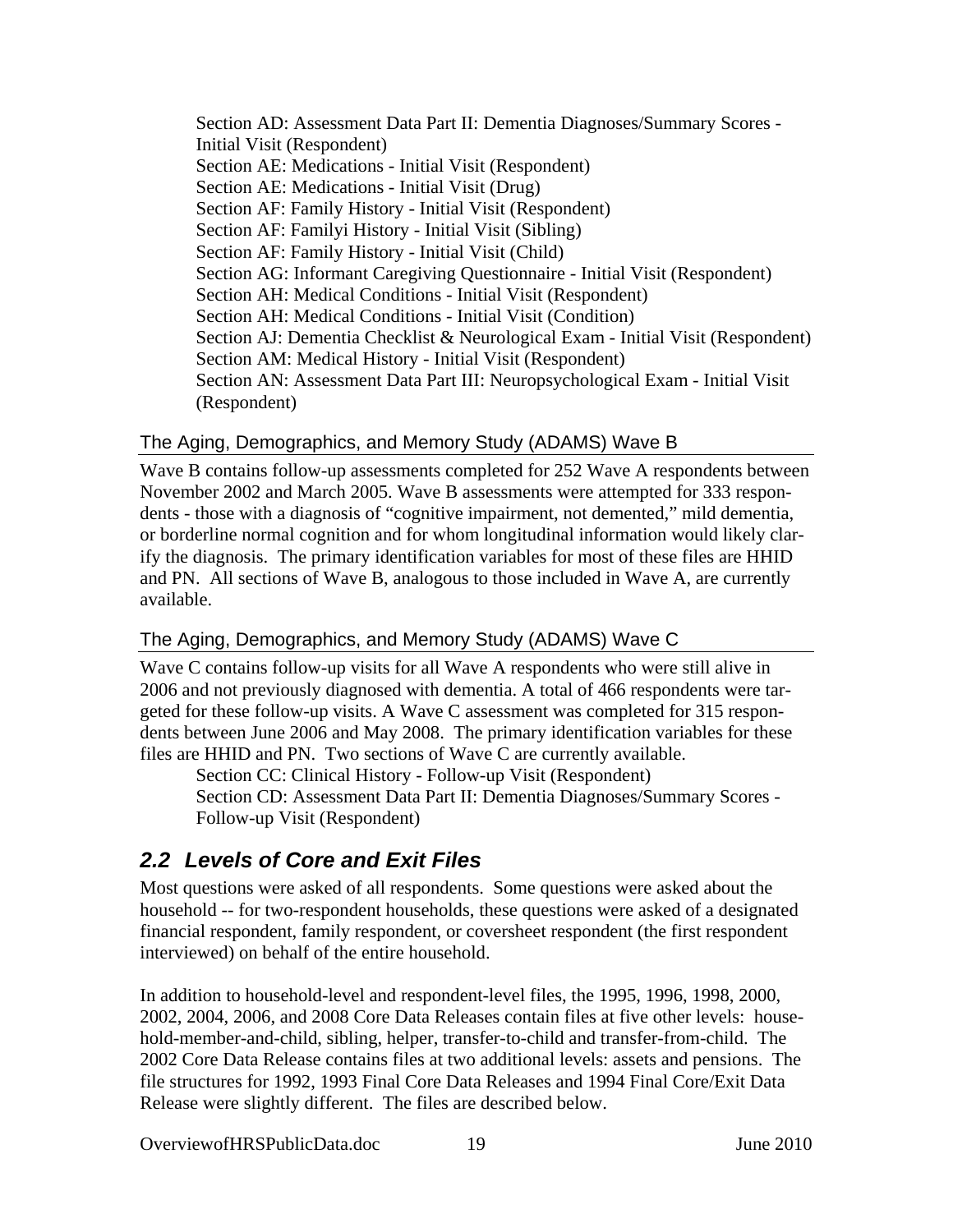### □ Household-Level Files

Household-level files contain questions that were asked about the household of a designated coversheet, financial or family respondent. A coversheet respondent answered family questions on behalf of the entire household. Similarly, a family respondent answered family questions on behalf of the entire household, and a financial respondent answered household-level financial questions on behalf of the entire household. The household-level files contain one record for each household in which at least one interview was obtained. These files are available for core files for all years.

<sup> $\Box$ </sup> Respondent-Level Files

Respondent-level files contain questions that were asked of all respondents about themselves (or asked of a proxy about the respondent if the respondent was not able to give an interview). The files contain one record for each respondent or proxy who gave an interview. These files are available for core and exit files for all years.

à Household-Member-and-Child-Level Files

These files contain information provided by the family respondent or financial respondent about each household member or child of the respondent or of the respondent's spouse or partner. The files contain one record for each household member (other than the respondent or the respondent's spouse or partner) or child. These files are available for each year's core and exit files, except 1992 and 1994.

In 2002, 2004, 2006, and 2008 the household-member/child files contain a separate record for each child, child's spouse/partner, and other household members. All records in the 2002, 2004, 2006, and 2008 household-member/child files are *individual* records.

In prior years, 1993, 1995, 1996, 1998, 2000, information about a non-resident child's spouse/partner is contained in the non-resident child's record while each resident, whether a child, spouse/partner of child, or other resident, has a separate record. In other words, for non-resident children, the records in these files are *couple* records while for residents, they are *individual* records.

□ Household Members-Level File

These files contain one record for each respondent, resident child, or other household member. These files are available for 1992 and 1994.

à Children-Level File

These files contain one record for each resident or non-resident child. These files are available for 1992 and 1994.

 $\Box$  Sibling-Level Files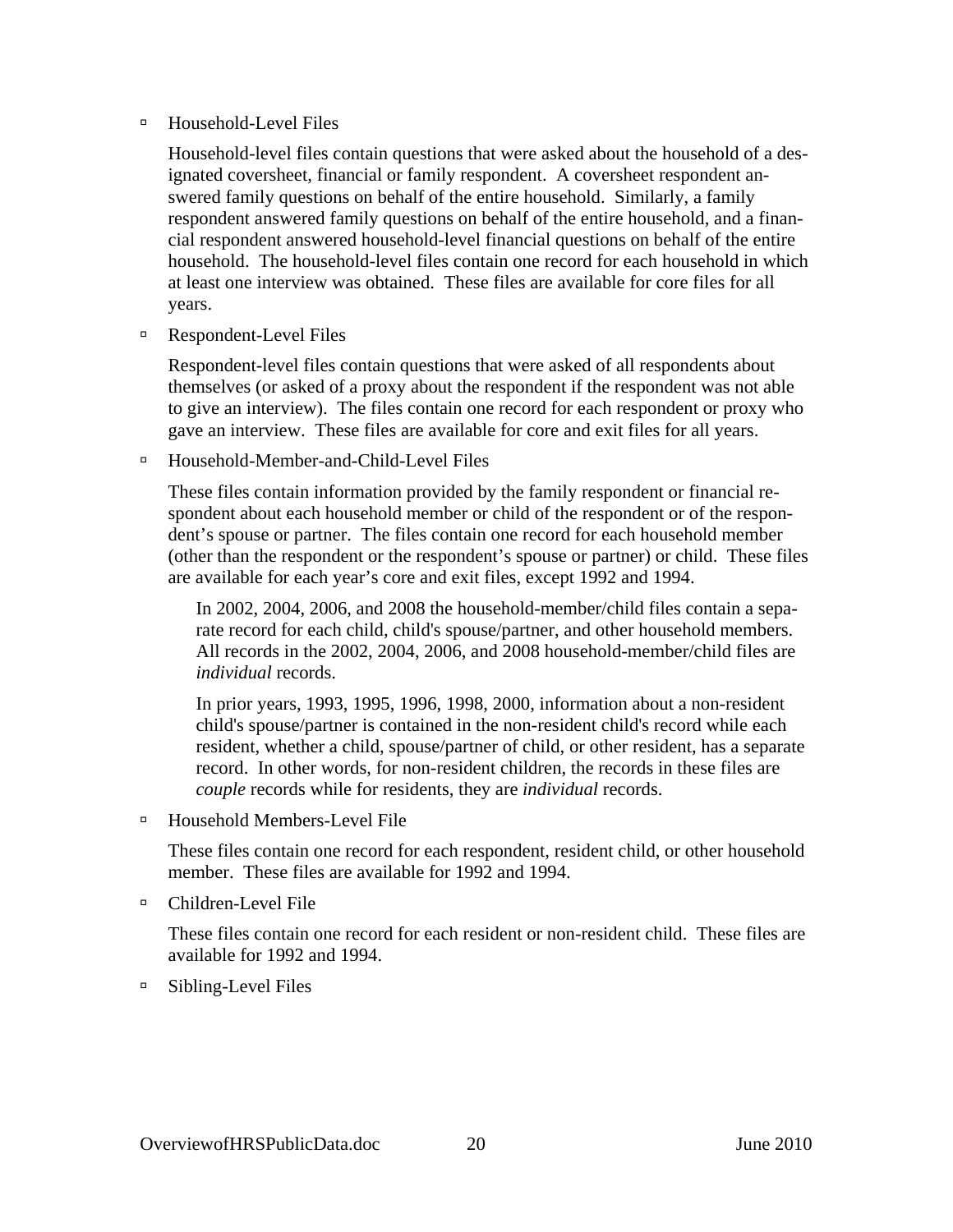<span id="page-24-0"></span>These files contain information about some of the respondent's siblings. Detailed questions about siblings were only asked if the respondent's mother or father was alive this wave or was alive the previous wave.<sup>[5](#page-24-0)</sup>

In 2000 and earlier years, the designated family respondent reported on his/her own siblings and also on the siblings of his/her spouse or partner.<sup>[6](#page-24-0)</sup> The 2002 and subsequent years each respondent reported on his/her own siblings.

For most years<sup>[7](#page-24-0)</sup>, the files contain one record for each sibling *about whom detailed questions were asked*. These files are available for 1992, 1994, 1996, 1998, 2000, 2002, 2004, 2006, and 2008 core files.

à Helper-Level File

This file contains information provided by each respondent about helpers other than the respondent's spouse or partner. A helper is a person or organization reported by the respondent as providing help with ADLs or IADLs. If the helper was a child, the record contains information about the help provided by the child and the child's spouse or partner, if any. The file contains one record for each helper (or, if the helper is a married or partnered child, the helping couple) for each respondent reporting help. If a child helped both mother and father, the file will contain two records – one of mother's report of the child's helping her and one for father's report of the child's helping him. These files are available for each year's core and exit files, except 1992 and 1994.

à Transfer-to-Child-Level File

This file contains information provided by the family respondent about transfers of money to a child or grandchild. The file contains one record for each transfer to a child or grandchild. These files are available for each year's core and exit files, except 1992, 1993, and 1994.

□ Transfer-from-Child-Level-File

This file contains information provided by the family respondent about transfers of money from children or grandchildren. The file contains one record for each transfer from a child or grandchild. These files are available for each year's core and exit files, except 1992, 1993, and 1994.

à Parents-Level File

 $\overline{a}$ 

The 1992 Parents file contains two records per respondent, one for the respondent's mother and one for the respondent's father. The 1994 Parents file is more complex. It may contain records for mothers, fathers, parents, mothers and stepfathers, fathers

OverviewofHRSPublicData.doc 21 June 2010

<sup>&</sup>lt;sup>5</sup> Detailed questions were also asked about siblings of a spouse or partner who died during the course of the study, if the respondent did not have a new spouse or partner, and if the deceased spouse's or partner's mother or father was alive this wave or was alive the previous wave.

<sup>&</sup>lt;sup>6</sup> If the designated family respondent did not provide an interview, information from the non-family re-

spondent was used for PR sibling file.<br><sup>7</sup> For 2002 and 2004, the number of records in the sibling files, e.g., H02PR\_SB and H02F\_SB differ. Also in the file H02F\_SB, one sibling may appear in two records, once as reported by the respondent and once as reported by the respondent's spouse/partner. See biannual data descriptions for additional information.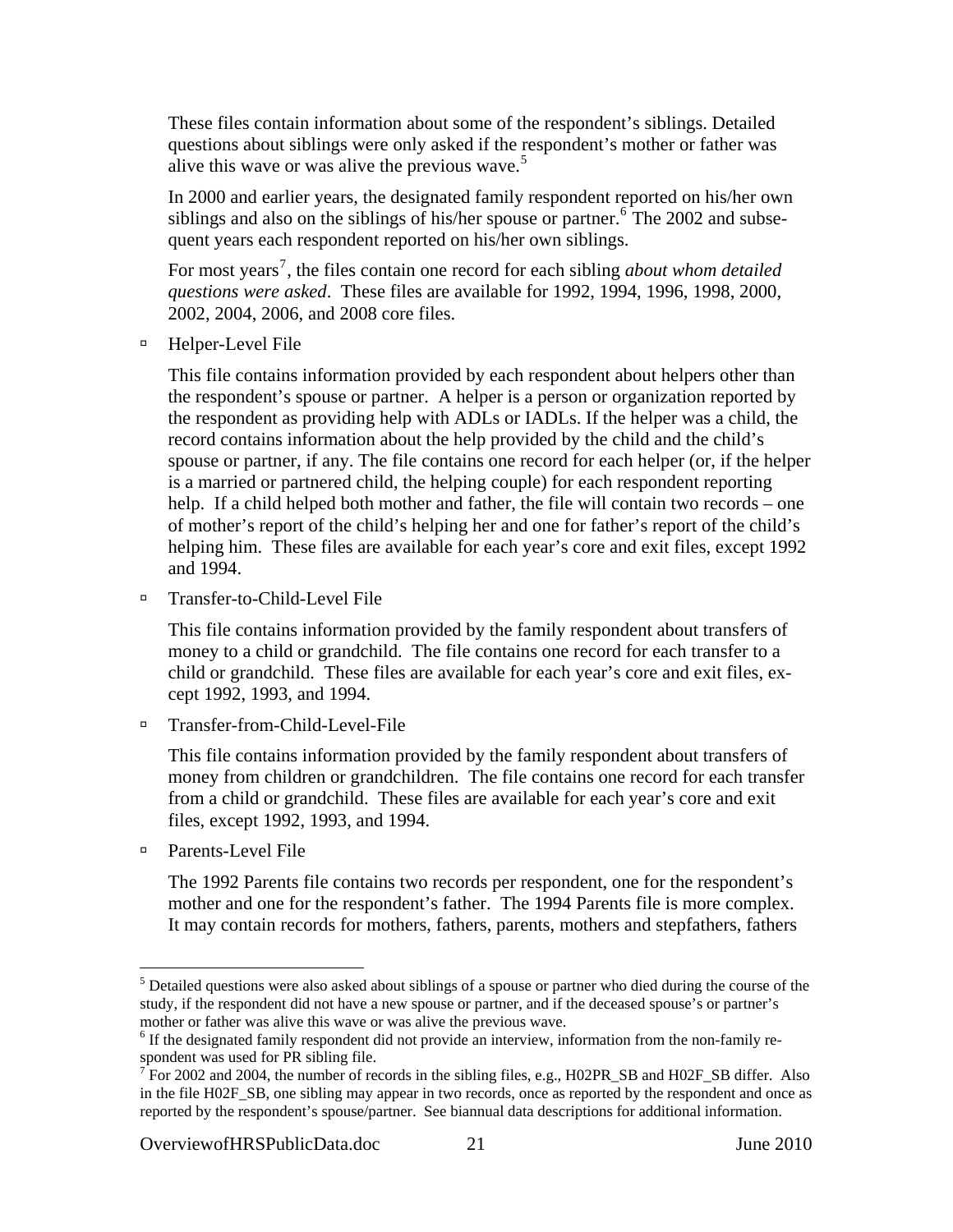<span id="page-25-0"></span>and stepmothers, stepfathers, or stepmothers of family respondents and analogous records for in-laws. See also [Parent Data across Time.](#page-33-0) These files are available for 1992 and 1994.

à Pension-Level File

This file contains one record for each pension reported by the respondent. In prior years, these data would have been part of Section GG (Last Job) and Section GH (Job History). These files are available for 2002 core.

à Asset-Level File

This file contains one record for each asset eligible for "Asset Reconciliation". It contains the answers respondents give for assets that appear to be discrepant on their preload and/or asset and income counterparts. These files are available for 2002 core.

# *2.3 Identification Variables for Core and Exit Files*

The primary identification variables, those used to uniquely identify a record in the file, for core and exit files are listed in the tables below.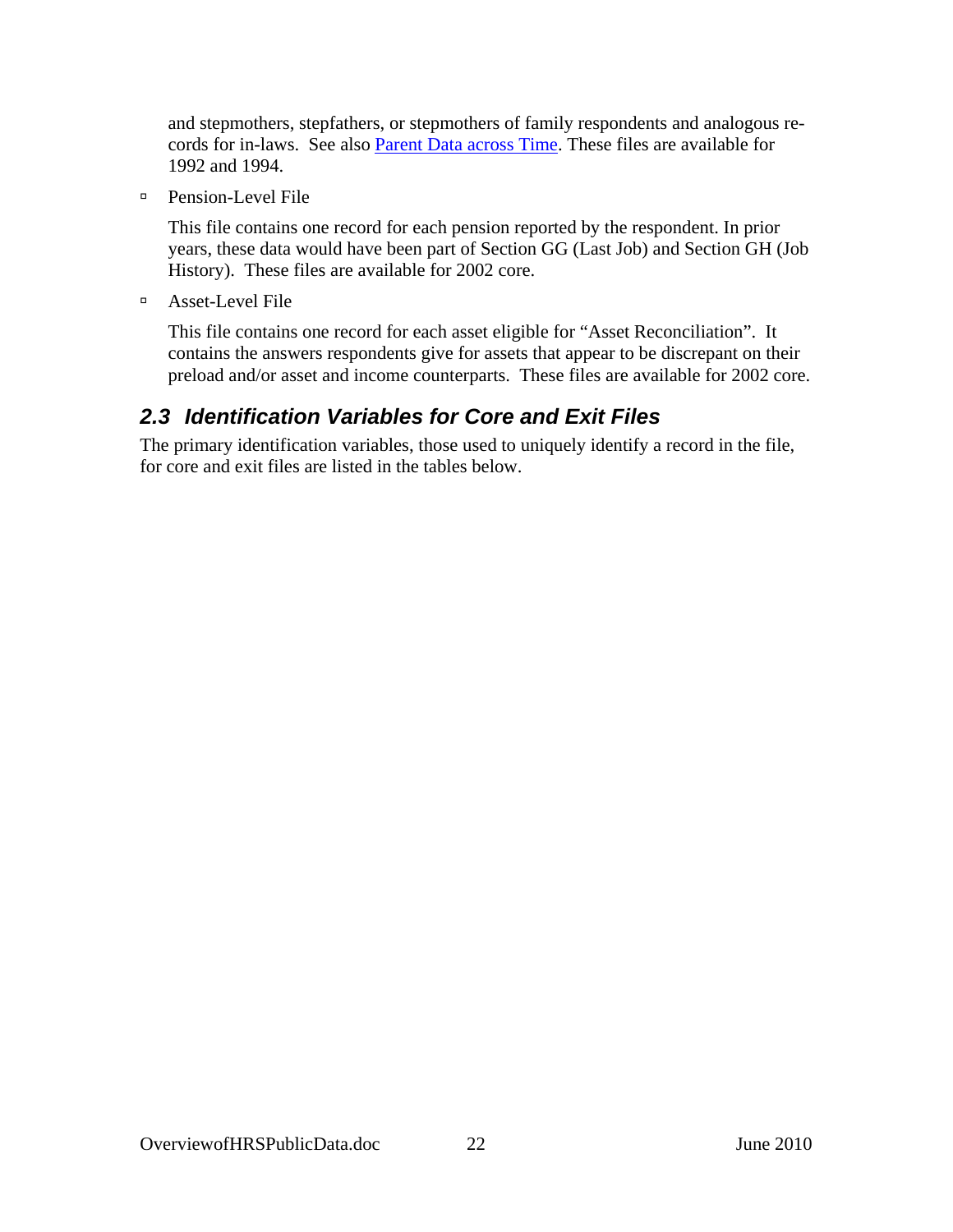|                                  |                                            |                                                |                                            |                                                                    |                                                              | Table 2:                                                           |                                                                    |                                                       |                                            |                                                   |                                                   |
|----------------------------------|--------------------------------------------|------------------------------------------------|--------------------------------------------|--------------------------------------------------------------------|--------------------------------------------------------------|--------------------------------------------------------------------|--------------------------------------------------------------------|-------------------------------------------------------|--------------------------------------------|---------------------------------------------------|---------------------------------------------------|
|                                  |                                            |                                                |                                            |                                                                    | Unique Identifiers for Core Files                            |                                                                    |                                                                    |                                                       |                                            |                                                   |                                                   |
|                                  |                                            |                                                |                                            |                                                                    |                                                              |                                                                    |                                                                    |                                                       |                                            |                                                   |                                                   |
| Level                            | 1992                                       | 1993                                           | $1994^8$                                   | 1995                                                               | 1996                                                         | 1998                                                               | 2000                                                               | 2002                                                  | 2004                                       | 2006                                              | 2008                                              |
| Respon-<br>dent                  | <b>HHID</b><br><b>PN</b>                   | <b>HHID</b><br><b>PN</b>                       | <b>HHID</b><br><b>PN</b>                   | <b>HHID</b><br><b>PN</b>                                           | <b>HHID</b><br><b>PN</b>                                     | <b>HHID</b><br><b>PN</b>                                           | <b>HHID</b><br><b>PN</b>                                           | <b>HHID</b><br><b>PN</b>                              | <b>HHID</b><br><b>PN</b>                   | <b>HHID</b><br><b>PN</b>                          | <b>HHID</b><br><b>PN</b>                          |
| Household                        | <b>HHID</b><br><b>ASUBHH</b>               | <b>HHID</b><br><b>BSUBHH</b>                   | <b>HHID</b><br><b>CSUBHH</b>               | <b>HHID</b><br><b>DSUBHH</b>                                       | <b>HHID</b><br><b>ESUBHH</b>                                 | <b>HHID</b><br><b>FSUBHH</b>                                       | <b>HHID</b><br><b>GSUBHH</b>                                       | <b>HHID</b><br><b>HSUBHH</b>                          | <b>HHID</b><br><b>JSUBHH</b>               | <b>HHID</b><br><b>KSUBHH</b>                      | <b>HHID</b><br><b>LSUBHH</b>                      |
| Household<br>Member<br>and Child |                                            | <b>HHID</b><br><b>BSUBHH</b><br><b>OPN</b>     |                                            | <b>HHID</b><br><b>DSUBHH</b><br><b>OPN</b>                         | <b>HHID</b><br><b>ESUBHH</b><br><b>OPN</b>                   | <b>HHID</b><br><b>FSUBHH</b><br><b>OPN</b>                         | <b>HHID</b><br><b>GSUBHH</b><br><b>OPN</b>                         | <b>HHID</b><br><b>HSUBHH</b><br><b>OPN</b>            | <b>HHID</b><br><b>JSUBHH</b><br><b>OPN</b> | <b>HHID</b><br><b>KSUBHH</b><br><b>OPN</b>        | <b>HHID</b><br><b>LSUBHH</b><br>OPN <sup>9</sup>  |
| Sibling                          | <b>HHID</b><br><b>ASUBHH</b><br><b>OPN</b> |                                                | <b>HHID</b><br><b>CSUBHH</b><br><b>OPN</b> |                                                                    | <b>HHID</b><br><b>ESUBHH</b><br><b>OPN</b>                   | <b>HHID</b><br><b>FSUBHH</b><br><b>OPN</b>                         | <b>HHID</b><br><b>GSUBHH</b><br><b>OPN</b>                         | <b>HHID</b><br><b>PN</b><br><b>OPN</b>                | <b>HHID</b><br>$PN^{10}$<br><b>OPN</b>     | <b>HHID</b><br><b>PN</b><br><b>OPN</b>            | <b>HHID</b><br><b>PN</b><br>OPN <sup>11</sup>     |
| Helper                           |                                            | <b>HHID PN</b><br><b>OPN</b><br><b>HLPTYPE</b> |                                            | <b>HHID</b><br><b>PN</b><br><b>OPN</b><br>DHLP-<br><b>TYPE</b>     | <b>HHID</b><br><b>PN</b><br><b>OPN</b>                       | <b>HHID</b><br><b>PN</b><br><b>OPN</b>                             | <b>HHID</b><br><b>PN</b><br><b>OPN</b>                             | <b>HHID</b><br><b>PN</b><br><b>OPN</b>                | <b>HHID</b><br><b>PN</b><br><b>OPN</b>     | <b>HHID</b><br><b>PN</b><br><b>OPN</b>            | <b>HHID PN</b><br>OPN <sup>12</sup>               |
| Transfer<br>to                   |                                            |                                                |                                            | <b>HHID</b><br><b>DSUBHH</b><br><b>OPN</b><br>DTRAN-<br><b>NUM</b> | <b>HHID</b><br><b>ESUBHH</b><br><b>OPN</b><br><b>ETYPTRN</b> | <b>HHID</b><br><b>FSUBHH</b><br><b>OPN</b><br>GTRAN-<br><b>NUM</b> | <b>HHID</b><br><b>GSUBHH</b><br><b>OPN</b><br>FTRAN-<br><b>NUM</b> | <b>HHID</b><br><b>HSUBHH</b><br><b>OPN</b><br>HTC_NDX | <b>HHID</b><br><b>JSUBHH</b><br>JTC_NDX    | <b>HHID</b><br><b>KSUBHH</b><br>OPN <sup>13</sup> | <b>HHID</b><br><b>LSUBHH</b><br>OPN <sup>14</sup> |

<span id="page-26-2"></span><span id="page-26-1"></span><span id="page-26-0"></span> $\degree$  The 1994 files include both core and exit interviews.<br>
There are 53 duplicates in H08E\_MC.

<span id="page-26-3"></span> $10$  PN not included in the final release version of H04PR\_SB. See April 02, 2007 data alert for information to add PN.

<span id="page-26-4"></span> $11$  There are 3 duplicates in H08F\_SB.

<span id="page-26-5"></span> $12$  There are 2 duplicates in H08G\_HP.

<span id="page-26-6"></span> $13$  There are 250 duplicates in H06E\_TC.

<span id="page-26-7"></span> $14$  There are 200 duplicates in H08E\_TC.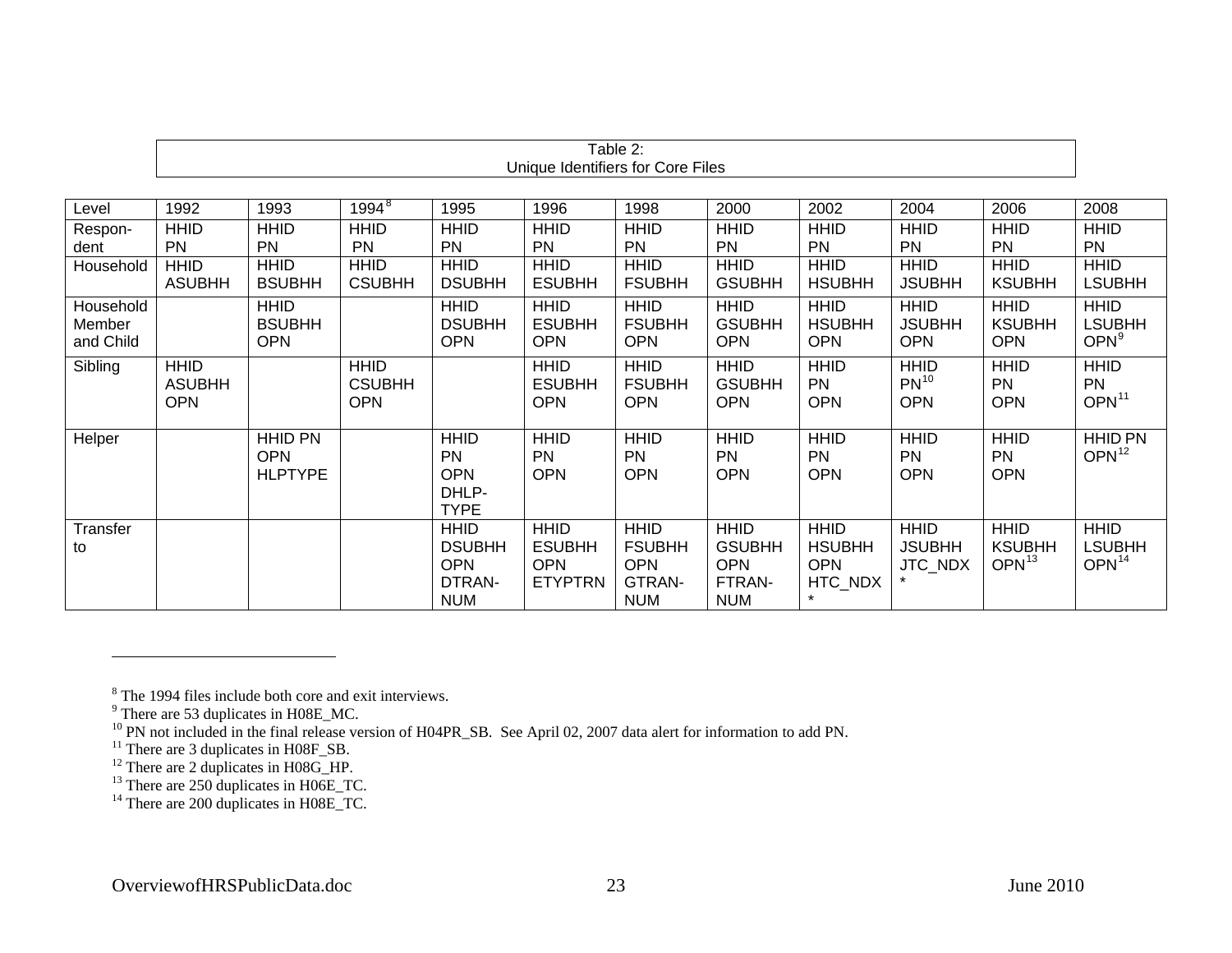| Level                | 1992                                       | 1993 | $1994^{8}$                                              | 1995                                                               | 1996                                       | 1998                                                               | 2000                                                               | 2002                                                  | 2004                                    | 2006                                              | 2008                                       |
|----------------------|--------------------------------------------|------|---------------------------------------------------------|--------------------------------------------------------------------|--------------------------------------------|--------------------------------------------------------------------|--------------------------------------------------------------------|-------------------------------------------------------|-----------------------------------------|---------------------------------------------------|--------------------------------------------|
| Transfer<br>from     |                                            |      |                                                         | <b>HHID</b><br><b>DSUBHH</b><br><b>OPN</b><br>DTRAN-<br><b>NUM</b> | <b>HHID</b><br><b>ESUBHH</b><br><b>OPN</b> | <b>HHID</b><br><b>FSUBHH</b><br><b>OPN</b><br>GTRAN-<br><b>NUM</b> | <b>HHID</b><br><b>GSUBHH</b><br><b>OPN</b><br>FTRAN-<br><b>NUM</b> | <b>HHID</b><br><b>HSUBHH</b><br><b>OPN</b><br>HFC_NDX | <b>HHID</b><br><b>JSUBHH</b><br>JFC_NDX | <b>HHID</b><br><b>KSUBHH</b><br>OPN <sup>15</sup> | <b>HHID</b><br><b>LSUBHH</b><br>$OPN^{16}$ |
| Children             | <b>HHID</b><br><b>ASUBHH</b><br><b>OPN</b> |      | <b>HHID</b><br><b>CSUBHH</b><br><b>OPN</b>              |                                                                    |                                            |                                                                    |                                                                    |                                                       |                                         |                                                   |                                            |
| Household<br>Members | <b>HHID</b><br><b>ASUBHH</b><br><b>OPN</b> |      | <b>HHID</b><br><b>CSUBHH</b><br><b>OPN</b>              |                                                                    |                                            |                                                                    |                                                                    |                                                       |                                         |                                                   |                                            |
| Parents              | <b>HHID PN</b><br>ATYPE-<br><b>PAR</b>     |      | <b>HHID PN</b><br>CPAR-<br><b>CODE</b><br><b>CSUBHH</b> |                                                                    |                                            |                                                                    |                                                                    |                                                       |                                         |                                                   |                                            |
| Pension              |                                            |      |                                                         |                                                                    |                                            |                                                                    |                                                                    | <b>HHID PN</b><br>HZ139*                              |                                         |                                                   |                                            |
| Asset                |                                            |      |                                                         |                                                                    |                                            |                                                                    |                                                                    | <b>HHID</b><br><b>HSUBHH</b><br>TYP-<br>ASST*         |                                         |                                                   |                                            |

\* Numeric variable

<span id="page-27-1"></span><span id="page-27-0"></span> $^{15}$  There are 5 duplicates in H06E \_FC.

 $16$  There are 7 duplicates in H08E\_FC.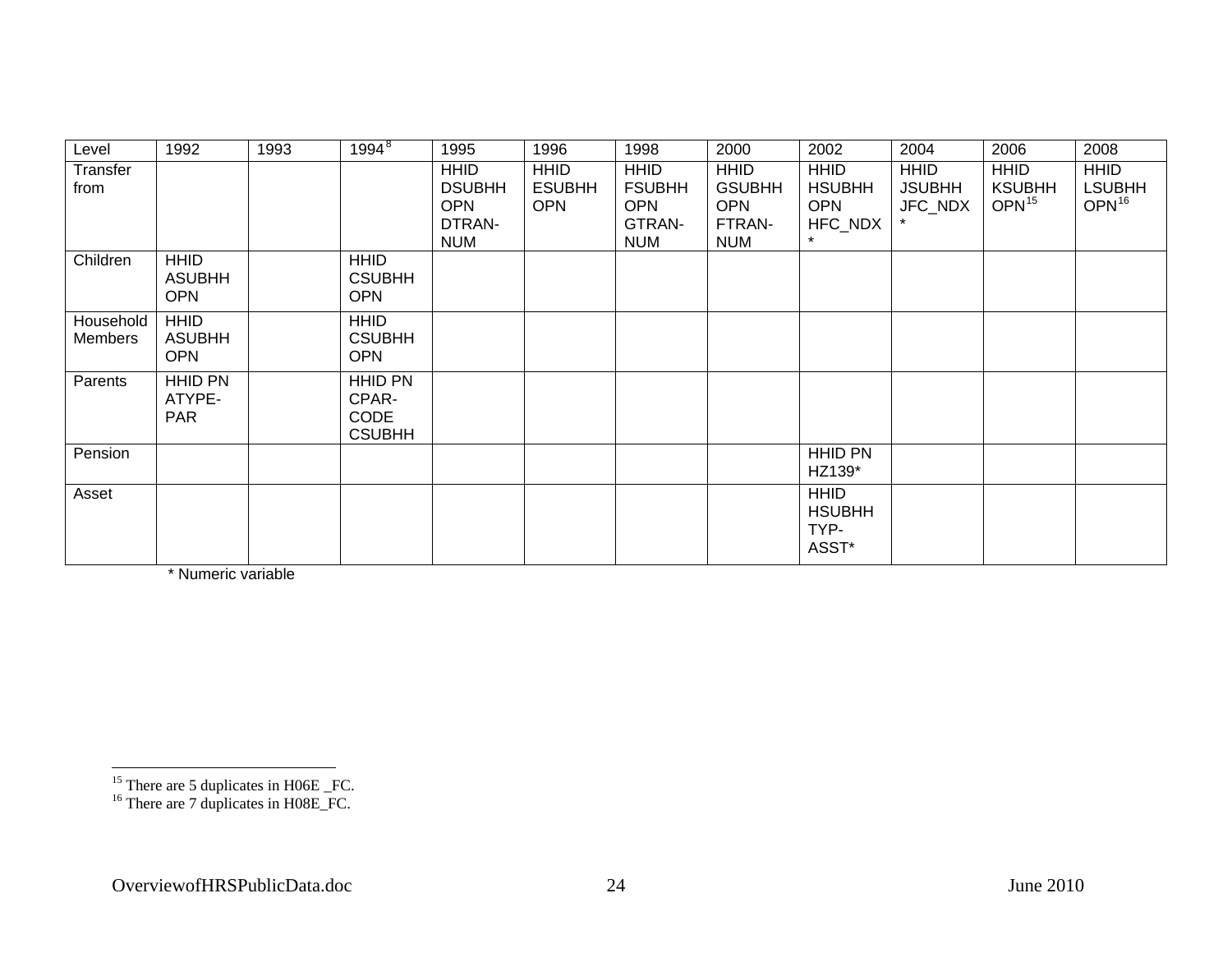|                |                     |               |               |               | Unique Identifiers for Exit Files |                    |                    |                    |
|----------------|---------------------|---------------|---------------|---------------|-----------------------------------|--------------------|--------------------|--------------------|
|                |                     |               |               |               |                                   |                    |                    |                    |
| Level          | 1995                | 1996          | 1998          | 2000          | 2002                              | 2004               | 2006               | 2008               |
| Respondent     | <b>HHID</b>         | <b>HHID</b>   | <b>HHID</b>   | <b>HHID</b>   | <b>HHID</b>                       | <b>HHID</b>        | <b>HHID</b>        | <b>HHID</b>        |
|                | <b>PN</b>           | <b>PN</b>     | <b>PN</b>     | <b>PN</b>     | <b>PN</b>                         | <b>PN</b>          | <b>PN</b>          | <b>PN</b>          |
| Helper         | <b>HHID</b>         | <b>HHID</b>   | <b>HHID</b>   | <b>HHID</b>   | <b>HHID</b>                       | <b>HHID</b>        | <b>HHID</b>        | <b>HHID</b>        |
|                | <b>PN</b>           | <b>PN</b>     | <b>PN</b>     | <b>PN</b>     | <b>PN</b>                         | <b>PN</b>          | <b>PN</b>          | <b>PN</b>          |
|                | <b>OPN</b>          | <b>OPN</b>    | <b>OPN</b>    | <b>OPN</b>    | <b>OPN</b>                        | <b>OPN</b>         | <b>OPN</b>         | OPN <sup>17</sup>  |
| Transfer to    | <b>HHID</b>         | <b>HHID</b>   | <b>HHID</b>   | <b>HHID</b>   | <b>HHID</b>                       | <b>HHID TSUBHH</b> | <b>HHID UTUBHH</b> | <b>HHID VSUBHH</b> |
|                | <b>NSUBHH</b>       | <b>PSUBHH</b> | <b>QSUBHH</b> | <b>RSUBHH</b> | <b>SSUBHH</b>                     | TTC NDX *          | $OPN^{18}$         | OPN <sup>19</sup>  |
|                | N <sub>1522</sub>   | <b>OPN</b>    | <b>OPN</b>    | <b>OPN</b>    | <b>OPN</b>                        |                    |                    |                    |
|                | NTYP-               | PTYP-         | QTRAN-        | RTRAN-        | STC NDX*                          |                    |                    |                    |
|                | <b>TRAN</b>         | <b>TRAN</b>   | NUM*          | NUM*          |                                   |                    |                    |                    |
| Transfer from  | <b>HHID</b>         | <b>HHID</b>   | <b>HHID</b>   | <b>HHID</b>   | <b>HHID</b>                       | <b>HHID TSUBHH</b> | <b>HHID USUBHH</b> | <b>HHID VSUBHH</b> |
|                | <b>NSUBHH</b>       | <b>PSUBHH</b> | <b>QSUBHH</b> | <b>RSUBHH</b> | <b>SSUBHH</b>                     | TFC NDX *          | OPN <sup>21</sup>  | OPN <sup>22</sup>  |
|                | N <sub>1475</sub>   | <b>OPN</b>    | <b>OPN</b>    | <b>OPN</b>    | <b>OPN</b>                        |                    |                    |                    |
|                | NTYP-               | PTYP-         | QTRAN-        | RTRAN-        | SFC NDX*                          |                    |                    |                    |
|                | TRAN <sup>*20</sup> | <b>TRAN</b>   | NUM*          | NUM*          |                                   |                    |                    |                    |
| Household      | <b>HHID</b>         | <b>HHID</b>   | <b>HHID</b>   | <b>HHID</b>   | <b>HHID</b>                       | <b>HHID TSUBHH</b> | <b>HHID USUBHH</b> | <b>HHID VSUBHH</b> |
| <b>Members</b> | <b>NSUBHH</b>       | <b>PSUBHH</b> | <b>QSUBHH</b> | <b>RSUBHH</b> | <b>SSUBHH</b>                     | <b>OPN</b>         | <b>OPN</b>         | <b>OPN</b>         |
| and Children   | <b>OPN</b>          | <b>OPN</b>    | <b>OPN</b>    | <b>OPN</b>    | <b>OPN</b>                        |                    |                    |                    |

Table 3:

\* Numeric variable

<span id="page-28-0"></span> $17$  There are 2 duplicates in X08G\_HP.

<span id="page-28-1"></span> $18$  There are 21 duplicates in X06E\_TC.

 $19$  There are 24 duplicates in X08E\_TC.

<span id="page-28-4"></span><span id="page-28-3"></span><span id="page-28-2"></span> $20$  The 1995 exit final release file X95D\_FC contains one duplicate record.

 $21$  There are 4 duplicates in X06E\_FC.

<span id="page-28-5"></span> $2<sup>22</sup>$  There are 2 duplicates in X08E\_FC.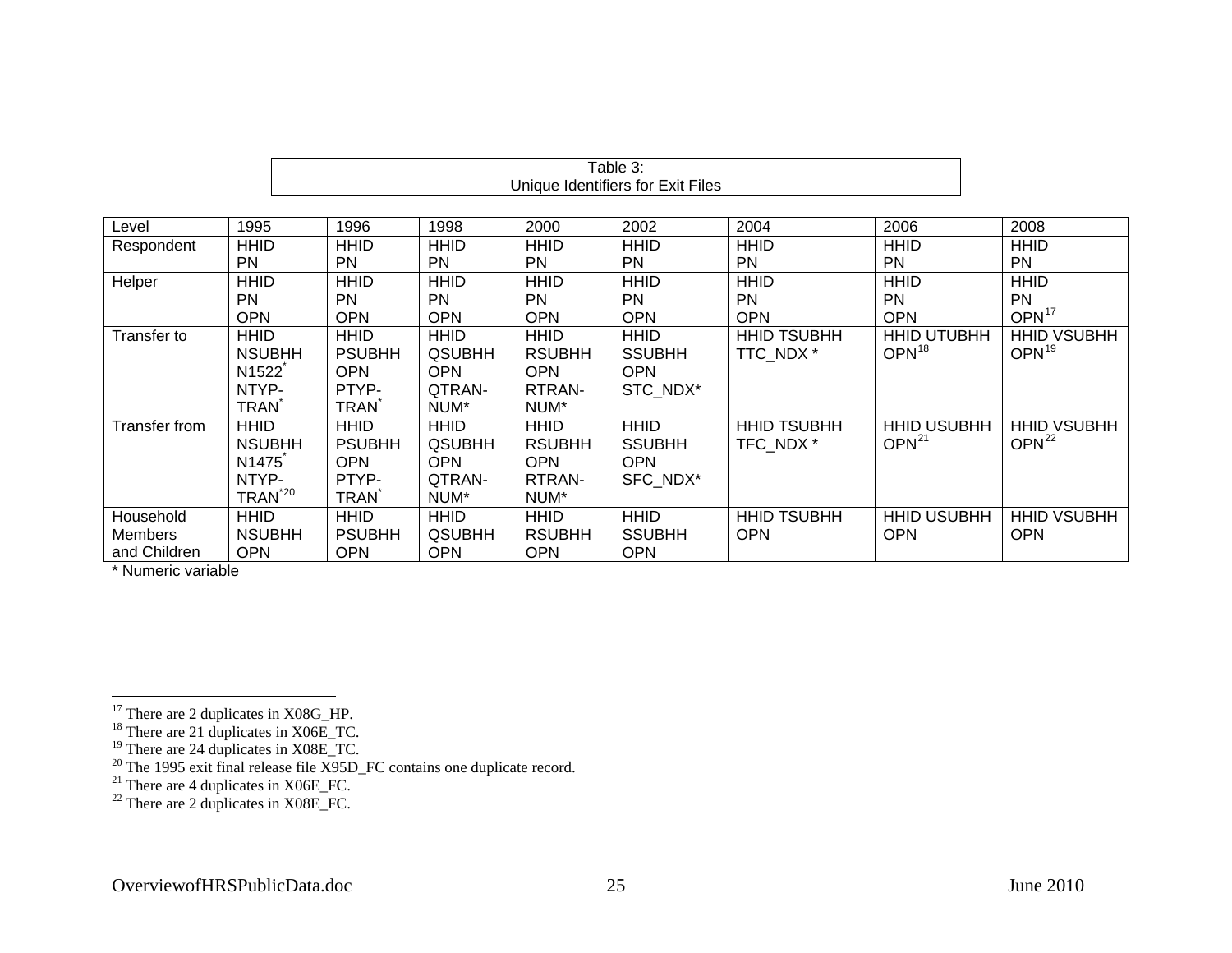# <span id="page-29-0"></span>*2.4 Merging HRS Files*

Many analyses require variables that appear in separate files. Sometimes you will need to obtain variables from files at different levels that contain different numbers of records. Before you can do your analysis work, the files will need to be merged in an appropriate manner. For an introduction to merging HRS files, with SPSS, SAS and Stata examples, see the document "An Elementary Cookbook of Data Management using HRS Data with SPSS, SAS and Stata Examples" (June 2004) on the "User Guides" page at the "Documentation" section at [our Web site](http://hrsonline.isr.umich.edu/).

# *2.5 File Naming Conventions*

## **2.5.1 File Prefixes**

For the years 1995, 1996, 1998, 2000, 2002, 2004, 2006, and 2008, Core files are named beginning with a prefix indicating the study and the year, e.g., "H02" for HRS 2002. Next a letter or two designating the questionnaire section. Next a separator, "<sup>"</sup> and then one or two letters designating the level:

H for household-level R for respondent-level MC for household-member-and-child-level SB for sibling-level HP for helper-level TC for transfer-to-child-level FC for transfer-from-child-level A for asset-level (2002 Core) P for pension-level (2002 Core)

Putting it all together, files named H02A\_R include variables from 2002 section A at the respondent-level. Other years and other products follow different naming conventions. A complete [listing of all public data files](#page-40-0) is provided at the end of this document.

## **2.5.2 File Extensions**

The following extensions are used for the six different types of files that are distributed:

.DA for data files .SAS for SAS program statements .SPS for SPSS program statements .DO for Stata do statements .DCT for Stata dictionary statements .TXT for codebook files

One of each of these file types is provided for each of parts of the data release. For example:

H02A\_R.DA contains 2002 respondent data from section A H02A\_R.SAS contains corresponding SAS program statements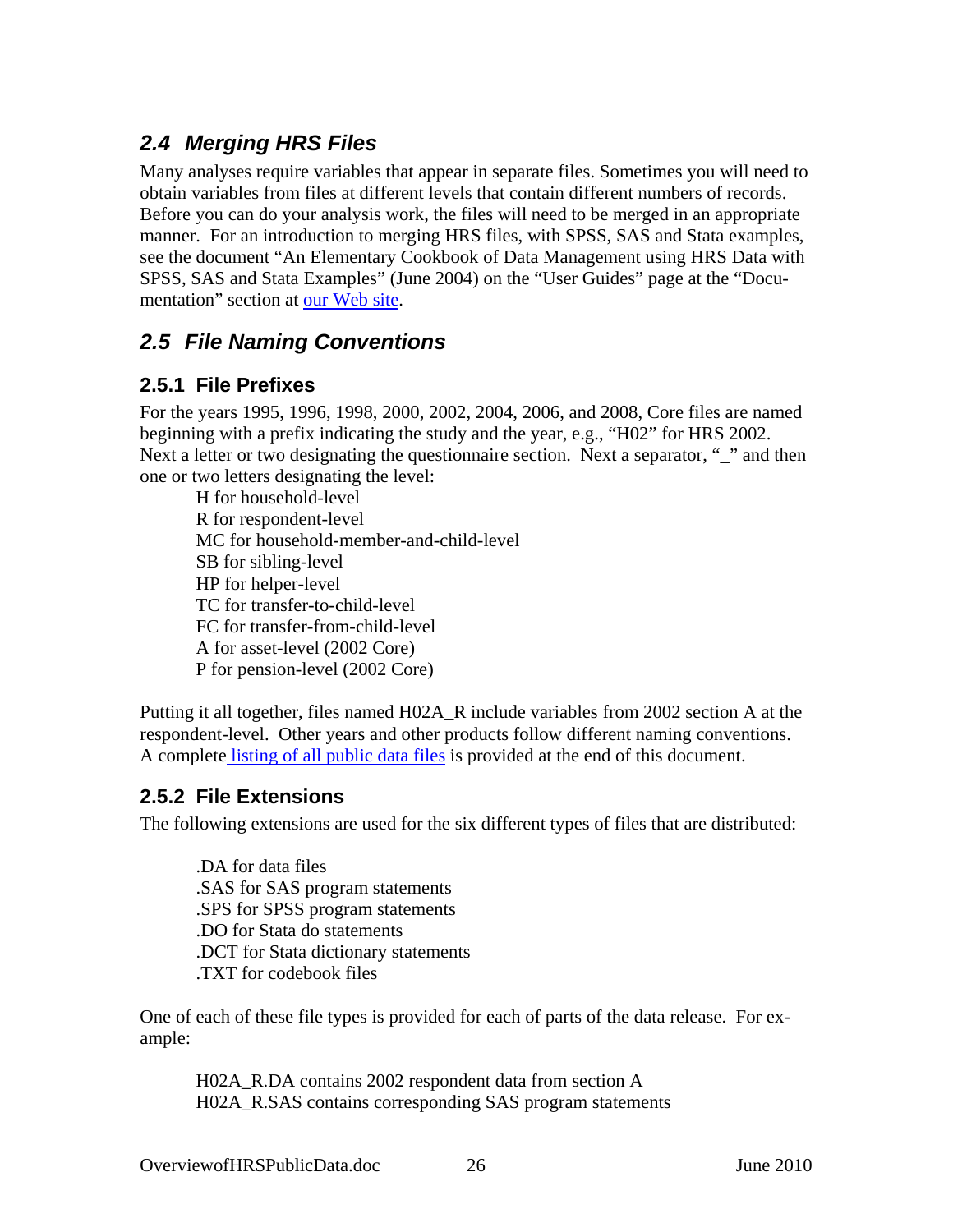<span id="page-30-0"></span>H02A\_R.SPS contains corresponding SPSS program statements H02A\_R.DO contains corresponding Stata do statements H02A\_R.DCT contains corresponding Stata dictionary statements H02A\_R.TXT contains the ASCII codebook

# **3 Program Statements**

Each data file comes with associated SPSS, SAS or Stata program statements to read the data. Files containing SPSS statements are named with a .SPS extension, those with SAS statements with a .SAS extension, and those with Stata statements with .DO and .DCT extensions.

The statement files are named beginning with the same prefix as the corresponding data file. For example, SAS statements in the file H02A\_R.SAS go with the H02A\_R.DA data file.

# *3.1 Using the Files with SAS*

To create a SAS system file for a particular dataset, two file types must be present for that dataset: .SAS program statement files and .DA data files. To create a SAS system file, load the .SAS file into the SAS Program Editor.

- o If the .DA files are located in the directory specified in the .SAS files and you wish to write the SAS system file to the directory specified, you can run the file as is.
- o If you wish to specify other directories, you will need to edit the .SAS file to reflect the proper path names prior to running the file.

A SAS system file (SAS7BDAT) will be saved to the specified directory.

# *3.2 Using the Files with SPSS*

To create an SPSS system file for a particular dataset, two file types must be present for that dataset: .SPS program statement files and .DA data files. To create an SPSS system file, open the .SPS file in SPSS as an SPSS Syntax File.

- o If the .DA files are located in the directory specified in the .SPSS files and you wish to write the SPSS system file to the directory specified, you can run the file as is.
- o If you wish to specify other directories, you will need to edit the .SPSS file to reflect the proper path names prior to running the file.

A SPSS system file (.SAV) will be saved to the specified directory.

# *3.3 Using the Files with Stata*

To use Stata with a particular dataset, the following three file types must be present for that dataset: .DCT files, .DO files, and .DA data files.

Files with the suffix .DA contain the raw data for Stata to read. Files with the suffix .DCT are Stata dictionaries used by Stata to describe the data. Files with the suffix .DO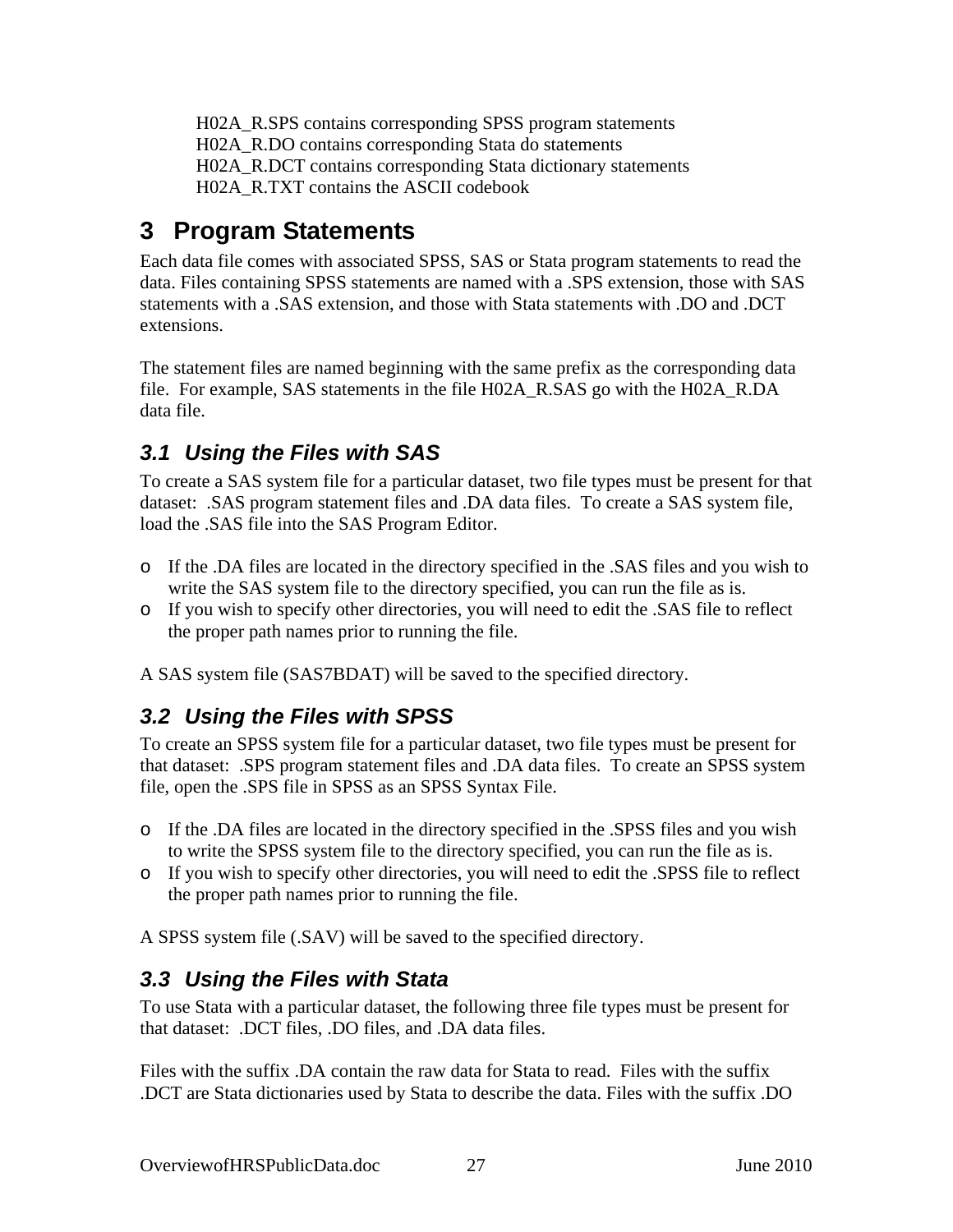<span id="page-31-0"></span>are short Stata programs ("do files") which you may use to read in the data. Load the .DO file into Stata and then submit it.

- o If the .DA files are located in the directory specified in the .DCT and .DO files and you wish to write the Stata system file to the directory specified, you can run the file as is.
- o If you wish to specify other directories, you will need to edit the .DCT and .DO files to reflect the proper path names prior to running the file.

A Stata system file (.DTA) will be saved to the specified directory.

Note that the variable names provided in the .DCT files are uppercase. If you prefer lower case variable names, you may wish to convert the .DCT files to lower case prior to use. You may do this by reading the .DCT file into a text or word processing program and changing the case. For instance in Microsoft Word, Edit, Select All, Format, Change Case, lowercase.

# **4 Longitudinal Issues**

## *4.1 Sample Design*

As of 2008, the HRS sample was comprised of five sub-samples or cohorts.

- o The first sub-sample, the HRS sub-sample, consists of people who were born 1931 through 1941 and were household residents of the conterminous U.S. in the spring 1992, and their spouses or partners at the time of the initial interview in 1992 or at the time of any subsequent interview. The HRS sub-sample was interviewed in 1992 and every two years thereafter.
- o The AHEAD sub-sample consists of people who were born in 1923 or earlier, were household residents of the conterminous U.S. in the spring 1992, and were still household residents at the time of their first interview in 1993 or 1994, and their spouses or partners at the time of the initial interview or at the time of any subsequent interview. The AHEAD sub-sample was interviewed in 1993-94, 1995-96, 1998 and every two years thereafter.
- o The WB (War Baby) sub-sample consists of people who were born 1942 through 1947, were household residents of the conterminous U.S. in the spring 1992, who, at that time, did not have a spouse or partner born before 1924 or between 1931 and 1941, and were still household residents at the time of the first interview in 1998, and their spouses or partners at the time of the initial interview or at the time of any subsequent interview. The War Baby sub-sample was interviewed in 1998 and every two years thereafter.
- o The CODA (Children of the Depression Age) sub-sample consists of people who were born 1924 through 1930, were household residents of the conterminous U.S.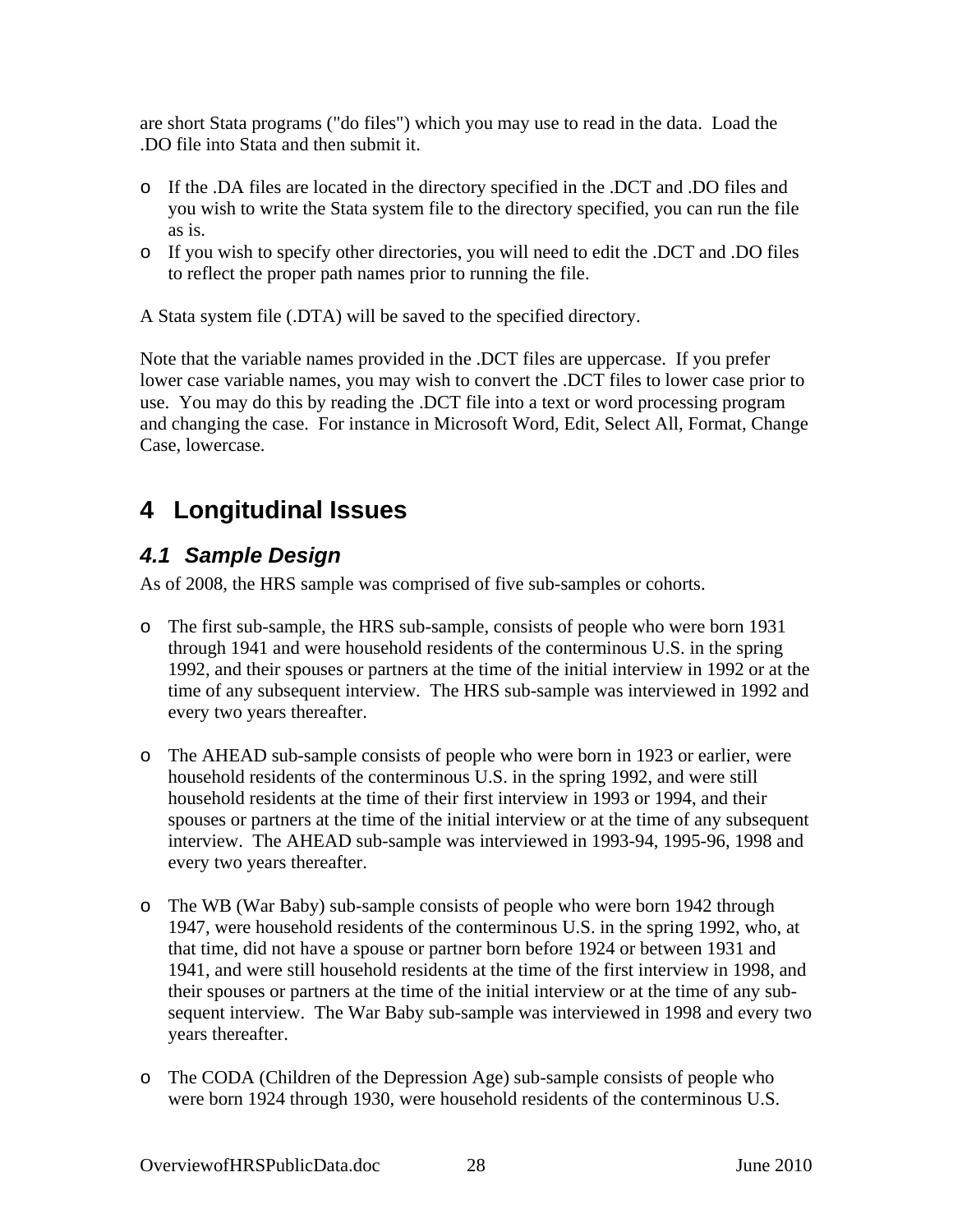<span id="page-32-0"></span>when first interviewed in 1998, and who, at that time, did not have a spouse or partner who was born before 1924 or between 1931 and 1947, and their spouses or partners at the time of the initial interview or at the time of any subsequent interview. The Children of the Depression sub-sample was interviewed in 1998 and every two years thereafter.

- o The EBB (Early Baby Boomer) sub-sample consists of people who were born in 1948 through 1953, were household residents of the conterminous U.S. when first interviewed in 2004, and who, at that time, did not have a spouse or partner who was born before 1948, and their spouses or partners at the time of the initial interview or at the time of any subsequent interview. The Early Baby Boomer sub-sample was interviewed in 2004 and will be interviewed every two years thereafter.
- o The MBB (Middle Baby Boomer) sub-sample consists of people who were born in 1954 through 1959, were household residents of the conterminous U.S. when first interviewed in 2010, and who, at that time, did not have a spouse or partner who was born before 1954, and their spouses or partners at the time of the initial interview or at the time of any subsequent interview. The Middle Baby Boomer sub-sample was interviewed in 2010 and will be interviewed every two years thereafter

Original sample members are those selected as described above and their spouses or partners at the time of the initial interview in 1992 (HRS), 1993 (AHEAD), 1998 (CODA or WB), 2004 (EBB), and 2010 (MBB). For more details about the sample, see "Survey Design" at the "Documentation" section at [our Web site](http://hrsonline.isr.umich.edu/).

# *4.2 Linking Respondents across Time*

Respondent records from all waves and from the tracker file may be linked by HHID and PN. You should determine whether you wish the resulting dataset to contain the union of records (the output file contains a record for a respondent with a record in any of the input files) or intersection of records (the output files contains a record only for respondents with records in specified input files). When merging with the tracker file, some records, called overlap cases, from the 1992 biannual files will not be matched.<sup>[23](#page-32-0)</sup>

 $\overline{a}$  $23$  Each respondent or potential respondent is in the tracker file only once and is uniquely identified by HHID and PN. However a few respondents had different HHIDs and PNs in one or more earlier waves of the study. These are called overlap cases. They may require special handling in constructing longitudinal files and in merging tracker to wave-specific files. The current HHID and PN reflect the current status of the case. Overlap cases also have a former HHID and PN in some previous wave and these are given in the variables OVHHID and OVPN. You should be aware of these situations when merging the biannual files with the tracker file. There are two basic types of overlaps.

 $\triangleright$  First, there were a number of original HRS 1992 (Wave 1) households eligible to be either an HRS or AHEAD household. An interview was attempted for all of them in HRS 1992. Afterwards, a random sub-sampling was performed, with 60% of the cases staying in HRS and the remaining going to AHEAD. We refer to the 134 cases transferred to AHEAD as HRS "inter-study overlap". Among those 134 cases assigned to AHEAD, 109 were actually interviewed in AHEAD, and 25 were not. These respondents were eligible to be interviewed with a base-line interview both in 1992 and in 1993. From 1993 onward they were considered part of the AHEAD sub-sample.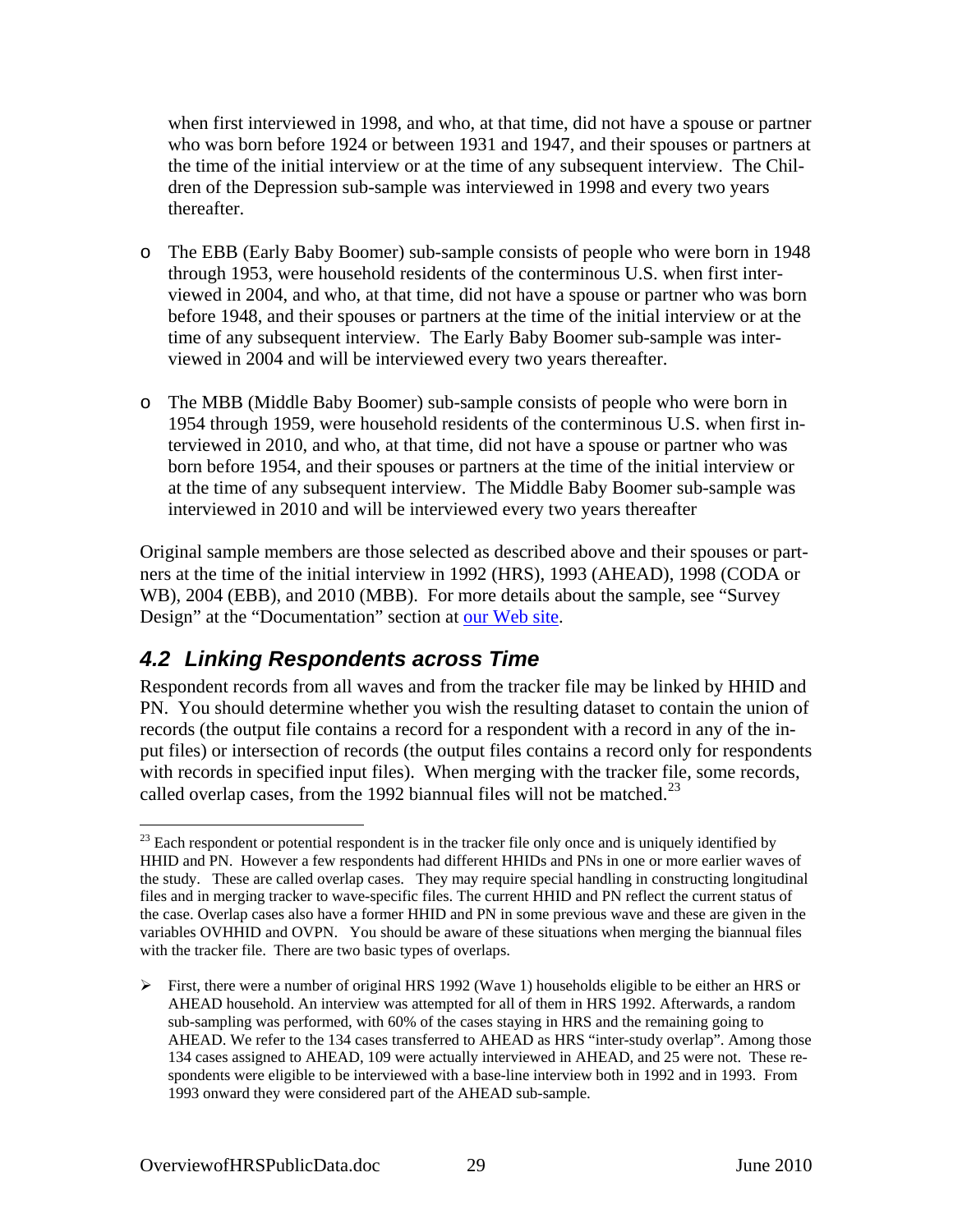<span id="page-33-0"></span>The sub-household identifiers can be used to link cross-sectional household data with cross-sectional respondent data prior to linking respondent data longitudinally. The subhousehold variables for each of the years for core and exit are listed below.

| Year | <b>SUBHH-</b> | $SUBHH -$     | Sub-samples                  | Wave    |
|------|---------------|---------------|------------------------------|---------|
|      | Core          | Exit          |                              |         |
| 1992 | <b>ASUBHH</b> |               | <b>HRS</b>                   | Wave 1  |
| 1993 | <b>BSUBHH</b> |               | <b>AHEAD</b>                 | Wave 1  |
| 1994 | <b>CSUBHH</b> |               | <b>HRS</b>                   | Wave 2  |
| 1995 | <b>DSUBHH</b> | <b>NSUBHH</b> | <b>AHEAD</b>                 | Wave 2  |
| 1996 | <b>ESUBHH</b> | <b>PSUBHH</b> | <b>HRS</b>                   | Wave 3  |
| 1998 | <b>FSUBHH</b> | <b>OSUBHH</b> | HRS AHEAD CODA WB            | Various |
| 2000 | <b>GSUBHH</b> | <b>RSUBHH</b> | <b>HRS AHEAD CODA WB</b>     | Various |
| 2002 | <b>HSUBHH</b> | <b>SSUBHH</b> | <b>HRS AHEAD CODA WB</b>     | Various |
| 2004 | <b>JSUBHH</b> | <b>TSUBHH</b> | <b>HRS AHEAD CODA WB EBB</b> | Various |
| 2006 | <b>KSUBHH</b> | <b>USUBHH</b> | <b>HRS AHEAD CODA WB EBB</b> | Various |
| 2008 | <b>LSUBHH</b> | <b>VSUBHH</b> | <b>HRS AHEAD CODA WB EBB</b> | Various |
| 2010 | <b>MSUBHH</b> | <b>WSUBHH</b> | <b>HRS AHEAD CODA WB EBB</b> | Various |
|      |               |               | <b>MBB</b>                   |         |

## *4.3 Parent Data across Time*

Over the course of HRS and AHEAD data collection and distribution, variables about parents have been asked and distributed in a variety of different ways.

- o For 1992 (HRS sub-sample) the distribution format is one record per parent.
- o For 1994 (HRS sub-sample) the distribution format includes many types of records.
- o For 1993 and 1995 (AHEAD sub-sample) and for 2002, 2004, 2006 and 2008 (combined sub-samples) the distribution format is one record per respondent with information about two parents.
- o For 1996 (HRS sub-sample) and for 1998 and 2000 (combined sub-samples) the distribution format is one record per household with information about four parents.

While it is possible to retrieve the information from the earlier waves by using the values of OVHHID and OVPN, since the number of cases is small -- 109 respondents in 1992, two respondents in 1993 and 1995, one respondent in 1998 and 2000 -- for most types of analysis it is reasonable to retain only the information from the respondent's most recent "incarnation". If you choose this option, you should be aware that some 1992 biannual records (or for any of the years prior to "intermarriage" for the two overlaps resulting from intermarriage) will not be matched by a record in the tracker file when matching by HHID and PN. If you wish to obtain the 1992 (or prior to intermarriage) data, see "Merging the Tracker with other HRS Data " in the "Cross-Wave Tracker File Data Description" available at the "Data Descriptions and Release Notes " page in the "Documentation" section at [our Web site](http://hrsonline.isr.umich.edu/).

 $\overline{a}$ 

 $\triangleright$  Second, there are two cases (as of the 2008 version of the tracker) belonging to what we call "household merge overlaps" which result from intermarriage between respondents who entered the study in separate households.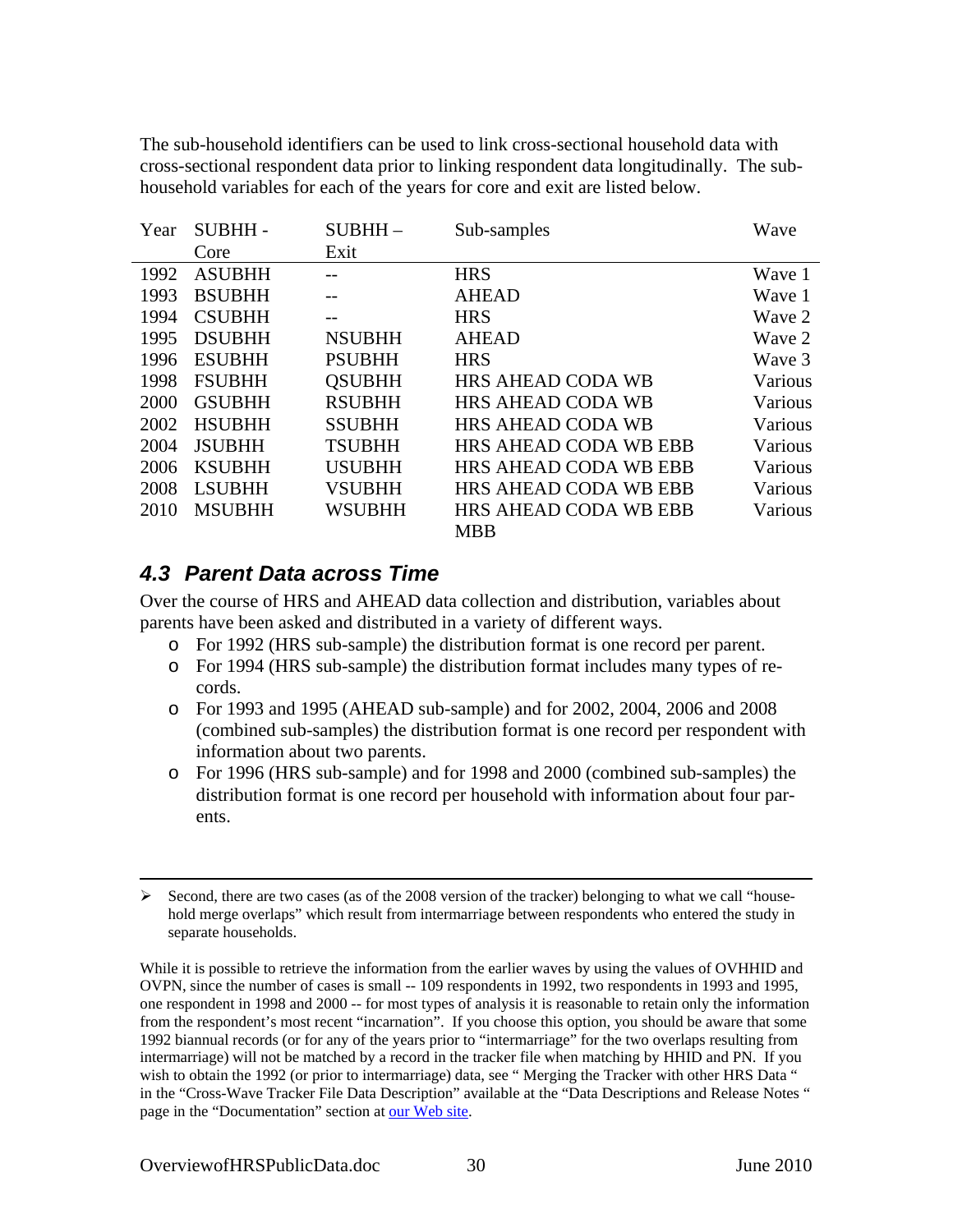<span id="page-34-0"></span>To facilitate longitudinal analysis, the analyst may wish to create files using a standard format for parent information for all waves of data. For detailed information about creating files with one record per respondent for each year, see "Creating Parent Files with One Record per Respondent" at "Family Data" at the "Documentation" section at our [Web site](http://hrsonline.isr.umich.edu/). The tasks required to create files with a standardized format of one record per respondent including both mother and father information from the distribution files are described, in brief, in this document. Detailed descriptions are provided in companion documents.

# *4.4 Linking Other Persons across Time*

Linking other person records across time is more complex. Other person records are uniquely identified by HHID, nSUBHH, and OPN where nSUBHH is the current wave's sub-household identifier. In the event of split-households, there may be more than one report about a single other person in a given wave. The Longitudinal Other Person Number files have been prepared to facilitate the merging of information obtained about children and other household members in different waves of the HRS study. Two variables, HHID and LOPN, may be used to uniquely identify children and other household-members across all waves of the study.<sup>[24](#page-34-0)</sup> For more detailed information, see "Longitudinal Other Person Number (LOPN) Data Description" at "Data Descriptions and Release Notes" at the "Documentation" section at [our Web site](http://hrsonline.isr.umich.edu/).

Alternatively, depending on your analytic needs, you may link other person records longitudinally through a series of sequential steps linking HHID, xSUBHH (the currentyear's sub-household), and OPN to HHID, ySUBHH (the previous-year's subhousehold), and  $OPN<sup>25</sup>$  $OPN<sup>25</sup>$  $OPN<sup>25</sup>$ . [Contact us](#page-40-0) for additional information.

# *4.5 Summary of Changes from Early Waves*

Over the course of the study there have been changes in identification variable storage mode and in INAP codes.

## **4.5.1 Character Type Identification Variables**

In some prior releases of HRS, all variables were stored in NUMERIC format. Releasing identification variables in numeric format caused some problems. Thus starting with 1995 data collections, we released all primary and secondary identification variables in character format and are no longer creating combined identification variables<sup>[26](#page-34-0)</sup>. The HRS Wave 1 (1992) and Wave 2 (1994) and AHEAD Wave 1 (1993) files have been re-

 $\overline{a}$  $24$  The Version 1 LOPN files were constructed using files publicly available in January 2004.

 $^{25}$  Be aware that this technique of matching OPN records by HHID, previous wave SUBHH and OPN to track children and household-members across waves of the study does not work well for persons who assumed the OPN number of their deceased spouse or partner during the 1993 to 2000 waves, for spouses or partners assigned a new OPN in 2002, and for persons with more than one OPN or for OPNs used by more than one person

<sup>&</sup>lt;sup>26</sup> Also released as character variables are variables that include an other person number that may be used for merging with a primary or secondary identification variable. Typically these are variables from questions asking who or which person did something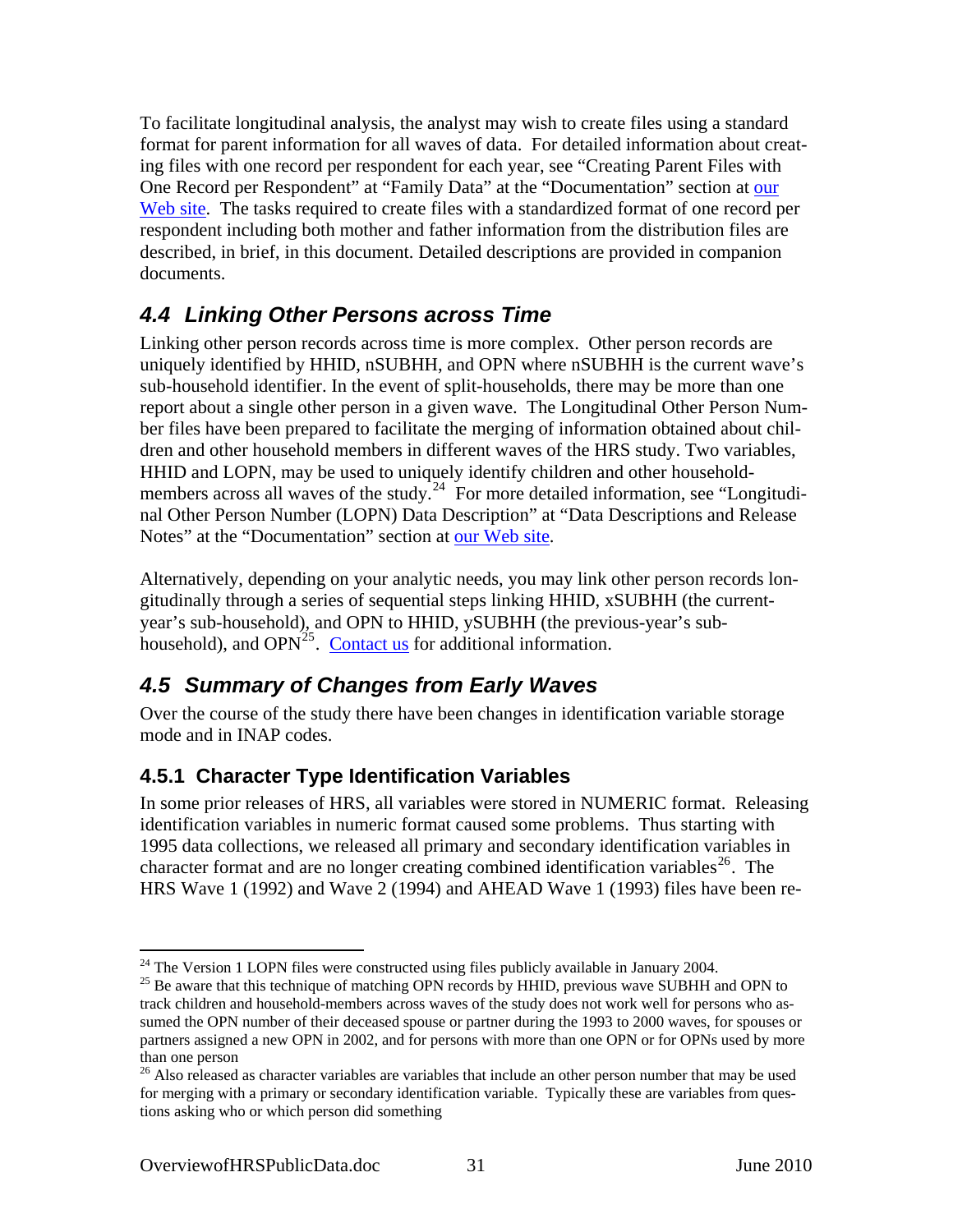<span id="page-35-0"></span>released with character identification variables. As of this writing, no releases still include numeric identification variables.[27](#page-35-0)

## **4.5.2 INAP Codes Stored as Blanks**

Beginning with HRS 1995 data, INAP codes were stored in the ASCII data files as blanks. In 1992 and 1994, INAPs were assigned to a number, usually zero or a value ending in "96". In 1993, INAPs were assigned to a system missing value. If you are merging the later year's data with data from 1992, 1993 or 1994, you will want to be aware of these differences.

# **5 Obtaining the Data**

HRS data are available free to researchers and analysts at the HRS Web site. Most HRS data are released as public data and are available after a simple registration process, described below, has been completed. The additional requirements to obtain other data collections are also described.

# *5.1 HRS Public Data*

 $\overline{a}$ 

In order to obtain public release data, you must first register at the "Access to Public Data" page at the "Data Products" section at [our Web site](http://hrsonline.isr.umich.edu/). Once you have completed the registration process, your username and password will be sent to you via e-mail. Your username and password are required to download any public data files. The information you provide will not be used for any commercial use, and will not be redistributed to third parties.

\* numeric to character; CHHID=put(HHID,z6.0); Attrib CHHID label=' HOUSEHOLD IDENTIFIER' length=\$6 format=\$char6.; drop HHID; rename CHHID=HHID;

In STATA to convert numeric variable HHID to string variable HHID, you can use code such as this. \* numeric to string gen str6 chhid=substr(string(hhid+1000000),2,6) drop hhid rename chhid hhid

In SPSS, to convert a numeric variable to a string variable, use the STRING() function. string chhid (a6). compute chhid  $=$  string(hhid,n6). delete variables hhid. rename variable (chhid = hhid).

 $27$  When merging datasets, most software packages require that the identification variables in each dataset be of the same type. We suggest that analysts of older HRS or AHEAD datasets convert the old, numeric identifiers to character type. Each software package has different ways of converting variable types in an existing dataset.

In SAS, for example, to convert numeric variable HHID to character variable HHID, you can use code such as this.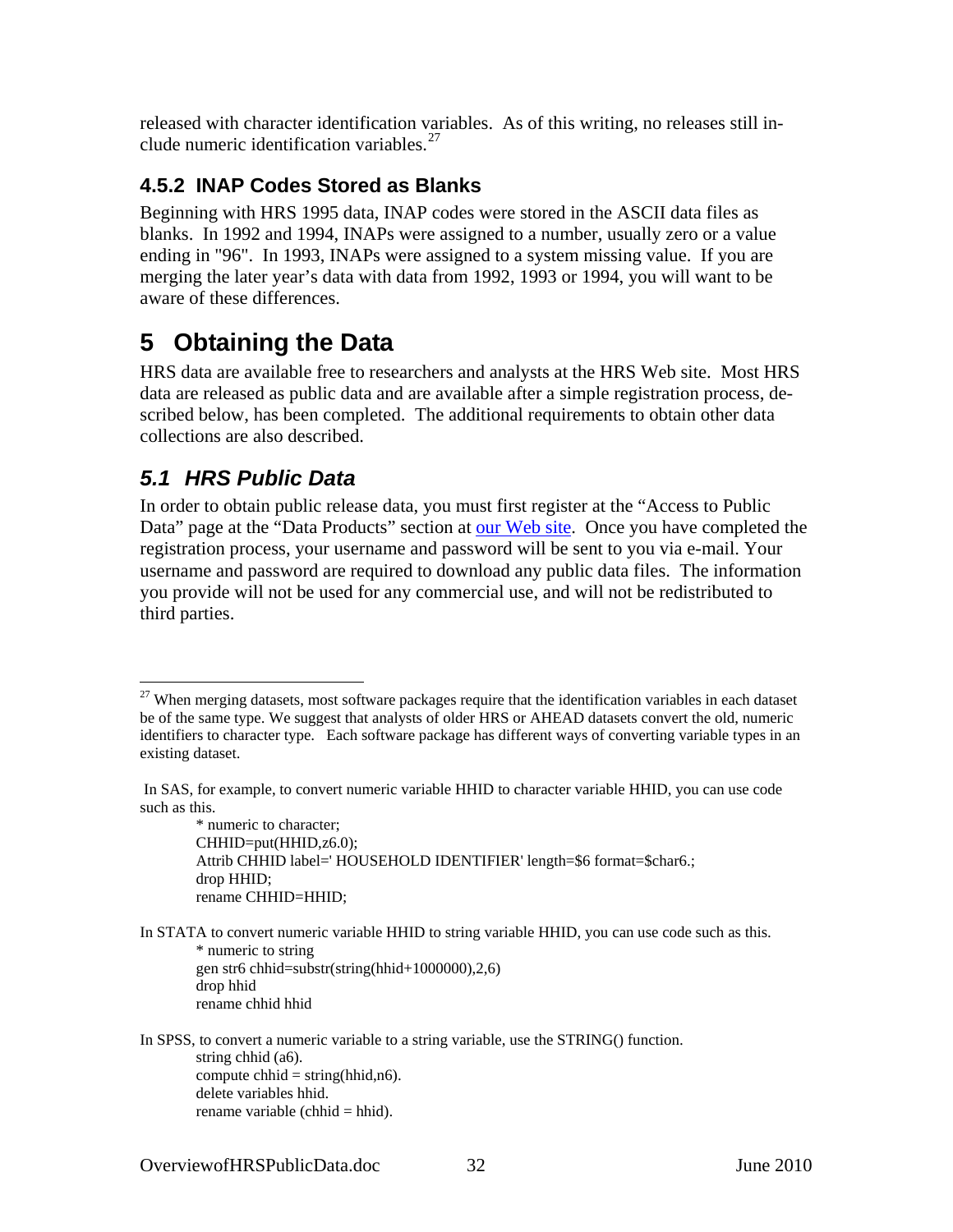# <span id="page-36-0"></span>*5.2 HRS Sensitive Health Data*

The Health and Retirement Study strives to provide high quality data without compromising respondent confidentiality. Since respondent health data records contain particularly sensitive information, such data products are released to researchers who qualify for access only through a supplemental registration system. See details about the application process under "Sensitive Health Data" at the "Data Products" section at [our Web site](http://hrsonline.isr.umich.edu/). To apply:

- o You must be a registered HRS user (see preceding section).
- o You must download an application and mail it to the address provided.
- o Once you receive your approval notification, login at the "HRS Public File Download Area," go to the "Download Data Products" page where you will then see links to the data products that you have requested.

# *5.3 Conditions of Use for HRS Public and Sensitive Health Data*

By registering, you agree to the Conditions of Use governing access to Health and Retirement public release data. You must agree to:

- o Make no attempts to identify study participants
- o Not to transfer data to any third party except as specified
- o Not to allow others to use your username and password
- o To include specified citations in work based on HRS data
- o To provide us information about publications based on HRS data
- o To report apparent errors in the HRS data or documentation files
- o To notify us of changes in your contact information

For more information concerning privacy issues and conditions of use, please read "Conditions of Use for Public Data Files" and "Privacy and Security Notice" at the "Access to Public Data" page at the "Data Products" section at [our Web site.](http://hrsonline.isr.umich.edu/)

# *5.4 Publications Based on Data*

As part of the data registration process, you agree to include specified citations and to inform HRS of any papers, publications, or presentations based on HRS data. Please send a copy of any publications you produce based on HRS data, with a bibliographical reference, if appropriate, to the address below.

Health and Retirement Study Room 3050 ISR P.O. Box 1248 Ann Arbor, MI 48106-1248

Alternately, you may contact us by e[-mailto:hrsquest@isr.umich.edu](mailto:hrsquest@isr.umich.edu) with "Attn: Papers and Publications" in the subject line.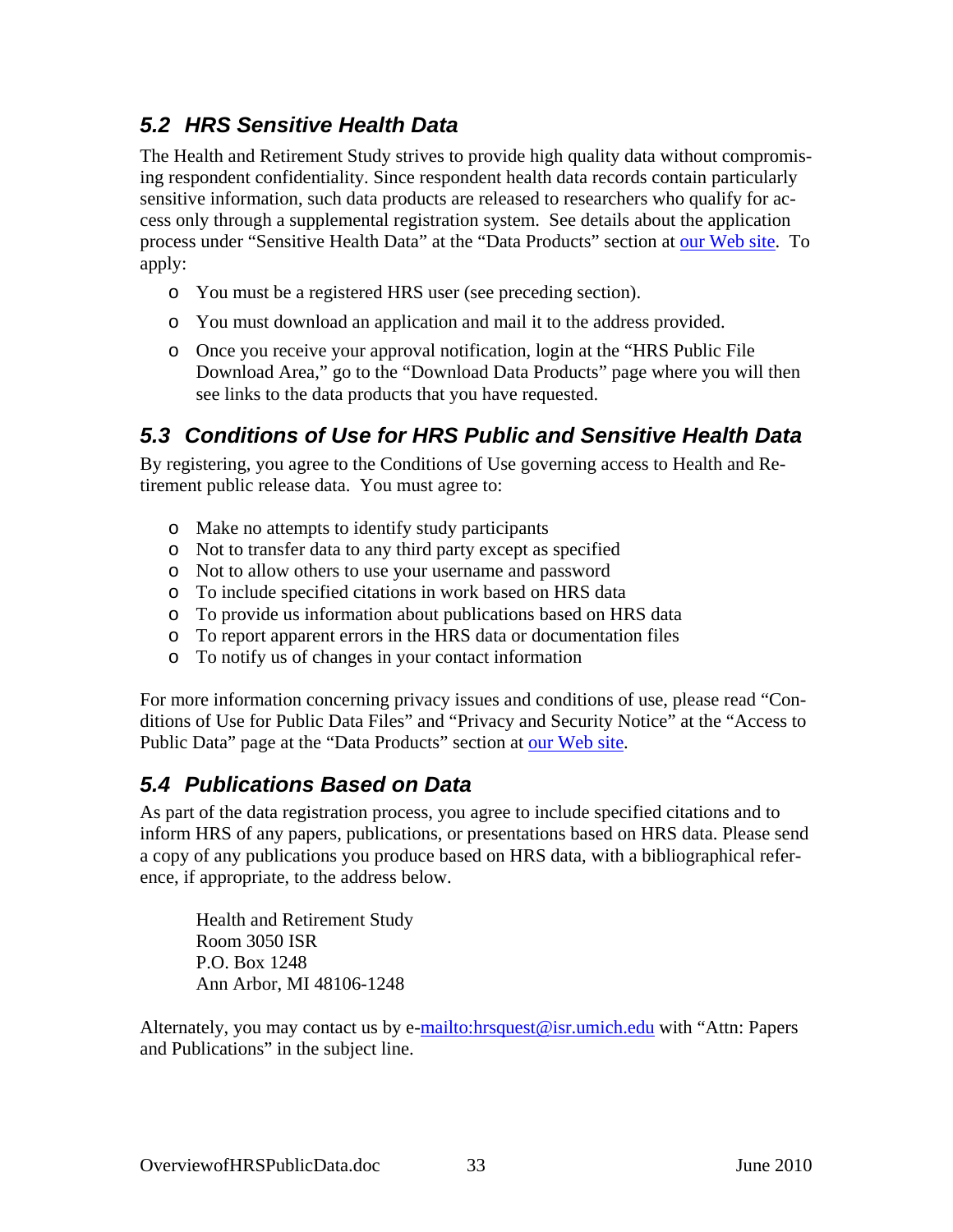# <span id="page-37-0"></span>*5.5 HRS Restricted Data*

HRS Restricted data files contain sensitive respondent information. Restricted data products include: SSA (Social Security Administration) data, geographic information, detailed industry/occupation information, pension estimation data, health care information including information from Medicare claims and the National Death Index data, and other miscellaneous data.

These files are only available under terms of a formal agreement negotiated between the researcher and HRS. The two crucial requirements that you must meet in order to be granted access to HRS restricted data are 1) you must be affiliated with an institution that has an NIH-approved Human Subjects Review Process via a Multiple Projects Assurance and 2) you must be a Principal Investigator or Co-Principal Investigator on a project funded by a current United States Government research grant or contract. See details about the application process under "Restricted Data" at the "Data Products" section at [our Web site](http://hrsonline.isr.umich.edu/). Alternatively, the Michigan Center on the Demography of Aging (MiCDA) Data Enclave located in Ann Arbor may be used by researchers who cannot meet the usual restricted data requirements.

# **6 If You Need to Know More**

This document is intended to serve as a brief overview and to provide guidelines to using the HRS data. If you have questions or concerns that are not adequately covered here or on our Web site, or if you have any comments, please contact us. We will do our best to provide answers.

# *6.1 HRS Internet Site*

Health and Retirement Study public release data and additional information about the study are available on the Internet. To access the data and other relevant information, point your Web browser to the HRS Web site.

Our URL is:<http://hrsonline.isr.umich.edu/>

The Quick links provide direct access to:

**[Genetics](http://hrsonline.isr.umich.edu/index.php?p=shoavail&jumpfrom=HO&iyear=XH) [Bibliography](http://hrsonline.isr.umich.edu/biblio)** [Question Concordance](http://hrsonline.isr.umich.edu/concord) [Data Collection Path](http://hrsonline.isr.umich.edu/index.php?p=dflow) [Data Product List](http://hrsonline.isr.umich.edu/avail) [Study Content User Guides](http://hrsonline.isr.umich.edu/index.php?p=userg) [Document Finder](http://hrsonline.isr.umich.edu/index.php?p=docfinder&jumpfrom=HO) [News and Events](http://hrsonline.isr.umich.edu/index.php?p=shownews) [Data Alerts](http://hrsonline.isr.umich.edu/alerts) 

[Site Map](http://hrsonline.isr.umich.edu/index.php?p=sitemap)  [Help Desk](http://hrsonline.isr.umich.edu/help) [How to contact us](http://hrsonline.isr.umich.edu/index.php?p=contact) **[Other Research Sites](http://hrsonline.isr.umich.edu/index.php?p=links)**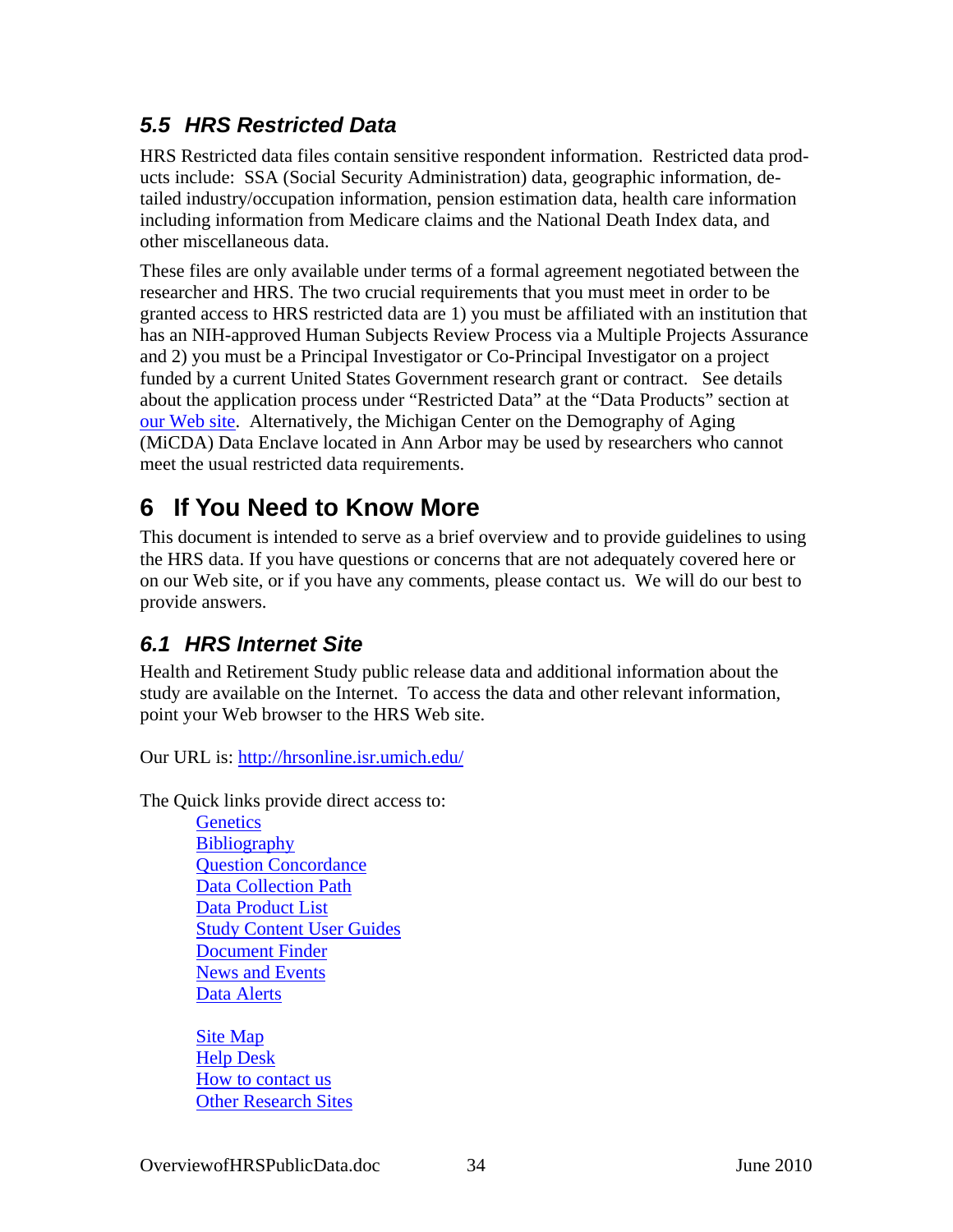<span id="page-38-0"></span>Details and live links to Documentation, Data Products, and Papers and Publications sections of our Web site are provided below.

## **6.1.1 Documentation**

| <b>Document</b>               | Keyword search for documentation items on this site.                                                                                                                                                                                                                                                                                                                                                                                                                                                                           |
|-------------------------------|--------------------------------------------------------------------------------------------------------------------------------------------------------------------------------------------------------------------------------------------------------------------------------------------------------------------------------------------------------------------------------------------------------------------------------------------------------------------------------------------------------------------------------|
| <b>Finder</b>                 |                                                                                                                                                                                                                                                                                                                                                                                                                                                                                                                                |
| <b>Questionnaires</b>         | Representations of interviews in "box-and-arrow" format.                                                                                                                                                                                                                                                                                                                                                                                                                                                                       |
| <b>Concordance</b>            | The question concordance is a tool for cross-referencing survey ques-<br>tions by content across time for all biennial interview years. Each re-<br>cord in a retrieval set contains a link to the appropriate codebook<br>section, allowing the user to see data element details (jump instruc-<br>tions, variable description, question text, user notes, and codeframe).<br>For years 1995 and beyond, cross-reference information is available<br>for core and exit interview variables that are appear in multiple waves. |
| <b>Data Descrip-</b><br>tions | Information on how to use public release datasets, including details on<br>content, data manipulation techniques, cross-wave merging and other<br>items of interest.                                                                                                                                                                                                                                                                                                                                                           |
| <b>Codebooks</b>              | Links to online HTML codebooks for biennial and off-year data prod-<br>ucts.                                                                                                                                                                                                                                                                                                                                                                                                                                                   |
| <b>Content</b>                | Overview of content by section for each interviewing year (linked to<br>questionnaire).                                                                                                                                                                                                                                                                                                                                                                                                                                        |
| <b>Modules</b>                | Module Descriptions: Overview of experimental module content for<br>each interviewing year (linked to questionnaire).                                                                                                                                                                                                                                                                                                                                                                                                          |
| <b>Imputations</b>            | Information on imputation products currently available to the public.                                                                                                                                                                                                                                                                                                                                                                                                                                                          |
| <b>Survey Design</b>          | Overview of HRS design and methodology.                                                                                                                                                                                                                                                                                                                                                                                                                                                                                        |
| <b>Data Alerts</b>            | Data release errors, omissions, notes, and corrections.                                                                                                                                                                                                                                                                                                                                                                                                                                                                        |
| <b>User Guides</b>            | These documents explain the concepts, measures, and questions in the<br>HRS surveys. They expand upon the information found in codebooks,<br>questionnaires and data descriptions.                                                                                                                                                                                                                                                                                                                                             |
| <b>Family Data</b>            | Resources for Analysis of Family Data: Reference materials pertaining<br>to HRS data content related to family issues. Includes direct links to<br>questionnaire areas, codebook content and bibliographic materials, as<br>well as other relevant material.                                                                                                                                                                                                                                                                   |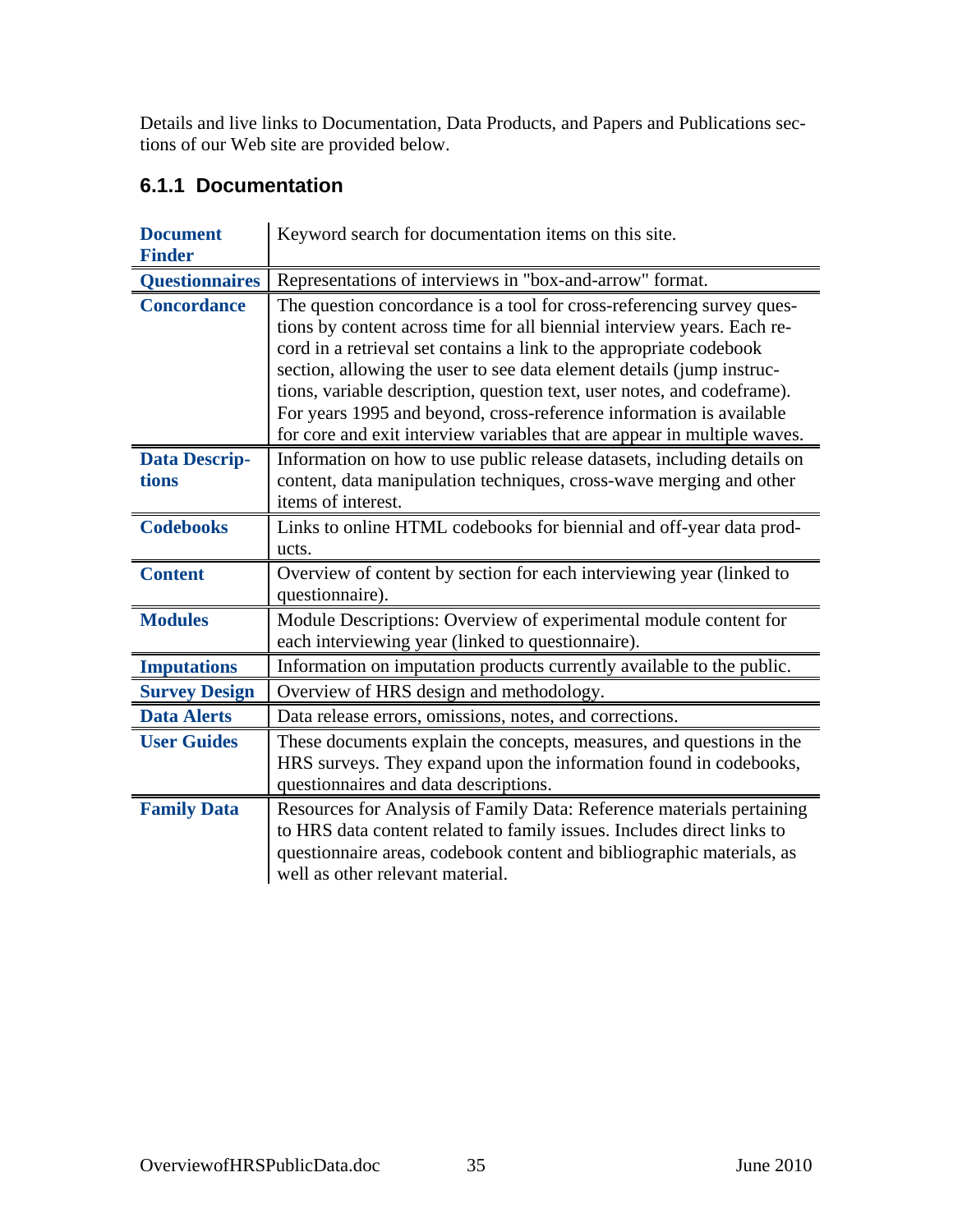# <span id="page-39-0"></span>**6.1.2 Data Products**

| <b>What's Avail-</b><br>able (Public) | A comprehensive listing of HRS Public and Sensitive Health data<br>products.                                                                    |
|---------------------------------------|-------------------------------------------------------------------------------------------------------------------------------------------------|
|                                       | <b>Biennial Datasets</b><br><b>Longitudinal Datasets</b><br>Off-Year Studies<br>Sensitive Health data                                           |
| <b>Access to Pub-</b><br>lic Data     | Register and download data products from these categories.                                                                                      |
| (Registration<br>required):           | <b>HRS Public Data</b><br>Sensitive Health Data (with approved application)<br>$\bullet$                                                        |
|                                       | HRS Restricted Data (documentation only)<br>$\bullet$                                                                                           |
|                                       | <b>Researcher Contributions</b><br>$\bullet$<br><b>RAND</b> Contributions                                                                       |
|                                       |                                                                                                                                                 |
| <b>Sensitive</b>                      | The Health and Retirement Study strives to provide high quality data                                                                            |
| <b>Health Data</b>                    | without compromising respondent confidentiality. Since respondent<br>health data records contain particularly sensitive information, such data  |
|                                       | products are released to researchers who qualify for access only                                                                                |
|                                       | through a supplemental registration system.                                                                                                     |
| <b>Restricted</b>                     | HRS Restricted data files contain sensitive respondent information.                                                                             |
| <b>Data</b>                           | They are only available under terms of a formal agreement negotiated<br>between the researcher and HRS. For a list of restricted data prod-     |
|                                       | ucts and application materials, visit the HRS Restricted Data Web                                                                               |
|                                       | site.                                                                                                                                           |
| <b>Family Data</b>                    | Resources for Analysis of Family Data: Reference materials pertaining                                                                           |
|                                       | to HRS data content related to family issues. Includes direct links to<br>questionnaire areas, codebook content and bibliographic materials, as |
|                                       | well as other relevant material.                                                                                                                |
| <b>Redistribution</b>                 | Third Party Redistribution Policy: Information for organizations inter-                                                                         |
|                                       | ested in redistributing or archiving HRS data products.                                                                                         |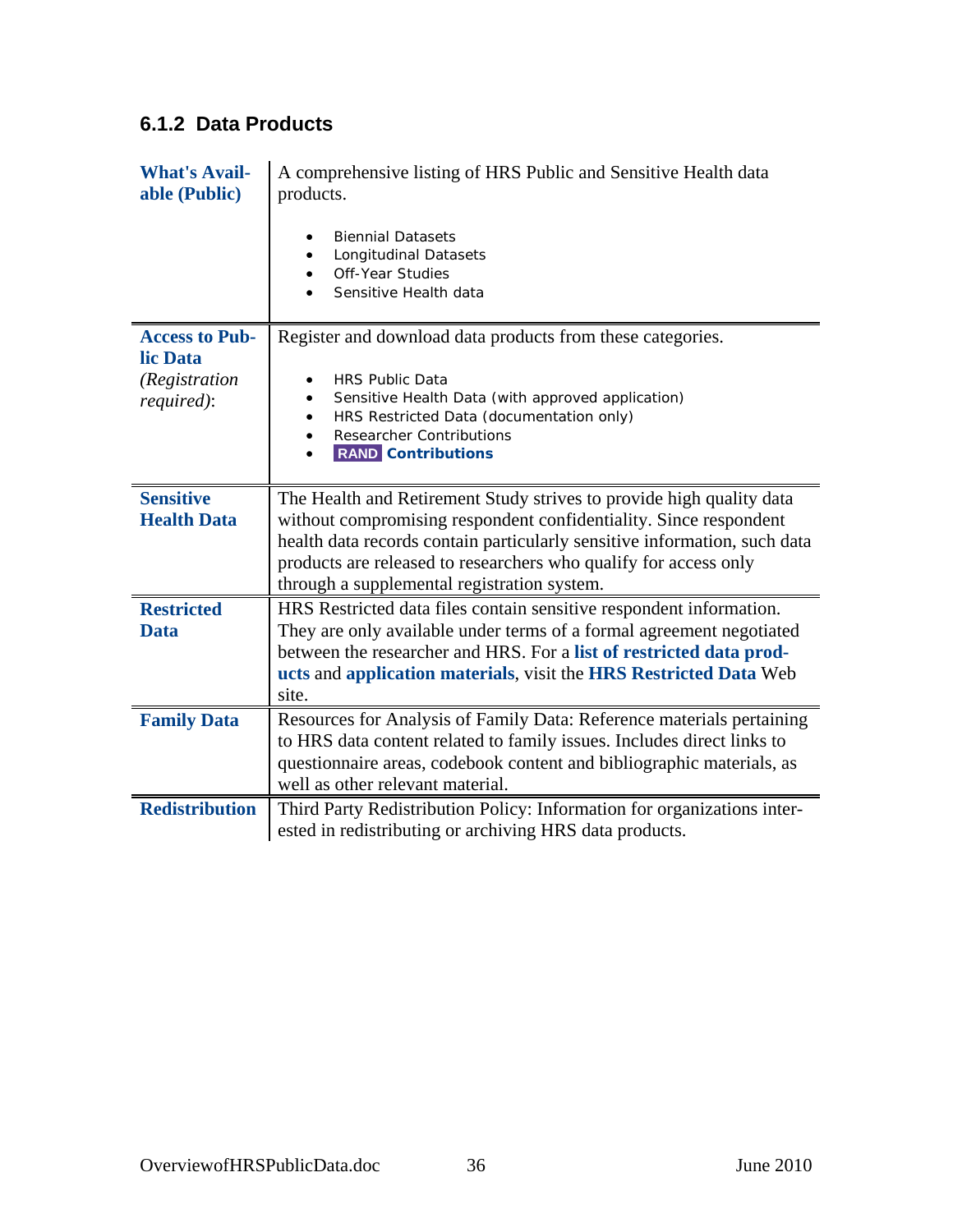## <span id="page-40-0"></span>**6.1.3 Publications**

| <b>Online Bibli-</b><br>ography         | A dynamic interface to the HRS bibliographic database that allows a vari-<br>ety of searches and queries. A <b>static list</b> of all papers and publications<br>based on HRS data, sorted by category and first-author, is available as a<br>supplement to the online database. You may also wish to search for HRS<br>citations through Google Scholar and other online indexes. Summary<br>tables of bibliography database contents by workform and content area<br>are also available. |
|-----------------------------------------|--------------------------------------------------------------------------------------------------------------------------------------------------------------------------------------------------------------------------------------------------------------------------------------------------------------------------------------------------------------------------------------------------------------------------------------------------------------------------------------------|
| <b>User Guides</b>                      | These documents explain the concepts, measures, and questions in the<br>HRS surveys. They expand upon the information found in codebooks,<br>questionnaires and data descriptions.                                                                                                                                                                                                                                                                                                         |
| <b>PSC Publica-</b><br>tions            | Access to Population Studies Center resources on aging.                                                                                                                                                                                                                                                                                                                                                                                                                                    |
| <b>Conference</b><br><b>Proceedings</b> | Papers and presentations associated with conferences sponsored by the<br>Health and Retirement Study.                                                                                                                                                                                                                                                                                                                                                                                      |
| <b>Midterm Re-</b><br>views             | Papers produced by the NIA Data Monitoring Committee reviewing the<br>study at the midpoint of the grant cycle (2002).                                                                                                                                                                                                                                                                                                                                                                     |
| <b>HRS</b> in the<br><b>News</b>        | Newspaper stories, magazine articles, and press releases concerning<br>HRS data and findings.                                                                                                                                                                                                                                                                                                                                                                                              |
| <b>Register Your</b><br>Paper!          | Please inform us of your papers and publications based on HRS data.                                                                                                                                                                                                                                                                                                                                                                                                                        |

# *6.2 Contact Information*

If you need to contact us, you may do so by one of the methods listed below.

Internet: [Help Desk](http://hrsonline.isr.umich.edu/intro/hrsquest.php) at [our Web site](http://hrsonline.isr.umich.edu/)

E[-mailto:hrsquest@isr.umich.edu](mailto:hrsquest@isr.umich.edu)

Postal service: Health and Retirement Study The Institute for Social Research, Room 3050 The University of Michigan P.O. Box 1248 Ann Arbor, MI 48106-1248

FAX: (734) 647-1186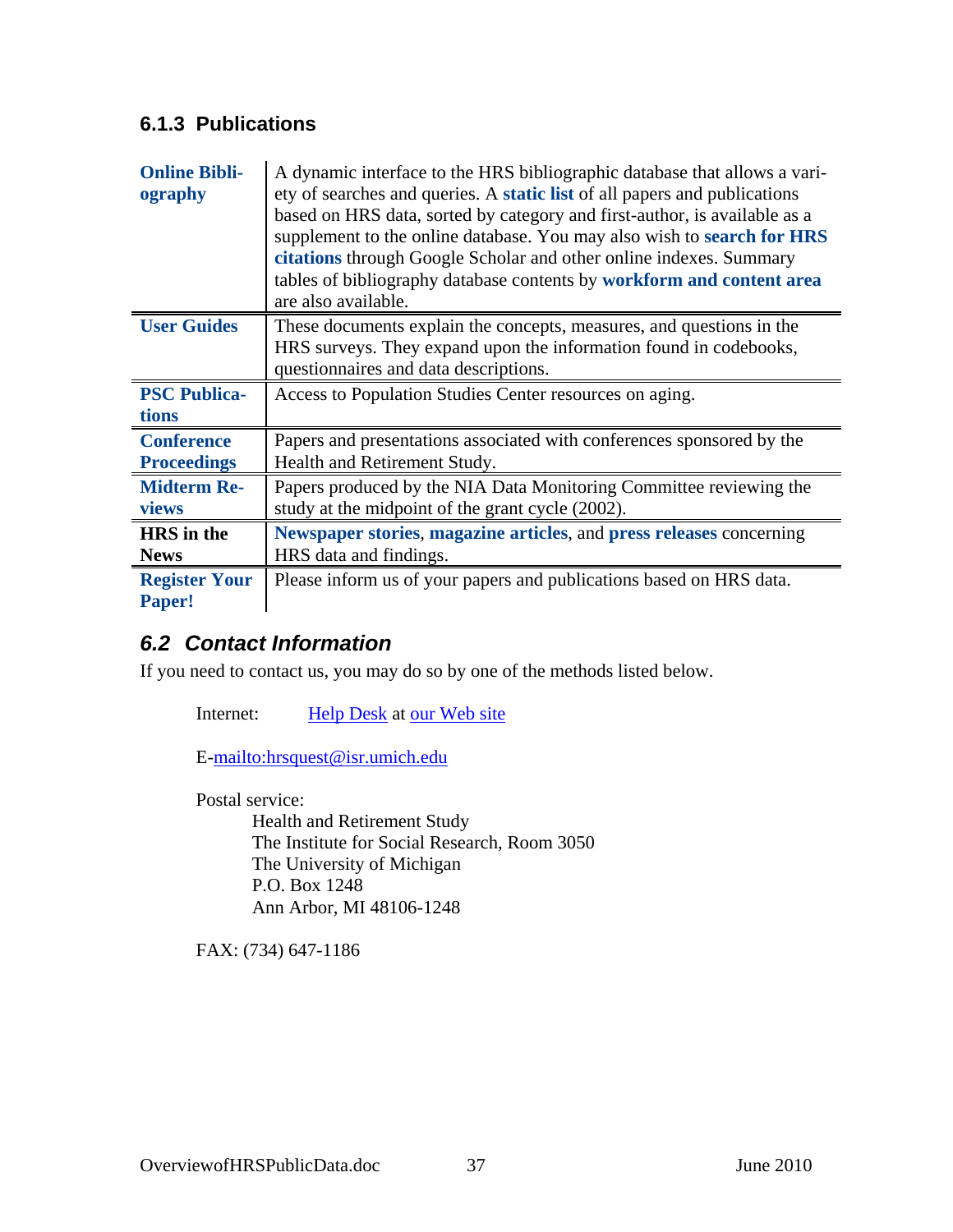# <span id="page-41-0"></span>**7 Listing of All Files Contained in Each of the HRS Public and Special Release Data Products**

The file prefixes (file names) and the number of records (Ns) in each of the data files included in the HRS public and special access data products, as of June 2010, is provided below.

### Biannual Files

2008HRS EARLY CORE

- à H08PR\_MC (N=69523)
- $\blacksquare$  H08E\_MC (N=66128)
- à H08A\_R H08B\_R H08C\_R H08D\_R H08F\_R H08G\_R H08IO\_R H08I\_R H08J\_R H08K\_R H08LB\_R H08L\_R H08M1\_R H08M2\_R H08N\_R H08PR\_R H08P\_R H08RC\_R H08S\_R H08TN\_R H08T\_R H08V\_R H08W\_R H08Y\_R (N=17217)
- $\blacksquare$  H08PR SB (N=15599)
- à H08A\_H H08E\_H H08H\_H H08IO\_H H08PR\_H H08Q\_H H08R\_H H08U\_H (N=11897)
- $\blacksquare$  H08F\_SB (N=6400)
- $\blacksquare$  H08E\_TC (N=5521)
- $\blacksquare$  H08G HP (N=4678)
- $\blacksquare$  H08E\_FC (N=926)

### 2008HRS EARLY COREIMP

 $\blacksquare$  INCWLTH08E1A (N=17217)

### 2008HRS EARLY EXIT

- $\textdegree$  X08PR MC (N=7595)
- $\blacksquare$  X08G\_HP (N=2744)
- à X08A\_R X08B\_R X08C\_R X08D\_R X08E\_R X08G\_R X08IO\_R X08J\_R X08N\_R X08PR\_R X08T\_R X08Y\_R (N=1333)
- $\textdegree$  X08E TC (N=415)
- $\textdegree$  X08E FC (N=207)

### 2008HRS FINAL POSTEXIT

- $\textdegree$  PX08PR\_MC (N=664)
- à PX08A\_R PX08PR\_R PX08T\_R  $(N=118)$

### 2006HRS FINAL CORE

- $\blacksquare$  H06PR MC (N=72080)
- à H06E\_MC (N=63958)
- à H06A\_R H06B\_R H06C\_R H06D\_R H06F\_R H06G\_R H06IO\_R H06I\_R H06J\_R H06K\_R H06LB\_R H06L\_R H06M0\_R H06M1\_R H06M2\_R H06N\_R H06PR\_R H06P\_R H06RC\_R H06S\_R H06TN\_R H06T\_R H06V\_R H06W\_R H06Y\_R (N=18469)
- à H06PR\_SB (N=17622)
- à H06A\_H H06E\_H H06H\_H H06IO\_H H06PR\_H H06Q\_H H06R\_H H06U\_H (N=12605)
- $\blacksquare$  H06F SB (N=7473)
- $\blacksquare$  H06E TC (N=6072)
- $\blacksquare$  H06G\_HP (N=4926)
- $\blacksquare$  H06E FC (N=893)

### 2006HRS FINAL COREIMP

 $\blacksquare$  INCWLTH06F2A (N=18469)

### 2006HRS FINAL EXIT

- $\blacksquare$  X06PR\_MC (N=7784)
- $\blacksquare$  X06G HP (N=2707)
- <sup>□</sup> X06A R X06B R X06C R X06D\_R X06E\_R X06G\_R X06IO\_R X06J\_R X06N\_R X06PR\_R X06T\_R X06Y\_R (N=1310)
- $\textdegree$  X06E TC (N=432)
- $\textdegree$  X06E\_FC (N=165)

### 2006HRS FINAL POSTEXIT

- $\textdegree$  PX06PR MC (N=822)
- à PX06A\_R PX06PR\_R PX06T\_R  $(N=147)$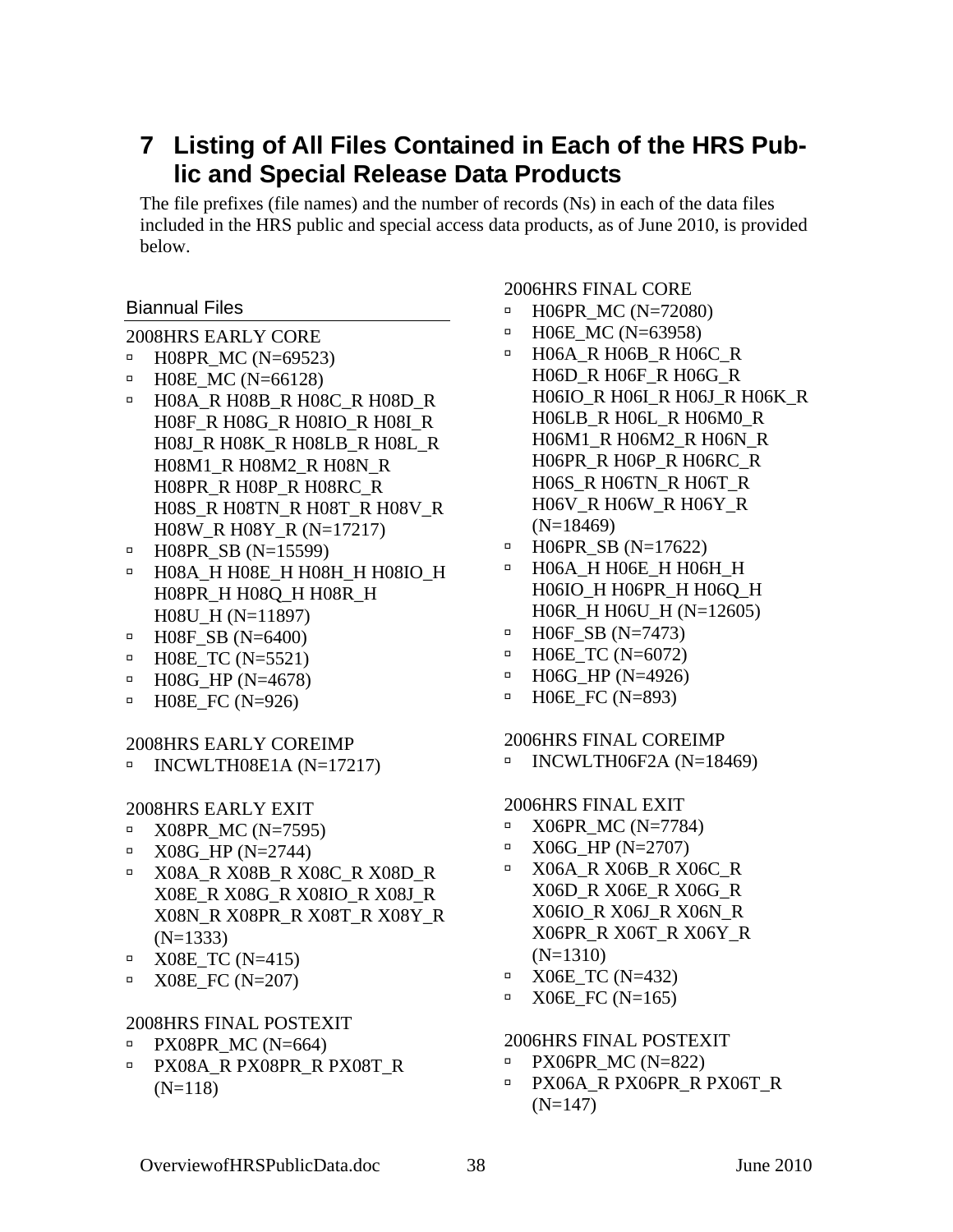2004HRS FINAL CORE

- $\blacksquare$  H04PR\_MC (N=76284)
- $\blacksquare$  H04E\_MC (N=68796)
- $\blacksquare$  H04PR\_SB (N=20588)
- à H04A\_R H04B\_R H04C\_R H04D\_R H04F\_R H04G\_R H04IO\_R H04I\_R H04J\_R H04K\_R H04LB\_R H04L\_R H04M1\_R H04M2\_R H04N\_R H04PR\_R H04P\_R H04RC\_R H04S\_R H04T\_R H04V\_R H04W\_R H04Y\_R (N=20129)
- à H04A\_H H04E\_H H04H\_H H04PR\_H H04Q\_H H04R\_H H04U\_H (N=13645)
- $\blacksquare$  H04F\_SB (N=10873)
- $\blacksquare$  H04E TC (N=6206)
- $\blacksquare$  H04G\_HP (N=5026)
- $\blacksquare$  H04E\_FC (N=921)

#### 2004HRS EARLY COREIMP

- à H04I\_CR H04I\_FR H04I\_JR H04I\_KR H04I\_LR H04I\_M1R H04I\_M2R H04I\_NR H04I\_PR H04I\_SR H04I\_TR (N=20139)
- à H04I\_EH H04I\_HH H04I\_QH H04I\_RH H04I\_UHH H04I\_UHJ (N=13651)
- $\blacksquare$  H04I\_ETC (N=6196)
- $\blacksquare$  H04I GHP (N=5026)
- $\blacksquare$  H04I\_EFC (N=921)

#### 2004HRS FINAL EXIT

- $\textdegree$  X04PR MC (N=6776)
- $\blacksquare$  X04G\_HP (N=2493)
- à X04A\_R X04B\_R X04C\_R X04D\_R X04E\_R X04G\_R X04IO\_R X04J\_R X04N\_R X04PR\_R X04T\_R X04W\_R X04Y\_R (N=1227)
- à X04E\_TC (N=283)
- $\blacksquare$  X04E\_FC (N=153)

#### 2004HRS FINAL POSTEXIT

- PX04PR  $MC (N=1870)$
- à PX04A\_R PX04PR\_R PX04T\_R  $(N=465)$

#### 2002HRS FINAL CORE

- $\blacksquare$  H02PR\_MC (N=70127)
- à H02E\_MC (N=65668)
- à H02A\_R H02B\_R H02C\_R H02D\_R H02F\_R H02G\_R H02IO\_R H02J\_R H02K\_R H02L\_R H02M1\_R H02M2\_R H02N\_R H02PR\_R H02P\_R H02RC\_R H02S\_R H02T\_R H02V\_R H02W\_R H02Y\_R (N=18167)
- à H02PR\_SB (N=14129)
- à H02A\_H H02E\_H H02H\_H H02PR\_H H02Q\_H H02R\_H (N=12350)
- à H02F\_SB (N=6196)
- $\text{H}02E\_TC \text{ (N=5133)}$
- $\text{H}02G$ \_HP (N=4686)
- $\blacksquare$  H02U\_A (N=1478)
- $\blacksquare$  H02E\_FC (N=921)
- $\blacksquare$  H02PR P (N=565)

### 2002HRS FINAL COREIMP

- à H02I\_CR H02I\_FR H02I\_GR H02I\_JR H02I\_KR H02I\_LR H02I\_M1R H02I\_M2R H02I\_NR H02I\_PR H02I\_SR H02I\_TR (N=18167)
- <sup>□</sup> H02I EH H02I HH H02I QH H02I\_RH (N=12350)
- $\blacksquare$  H02I ETC (N=5133)
- $\blacksquare$  H02I\_GHP (N=4684)
- $\blacksquare$  H02I EFC (N=921)
- $\blacksquare$  H02I UAG H02I UAH (N=711)

#### 2002HRS FINAL EXIT

- $\textdegree$  X02PR MC (N=8292)
- $\textdegree$  X02G HP (N=2736)
- **EX02A\_R X02B\_R X02C\_R** X02D\_R X02E\_R X02G\_R X02IO\_R X02J\_R X02N\_R X02PR\_R X02T\_R X02W\_R X02Y\_R (N=1501)
- $\textdegree$  X02E\_TC (N=306)
- $\blacksquare$  X02E\_FC (N=141)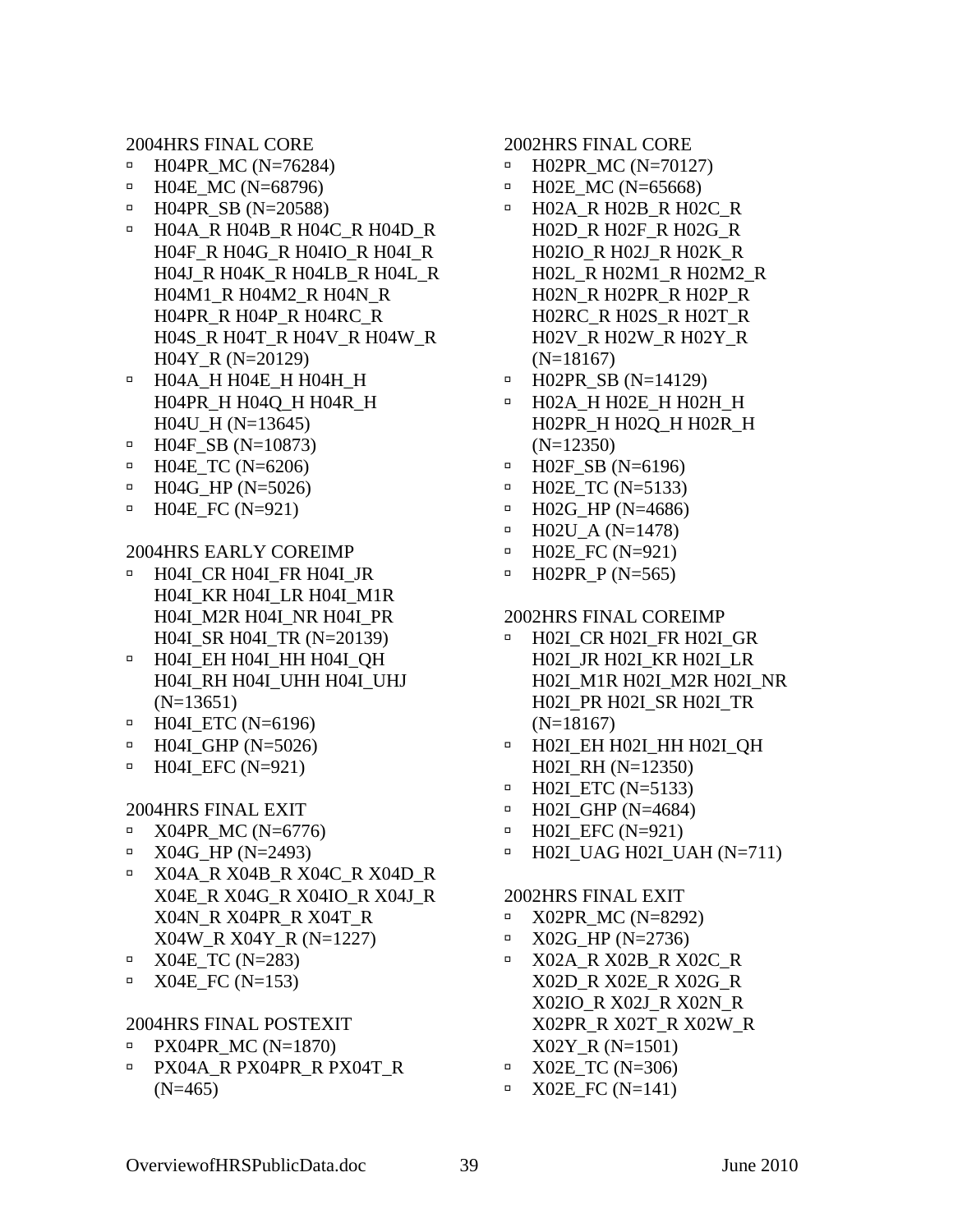2002HRS FINAL POSTEXIT

- $\text{P} \times 02\text{PR} \text{MC}$  (N=2195)
- à PX02A\_R PX02PR\_R PX02T\_R (N=486)

2000HRS FINAL CORE

- à H00CS\_MC H00D\_MC H00J\_MC H00PR\_MC (N=46023)
- à H00A\_R H00B\_R H00CS\_R H00C\_R H00D\_R H00E\_R H00G\_R H00H\_R H00J\_R H00M\_R H00N\_R H00PC\_R H00PR\_R H00R\_R H00T\_R (N=19580)
- $\blacksquare$  H00D\_SB H00PR\_SB (N=17590)
- à H00CS\_H H00D\_H H00F\_H H00J\_H H00N\_H (N=13214)
- à H00D\_TC (N=5839)
- $\blacksquare$  H00E\_HP (N=4156)
- $\blacksquare$  H00D\_FC (N=852)

### 2000HRS FINAL COREIMP

- à H00I\_JMC (N=46023)
- à H00I\_ER H00I\_NR H00I\_RR (N=19580)
- à H00I\_DH H00I\_FH H00I\_JH H00I\_NH (N=13214)
- $\blacksquare$  H00I\_DTC (N=5839)
- $\blacksquare$  H00I EHP (N=4156)
- $\textdegree$  H00I DFC (N=852)

### 2000HRS EARLY COREWT

 $\blacksquare$  H00\_WGT (N=19581)

### 2000HRS FINAL EXIT

- $\textdegree$  X00PR\_MC (N=4262)
- $\blacksquare$  X00E\_HP (N=1941)
- à X00A\_R X00B\_R X00CS\_R X00D\_R X00EV\_R X00E\_R X00G\_R X00N\_R X00PC\_R X00PR\_R X00R\_R X00S\_R X00TN\_R (N=1348)
- $\Box$  X00D TC (N=317)
- $\textdegree$  X00CS\_MC (N=280)
- $\Box$  X00D FC (N=133)

### 2000HRS EARLY EXITIMP

 $\blacksquare$  H2000XI (N=1348)

2000HRS FINAL POSTEXIT PX00PR\_MC (N=644) PX00CS\_R PX00N\_R PX00PR\_R  $(N=359)$ 

1998HRS FINAL CORE

- à H98CS\_MC H98D\_MC H98J\_MC H98PR\_MC (N=49013)
- à H98D\_SB H98PR\_SB (N=21409)
- à H98A\_R H98B\_R H98CS\_R H98C\_R H98D\_R H98E\_R H98G\_R H98H\_R H98J\_R H98M\_R H98N\_R H98PC\_R H98PR\_R H98R\_R H98T\_R (N=21384)
- à H98CS\_H H98D\_H H98F\_H H98J\_H H98N\_H (N=14395)
- $\text{H98D\_TC}$  (N=6176)
- $\blacksquare$  H98E\_HP (N=3455)
- $\blacksquare$  H98D FC (N=797)

### 1998HRS FINAL COREIMP

- à H98I\_ER H98I\_RR (N=21384)
- à H98I\_DH H98I\_FH H98I\_JH H98I\_NH (N=14395)
- $\blacksquare$  H98I\_DTC (N=6176)
- $\blacksquare$  H98I EHP (N=3455)
- $\blacksquare$  H98I DFC (N=797)

#### 1998HRS FINAL EXIT

- $\textdegree$  X98PR\_MC (N=4056)
- $\text{Y98E}$  HP (N=2160)
- à X98A\_R X98B\_R X98CS\_R X98D\_R X98E\_R X98G\_R X98N\_R X98PC\_R X98PR\_R X98R\_R X98TN\_R (N=1254)
- $\blacksquare$  X98D TC (N=277)
- $\textdegree$  X98CS MC (N=260)
- $\textdegree$  X98D\_FC (N=84)

1998HRS EARLY EXITIMP X98I\_DR X98I\_ER X98I\_NR (N=1255)

### 1998HRS FINAL POSTEXIT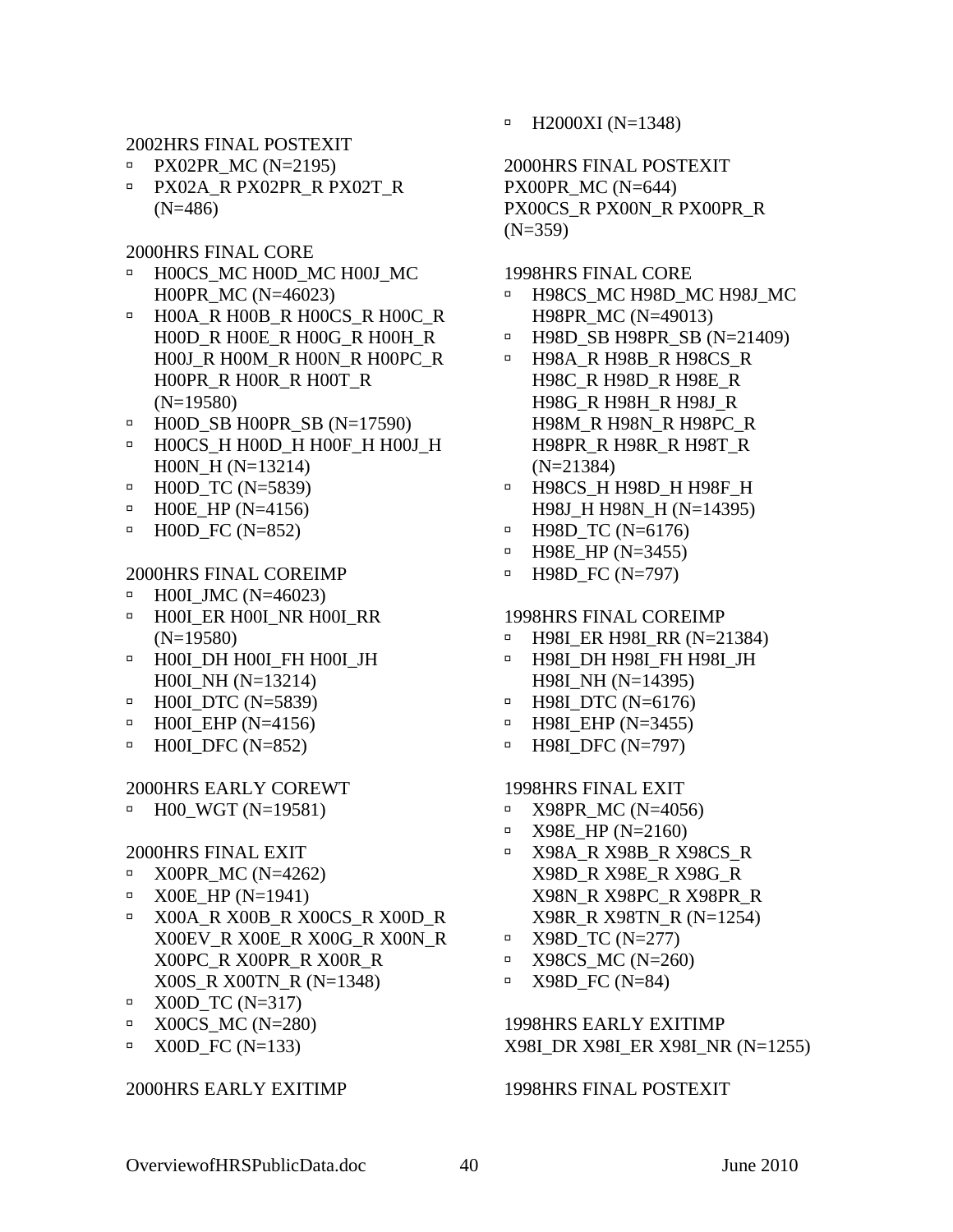- $\text{P}$  PX98PR\_MC (N=668)
- $PXY98N_R (N=241)$

1996HRS FINAL CORE

- à H96CS\_MC H96D\_MC H96J\_MC H96PR\_MC (N=25171)
- $\blacksquare$  H96D\_SB H96PR\_SB (N=17974)
- à H96A\_R H96B\_R H96CS\_R H96C\_R H96E\_R H96G\_R H96H\_R H96J\_R H96M\_R H96N\_R H96PC\_R H96PR\_R H96R\_R H96T\_R (N=10964)
- à H96CS\_H H96D\_H H96F\_H H96J\_H H96N\_H (N=6816)
- $\blacksquare$  H96D\_TC (N=3901)
- $\blacksquare$  H96E\_HP (N=799)
- $\blacksquare$  H96D\_FC (N=305)

### 1996HRS FINAL COREIMP

- $\blacksquare$  H96I\_DMC (N=25171)
- à H96I\_ER H96I\_RR (N=10964)
- à H96I\_DH H96I\_FH H96I\_JH H96I\_NH (N=6816)
- $\blacksquare$  H96I DTC (N=3901)
- $\blacksquare$  H96I\_DFC (N=305)

#### 1996HRS FINAL CORESUPP

 $\blacksquare$  H96D\_R (N=10964)

### 1996HRS FINAL EXIT

- $\textdegree$  X96PR\_MC (N=976)
- à X96A\_R X96B\_R X96CS\_R X96D\_R X96EV\_R X96E\_R X96G\_R X96MD\_R X96N\_R X96PC\_R X96PR\_R X96R\_R X96T\_R (N=234)
- $\text{A}$  X96E\_HP (N=109)
- $\textdegree$  X96CS\_MC (N=72)
- $\text{Y} = \text{X}96D\_TC \text{ (N=9)}$
- $\text{Y}$  X96D\_FC (N=2)

#### 1996HRS FINAL EXITIMP

- à X96I\_DR X96I\_ER X96I\_NR (N=234)
- $\blacksquare$  X96I EHP (N=109)
- $\blacksquare$  X96I\_DTC (N=9)
- $\blacksquare$  X96I\_DFC (N=2)

### 1995AHD FINAL CORE

- à A95CS\_MC A95D\_MC A95J\_MC A95PR\_MC (N=15617)
- à A95A\_R A95B\_R A95CS\_R A95C\_R A95D\_R A95E\_R A95G\_R A95H\_R A95J\_R A95M\_R A95N\_R A95PC\_R A95PR\_R A95R\_R A95T\_R (N=7027)
- à A95CS\_H A95D\_H A95F\_H A95J\_H A95N\_H (N=5222)
- $\blacksquare$  A95D\_TC (N=2829)
- $\blacksquare$  A95E\_HP (N=2136)
- $\overline{P}$  A95D\_FC (N=829)

### 1995AHD FINAL COREIMP

- à A95I\_DMC A95I\_JMC (N=15617)
- $\blacksquare$  A95I\_ER (N=7027)
- à A95I\_DH A95I\_FH A95I\_JH A95I\_NH (N=5222)
- $\overline{P}$  A95I DTC (N=2829)
- $\blacksquare$  A95I\_EHP (N=2136)
- à A95I\_DFC (N=829)

### 1995AHD FINAL EXIT

- $\textdegree$  X95PR\_MC (N=2306)
- à X95A\_R X95B\_R X95CS\_R X95D\_R X95EV\_R X95E\_R X95G\_R X95MD\_R X95N\_R X95PC\_R X95PR\_R X95R\_R X95T\_R (N=775)
- $\blacksquare$  X95E\_HP (N=764)
- $\blacksquare$  X95CS MC (N=172)
- $\blacksquare$  X95D TC (N=113)
- $\blacksquare$  X95D\_FC (N=78)

#### 1995AHD FINAL EXITIMP

- à X95I\_DR X95I\_ER X95I\_NR (N=775)
- $\blacksquare$  X95I\_EHP (N=764)
- $\blacksquare$  X95I DTC (N=113)
- $\blacksquare$  X95I\_DFC (N=78)

## 1994HRS FINAL MAIN

 $\text{W2KIDS}$  (N=22861)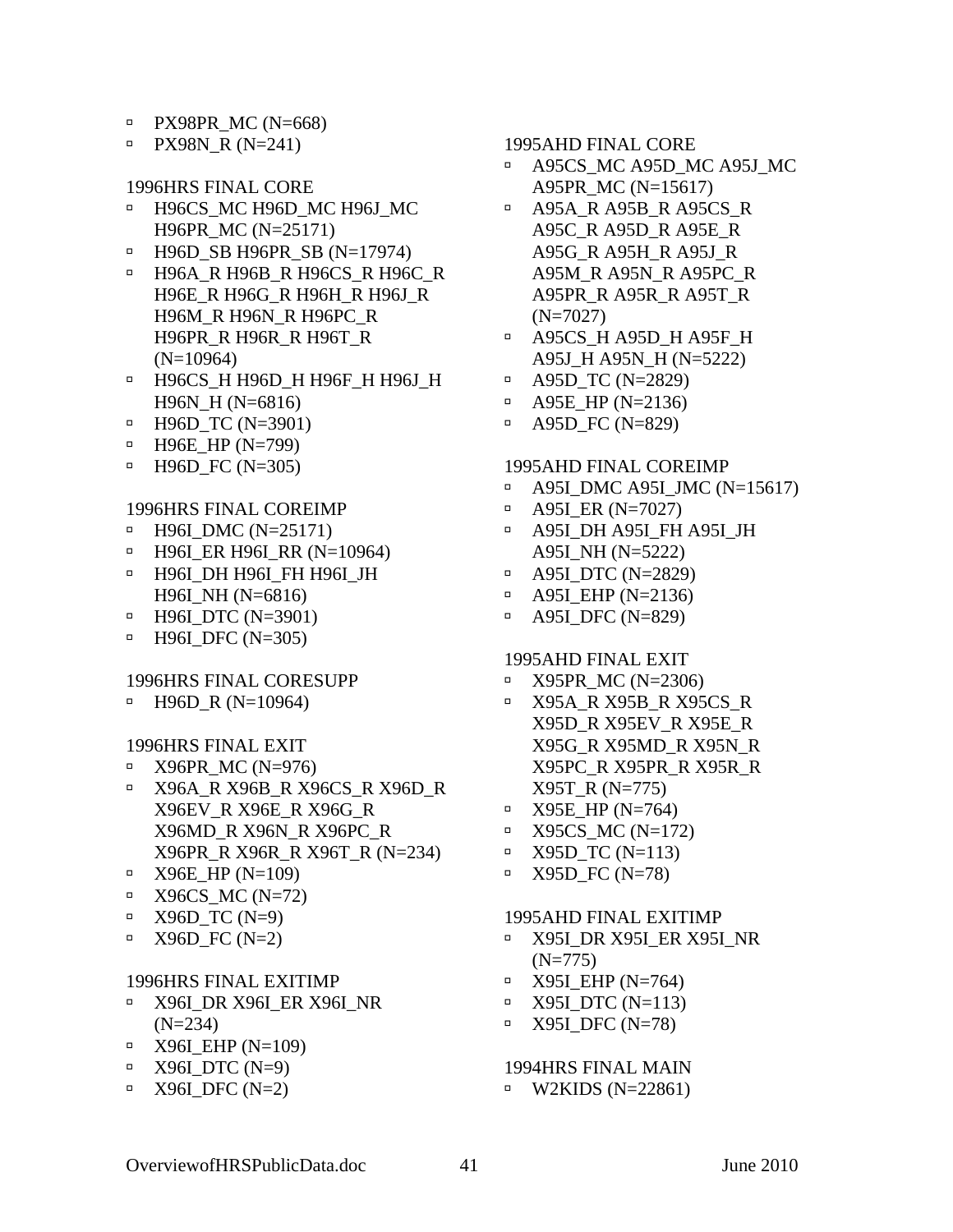- <span id="page-45-0"></span> $\blacksquare$  W2HHLIST (N=21626)
- $\text{W2SIBS}$  (N=17800)
- $\text{W2CS}$  (N=13006)
- à W2A W2B W2C W2E W2FA W2FB W2FC W2G W2H W2J W2R W2S (N=11596)
- $\textdegree$  W2PARS (N=8886)
- $\text{W2D W2K W2N W2V (N=6979)}$
- $\text{W2MOD4 (N=1561)}$
- $\text{W2MOD7}$  (N=827)
- $\text{W2MOD8 (N=822)}$
- $\nu$  W2MOD2 (N=817)
- $\text{W2MOD1 (N=815)}$
- $\text{W2MOD5 (N=801)}$
- $\nu$  W2MOD3 (N=771)
- $\text{W2MOD0}$  (N=222)
- $\text{W2MOD6 (N=203)}$
- $\nu$  W2MOD9 (N=179)

### 1994HRS FINAL IMPUTE

- $\blacksquare$  H94I\_KID (N=22930)
- $\Box$  H94I C H94I E H94I S (N=11596)
- $\blacksquare$  H94I\_PAR (N=8902)
- **E** H94I D H94I K H94I\_N H94I\_V (N=6979)

#### 1993AHD FINAL

- $\blacksquare$  BOP21 (N=17424)
- $\text{BR}21 \, (\text{N} = 8222)$
- $\blacksquare$  BHH21 (N=6047)
- $\text{BHP21 (N=3160)}$

#### 1992HRS FINAL MAIN

- $\blacksquare$  PARENTS (N=25444)
- **E** KIDS (N=24697)
- $\blacksquare$  HHLIST (N=20268)
- $\blacksquare$  SIBLINGS (N=18992)
- □ EMPLOYER HEALTH MSAFLAG  $(N=12652)$
- $\blacksquare$  HOUSEHLD (N=7607)
- $\text{WIDOWED (N=5045)}$
- $\blacksquare$  MODULEG (N=1124)
- $\blacksquare$  MODULED (N=820)
- $\blacksquare$  MODULEF (N=788)
- $\blacksquare$  MODULEJ (N=763)
- $\blacksquare$  MODULEE (N=745)
- $\blacksquare$  MODULEC (N=698)
	- $\text{MODULEB}$  (N=692)
	- $\blacksquare$  MODULEA (N=662)
	- $\text{MODULEH}$  (N=560)
	- $\blacksquare$  MODULEK (N=229)

### 1992HRS FINAL IMPUTE

à H92I\_D H92I\_M H92I\_N (N=7607)

#### Cross-Wave Files

XWAVE TRACKER 2008  $\text{TRK2008 (N=31022)}$ 

## XWAVE REGIONANDMOBILITY

- FINAL
- $\text{HRSXREGION}$  (N=31022)

#### XWAVE LOPN

- $\blacksquare$  LC02\_MC (N=70126)
- $\blacksquare$  HRS9202 (N=54598)
- $\blacksquare$  LC98\_MC (N=49013)
- $\textdegree$  LC00\_MC (N=46023)
- $\blacksquare$  AHD9302 (N=32762)
- $\blacksquare$  LC96\_MC (N=25171)
- $\blacksquare$  LC92 K (N=24697)
- $\blacksquare$  LCX94 K (N=22861)
- $\blacksquare$  LC93\_MC (N=17424)
- $\text{CWB}$  CWB9802 (N=17391)
- $\blacksquare$  LC95 MC (N=15617)
- $\blacksquare$  LCX94 HL (N=8417)
- $\blacksquare$  LX02 MC (N=8297)
- $\blacksquare$  LC92\_HL (N=7237)
- $\blacksquare$  LX00 MC (N=4273)
- $\blacksquare$  LX98\_MC (N=4031)
- $\blacksquare$  LX95 MC (N=2306)
- $\blacksquare$  LX96\_MC (N=976)

### XWAVE LABORSECTCARRYFWD FINAL

- $\Box$  CF2002 J (N=18167)
- $\Box$  CF1998\_G (N=13113)
- $\text{CF2000\_G (N=12455)}$
- $\Box$  CF1994\_FA CF1994\_FB (N=11596)
- $\Box$  CF1996 G (N=10964)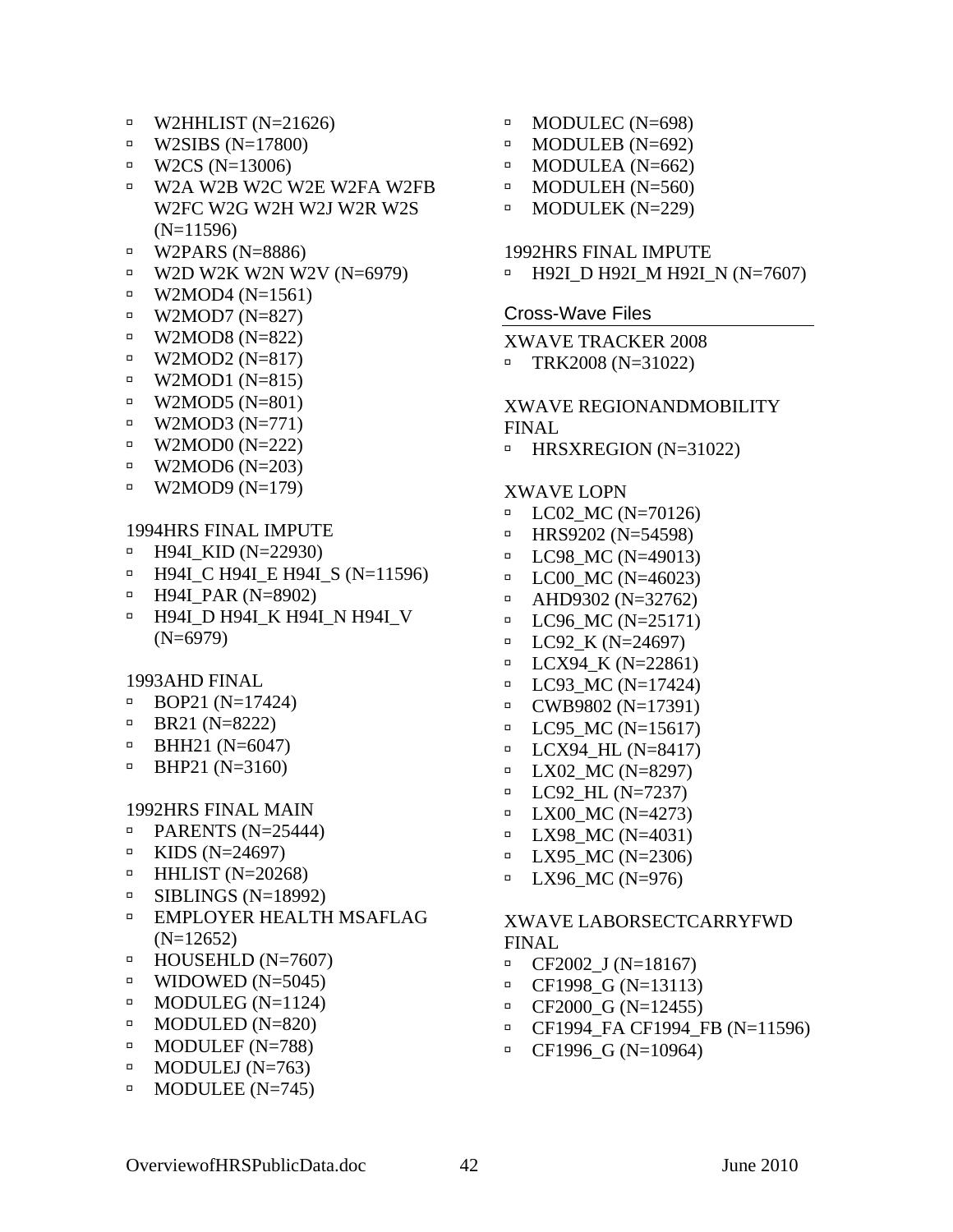<span id="page-46-0"></span>XWAVE PENSIONIMPUTATION FI-NAL

- à IP1998G IP1998GG IP1998GH (N=21384)
- à IP2000G IP2000GG IP2000GH (N=19580)
- à IP2002J IP2002K IP2002L (N=18167)
- à IP1992F IP1992G IP1992H (N=12652)
- à IP1994FA IP1994FB IP1994FC IP1994G IP1994H (N=11596)
- à IP1996G IP1996GG IP1996GH (N=10964)

XWAVE PENSIONTRACKEREMPEM-PLOYER FINAL

 $\text{PENTRKE}$  (N=15613)

XWAVE PENSIONWEALTHIMPUTA-TION1992-1998 FINAL

 $\blacksquare$  IPW (N=15879)

### XWAVE PENSIONTRAKER FINAL

- $\text{PENTRKW4 (N=21384)}$
- $\text{PENTRKW7 (N=20129)}$
- $\text{PENTRKW5 (N=19579)}$
- $\text{PENTRKW6 (N=18167)}$
- $\text{PENTRKW1 (N=12652)}$
- $\text{PENTRKW2 (N=11420)}$
- $\text{PENTRKW3 (N=10964)}$

### XWAVE PENSIONWEALTHIMPUTA-TION2004

 $\blacksquare$  PWI04 (N=30888)

## XWAVE COGNITIVEIMPUTATION

 $\Box$  COGIMPA R (N=29016)

### XWAVE MASTERID

 $\blacksquare$  MASTERIDFILE (N=31022)

### XWAVE SOCSECWEALTH  $\text{SSWEALTHP}$  (N=29070)

### XWAVE CHILDPROXIMITY CPROXA\_R (N=20910)

CPROXB\_R (N=18843) CPROXC\_R (N=17845)

### Ancillary Surveys

- 2009MAIL FINAL 2009CAMS  $\Box$  CAMS09 R (N=5330)
- 2007MAIL FINAL 2007CAMS  $\text{CAMS}07_R \text{ (N=5612)}$

2005MAIL FINAL 2005CAMS  $\text{CAMS05\_R}$  (N=5815)

2003MAIL FINAL 2003CAMS  $\text{CAMS03\_R}$  (N=3254)

2001MAIL FINAL 2001CAMS  $\Box$  CAMS01 R (N=3866)

### 2009INET

 $\blacksquare$  NET09\_R (N=4433)

2007MAIL FINAL 2007DVS

 $\blacksquare$  DVS07A\_R (N=2329)

 $\blacksquare$  DVS07B R (N=2310)

#### 2007INET

 $\text{NET07\_R}$  (N=2665)

### 2006INET

 $\blacksquare$  NET06 R (N=1352)

2003INET  $\blacksquare$  NET03\_R (N=2197)

2001MAIL EARLY 2001HUMS  $\blacksquare$  HUMS01\_C (N=10437)

2001MAIL EARLY 2001HUMSIMP HUMS2001T (N=10437)

1999MAIL EARLY  $\blacksquare$  MAILA (N=2454)